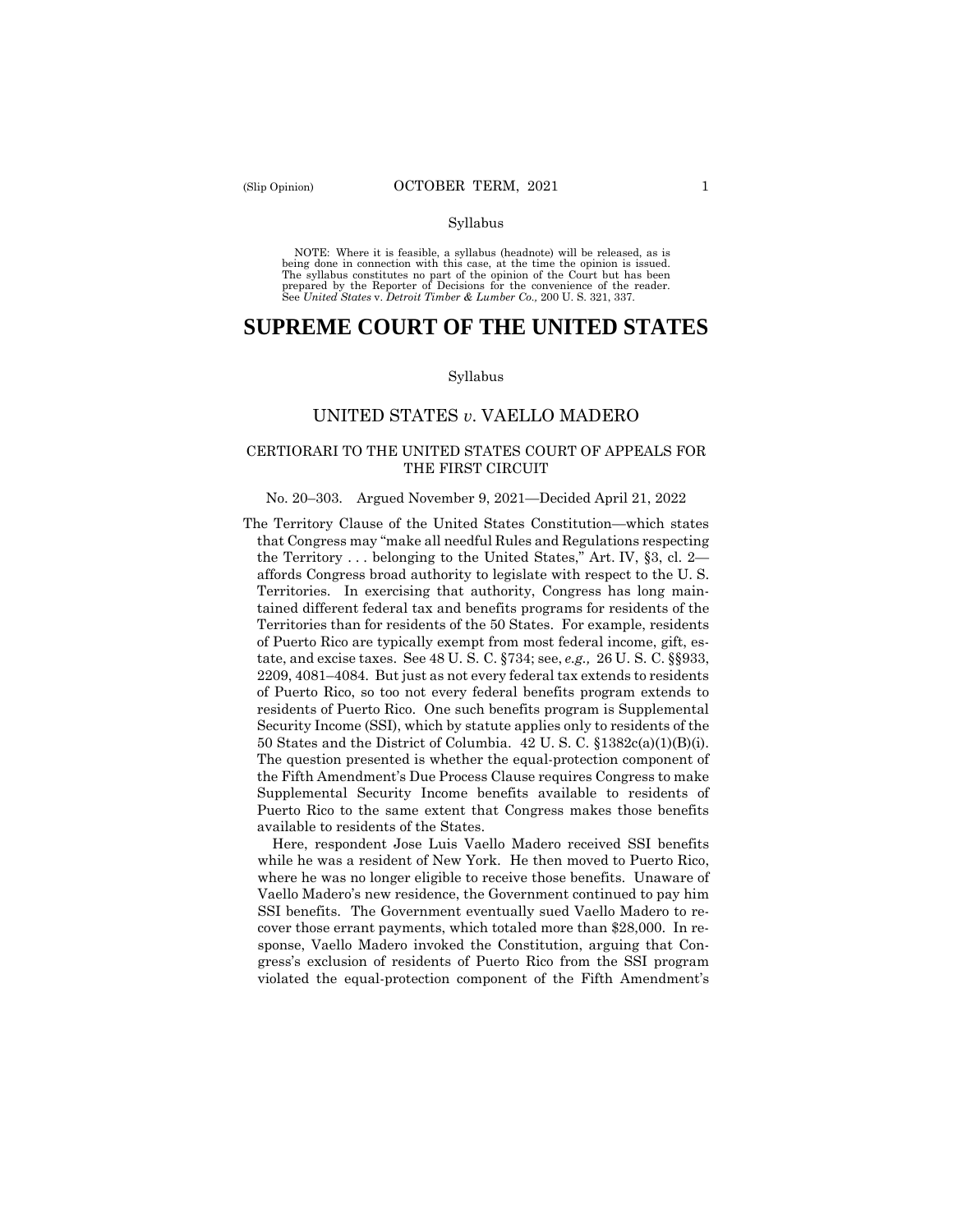# Syllabus

Due Process Clause. The District Court and the Court of Appeals agreed.

for purposes of tax laws, it could do the same for benefits programs. the SSI benefits program. Vaello Madero's contrary position would *Held*: The Constitution does not require Congress to extend SSI benefits to residents of Puerto Rico. In *Califano* v. *Torres,* 435 U. S. 1, and *Harris* v. *Rosario,* 446 U. S. 651, the Court applied the deferential rational-basis test to uphold Congress's decision not to extend certain federal benefits to Puerto Rico, noting that because Congress chose to treat residents of Puerto Rico differently from residents of the States Those two precedents dictate the result here. Congress's decision to exempt Puerto Rico's residents from most federal income, gift, estate, and excise taxes supplies a rational basis for likewise distinguishing residents of Puerto Rico from residents of the States for purposes of usher in potentially far-reaching consequences, with serious implications for the Puerto Rican people and the Puerto Rican economy. The Constitution does not require that extreme outcome. Pp. 4–6.

956 F. 3d 12, reversed.

KAVANAUGH, J., delivered the opinion of the Court, in which ROBERTS, C. J., and THOMAS, BREYER, ALITO, KAGAN, GORSUCH, and BARRETT, JJ., joined. THOMAS, J., and GORSUCH, J., filed concurring opinions. SO-TOMAYOR, J., filed a dissenting opinion.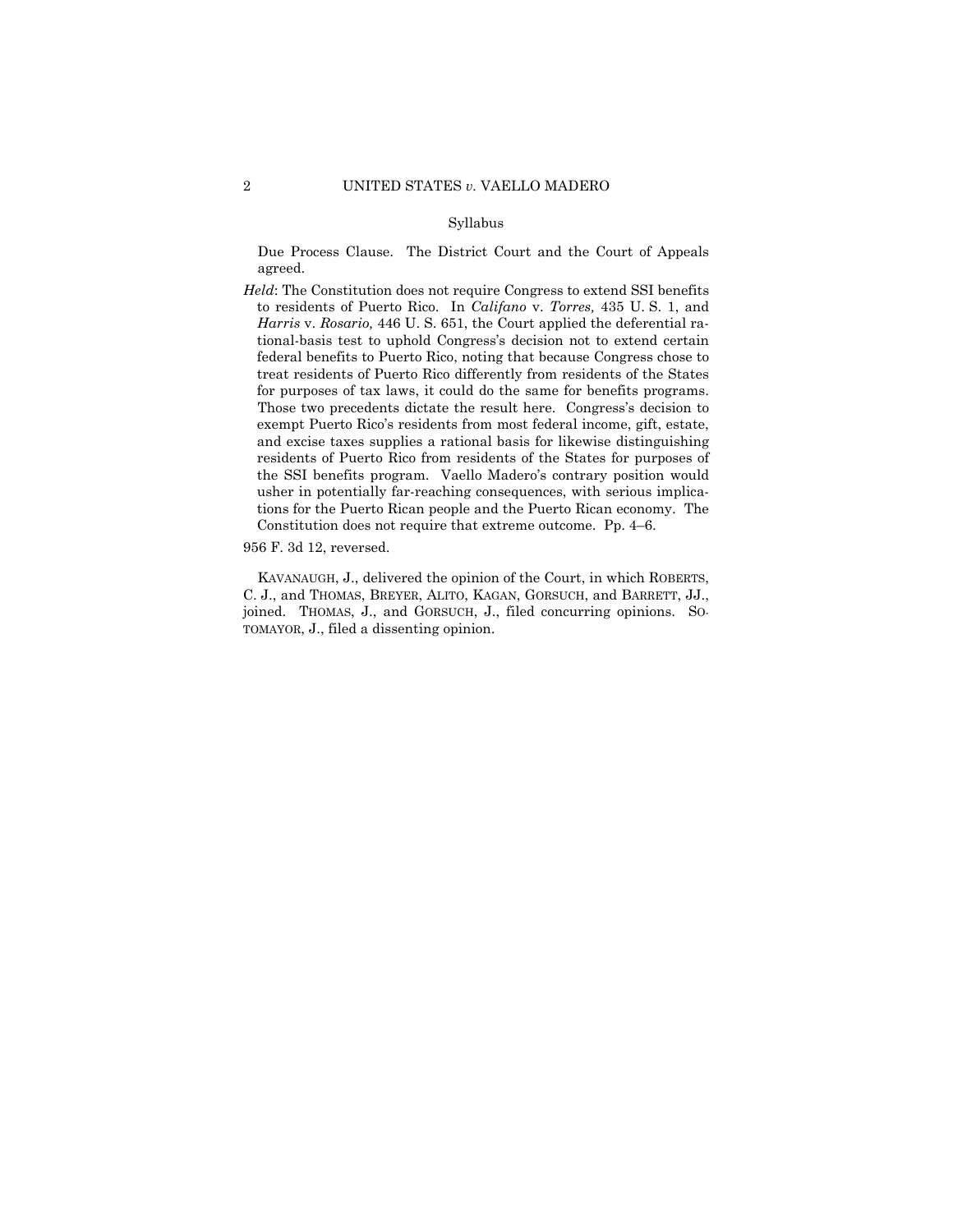NOTICE: This opinion is subject to formal revision before publication in the preliminary print of the United States Reports. Readers are requested to notify the Reporter of Decisions, Supreme Court of the United States, Wash-ington, D. C. 20543, of any typographical or other formal errors, in order that corrections may be made before the preliminary print goes to press.

# $\frac{1}{2}$  ,  $\frac{1}{2}$  ,  $\frac{1}{2}$  ,  $\frac{1}{2}$  ,  $\frac{1}{2}$  ,  $\frac{1}{2}$  ,  $\frac{1}{2}$ **SUPREME COURT OF THE UNITED STATES**

# $\frac{1}{2}$  ,  $\frac{1}{2}$  ,  $\frac{1}{2}$  ,  $\frac{1}{2}$  ,  $\frac{1}{2}$  ,  $\frac{1}{2}$ No. 20–303

# UNITED STATES, PETITIONER *v.*  JOSE LUIS VAELLO MADERO

# ON WRIT OF CERTIORARI TO THE UNITED STATES COURT OF APPEALS FOR THE FIRST CIRCUIT

# [April 21, 2022]

# JUSTICE KAVANAUGH delivered the opinion of the Court.

The United States includes five Territories: American Samoa, Guam, the Northern Mariana Islands, the U. S. Virgin Islands, and Puerto Rico. This case involves Puerto Rico, which became a U. S. Territory in 1898 in the wake of the Spanish-American War.

For various historical and policy reasons, including local autonomy, Congress has not required residents of Puerto Rico to pay most federal income, gift, estate, and excise taxes. Congress has likewise not extended certain federal benefits programs to residents of Puerto Rico.

The question presented is whether the equal-protection component of the Fifth Amendment's Due Process Clause requires Congress to make Supplemental Security Income benefits available to residents of Puerto Rico to the same extent that Congress makes those benefits available to residents of the States. In light of the text of the Constitution, longstanding historical practice, and this Court's precedents, the answer is no.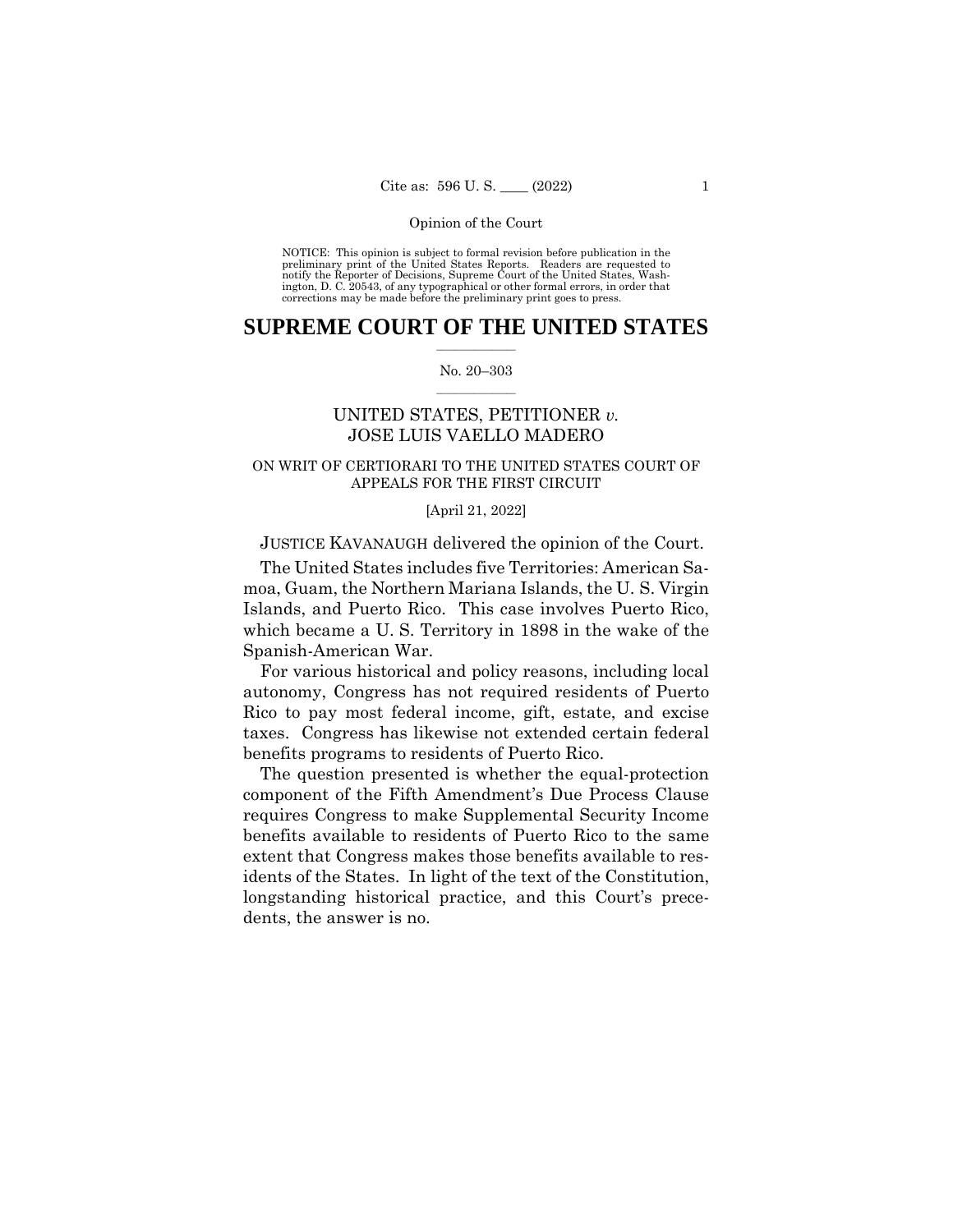\* \* \*

The Territory Clause of the Constitution states that Congress may "make all needful Rules and Regulations respecting the Territory . . . belonging to the United States." Art. IV, §3, cl. 2. The text of the Clause affords Congress broad authority to legislate with respect to the U. S. Territories.

 Exercising that authority, Congress sometimes legislates differently with respect to the Territories, including Puerto Rico, than it does with respect to the States. That longstanding congressional practice reflects both national and local considerations. In tackling the many facets of territorial governance, Congress must make numerous policy judgments that account not only for the needs of the United States as a whole but also for (among other things) the unique histories, economic conditions, social circumstances, independent policy views, and relative autonomy of the individual Territories.

federal taxes and benefits for residents of the Territories. Of relevance here, Congress must decide how to structure In doing so, Congress has long maintained federal tax and benefits programs for residents of Puerto Rico and the other Territories that differ in some respects from the federal tax and benefits programs for residents of the 50 States.

On the tax side, for example, residents of Puerto Rico are typically exempt from most federal income, gift, estate, and excise taxes. See 39 Stat. 954, as amended, 48 U. S. C. §734; see, *e.g.*, 26 U. S. C. §§933, 2209, 4081–4084. At the same time, residents of Puerto Rico generally pay Social Security, Medicare, and unemployment taxes. 26 U. S. C. §§3121(e), 3306(j).

On the benefits side, residents of Puerto Rico are eligible for Social Security and Medicare. §3121(e); 42 U. S. C. §§410(h)–(i), 1301(a)(1). Residents of Puerto Rico are also eligible for federal unemployment benefits. 26 U. S. C. §3306(j); see also House Committee on Ways and Means,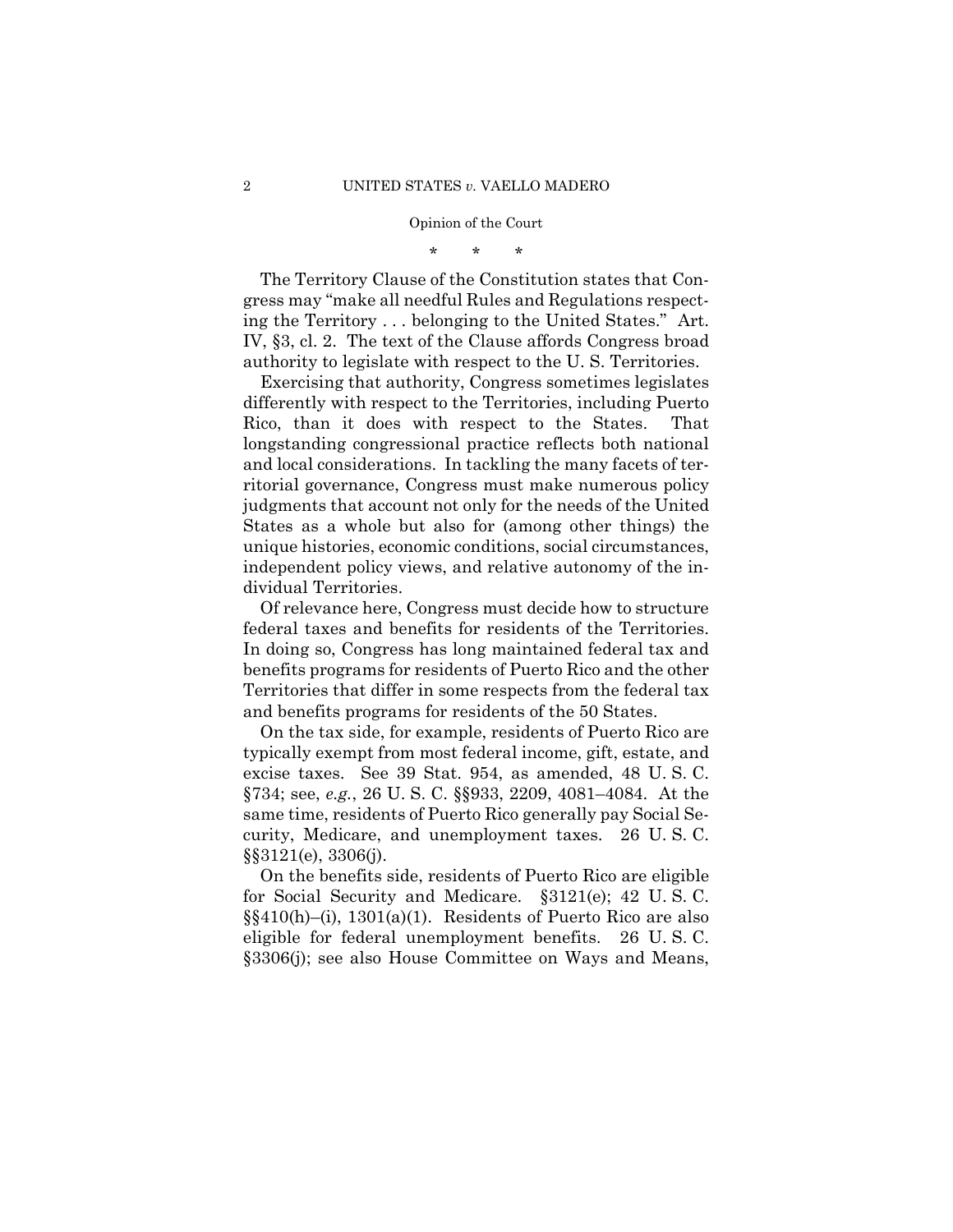Green Book: Background Material and Data on the Programs Within the Jurisdiction of the Committee on Ways and Means, App. A (24th ed. 2018).

But just as not every federal tax extends to residents of Puerto Rico, so too not every federal benefits program extends to residents of Puerto Rico. One example is the Supplemental Security Income program, which Congress passed and President Nixon signed into law in 1972. 86 Stat. 1465. The Supplemental Security Income program provides benefits for, among others, those who are age 65 or older and cannot financially support themselves.

To be eligible for Supplemental Security Income, an individual must be a "resident of the United States," 42 U. S. C.  $$1382c(a)(1)(B)(i)$ , which the statute defines as the 50 States and the District of Columbia, §1382c(e). A later statute included residents of the Northern Mariana Islands in the program. Note following 48 U. S. C. §1801; 90 Stat. 268. But residents of Puerto Rico are not eligible for Supplemental Security Income. Instead, the Federal Government provides supplemental income assistance to covered residents of Puerto Rico through a different benefits program one that is funded in part by the Federal Government and in part by Puerto Rico. Notes following §§1381−1385.

The dispute in this case concerns a claim for Supplemental Security Income benefits by a resident of Puerto Rico named Jose Luis Vaello Madero. In 2013, Vaello Madero moved from New York to Puerto Rico. While he lived in New York, Vaello Madero received Supplemental Security Income benefits. After moving to Puerto Rico, Vaello Madero no longer was eligible for Supplemental Security Income benefits. Yet for several years, the U. S. Government remained unaware of Vaello Madero's new residence and continued to pay him benefits. The overpayment totaled more than \$28,000.

Seeking to recover those errant payments, the U. S. Government sued Vaello Madero for restitution. In response,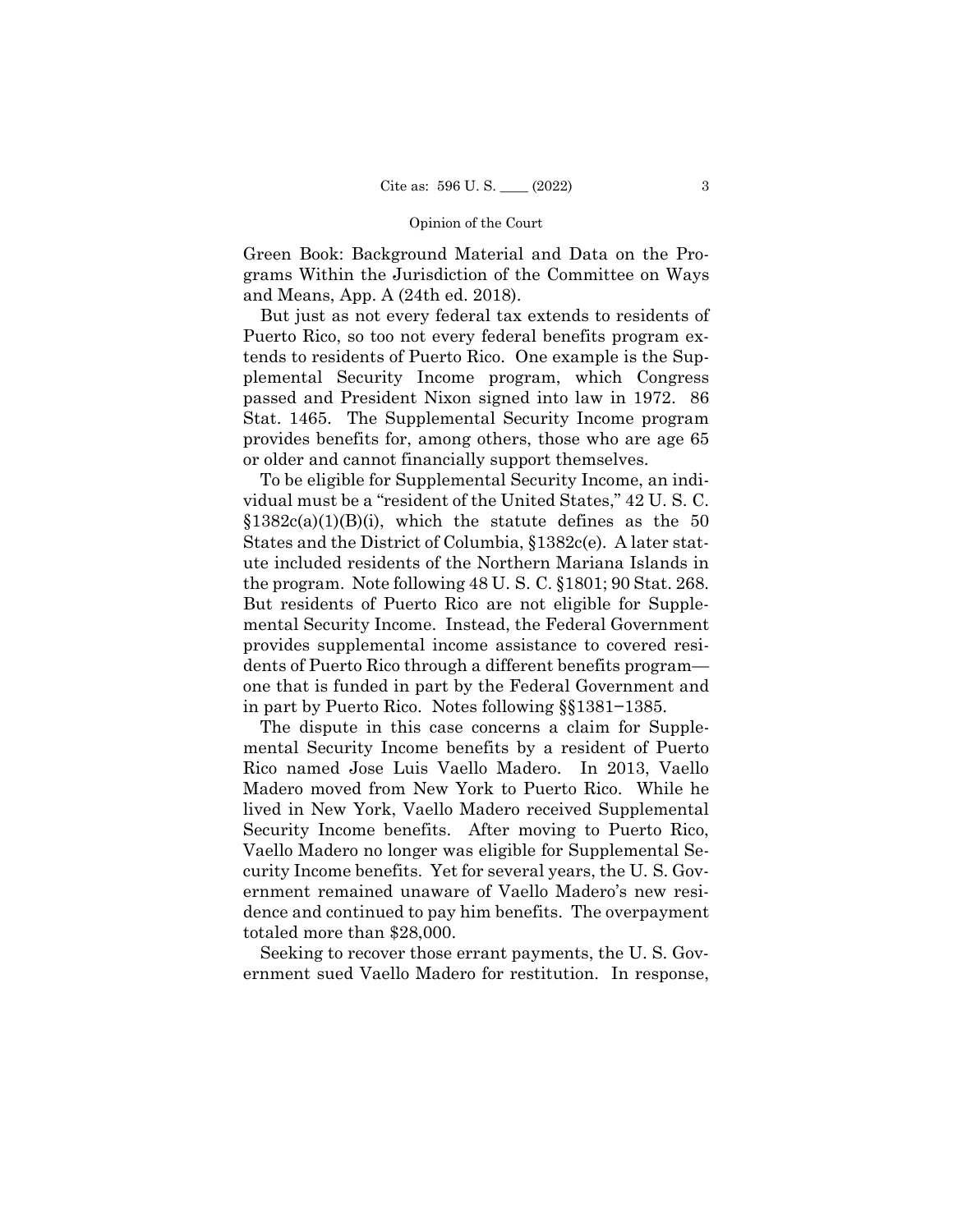Vaello Madero invoked the U. S. Constitution. Vaello Madero argued that Congress's exclusion of residents of Puerto Rico from the Supplemental Security Income program violated the equal-protection component of the Fifth Amendment's Due Process Clause.

Vaello Madero's constitutional argument prevailed in the District Court and the Court of Appeals, 956 F. 3d 12 (CA1 2020), and we granted certiorari, 592 U. S. \_\_\_ (2021). We respectfully disagree with those Courts. In our view, this Court's precedents, in addition to the constitutional text and historical practice discussed above, establish that Congress may distinguish the Territories from the States in tax and benefits programs such as Supplemental Security Income, so long as Congress has a rational basis for doing so.

In *Califano* v. *Torres*, the Court addressed whether Congress's decision not to extend Supplemental Security Income to Puerto Rico violated the constitutional right to interstate travel. 435 U. S. 1 (1978) (*per curiam*). Applying the deferential rational-basis test, the Court upheld Congress's decision. The Court explained that Congress had exempted residents of Puerto Rico from federal taxes. And the Court concluded that Congress could likewise treat residents of Puerto Rico differently from residents of the States in the Supplemental Security Income benefits program. *Id*., at 3–5, and n. 7.

A few years later, in *Harris* v. *Rosario*, the Court again ruled that Congress's differential treatment of Puerto Rico in a federal benefits program did not violate the Constitution—this time, the equal-protection component of the Fifth Amendment's Due Process Clause. 446 U. S. 651 (1980) (*per curiam*). The Court stated that the Territory Clause permits Congress to "treat Puerto Rico differently from States so long as there is a rational basis for its actions." *Id*., at 651−652. Citing the prior decision in *Torres*, the Court noted that Congress's tax laws treated residents of Puerto Rico differently from residents of the States. And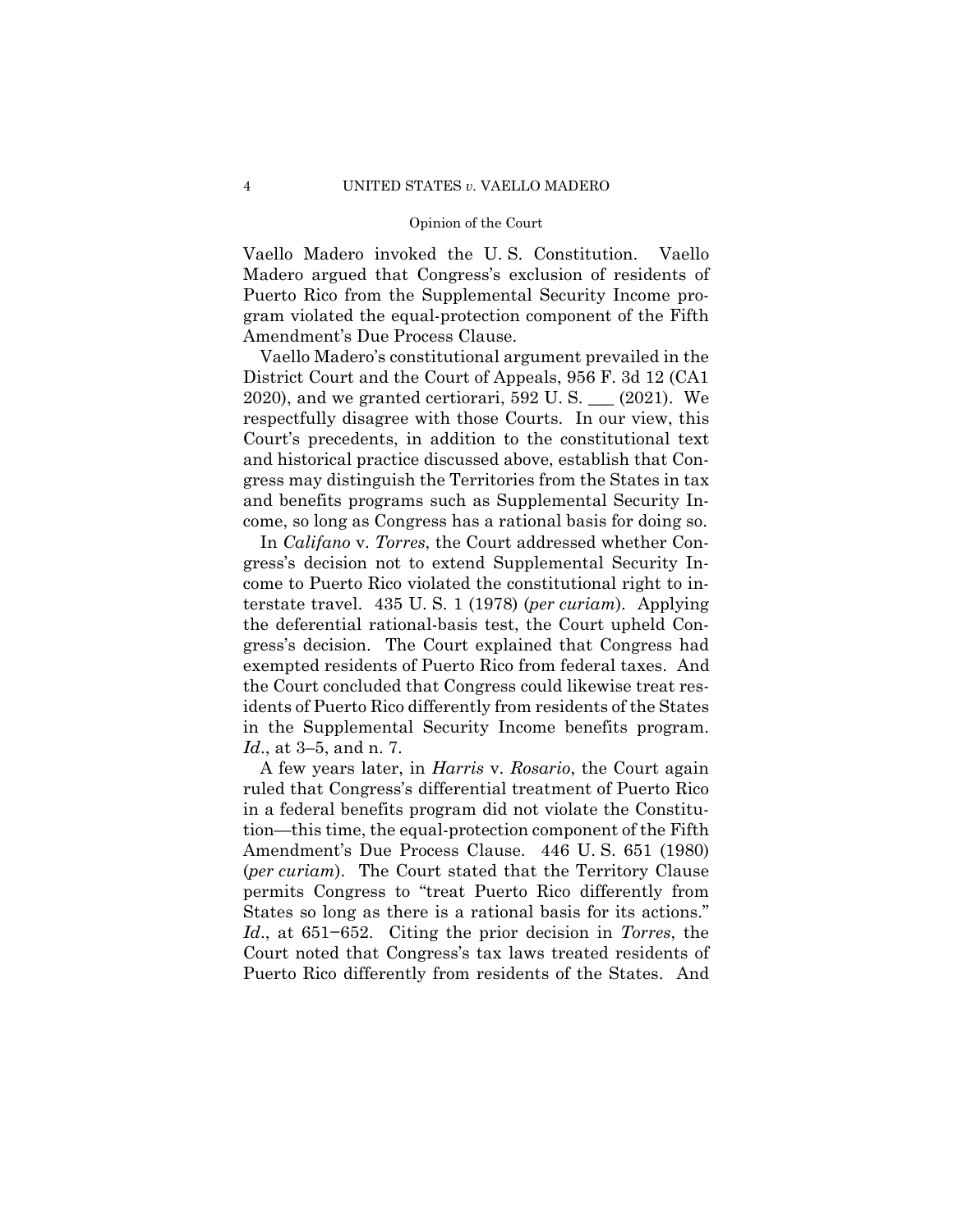the Court concluded that Congress could do the same for that benefits program. 446 U. S., at 651–652.

Those two precedents dictate the result here. The deferential rational-basis test applies. And Puerto Rico's *tax* status—in particular, the fact that residents of Puerto Rico are typically exempt from most federal income, gift, estate, and excise taxes—supplies a rational basis for likewise distinguishing residents of Puerto Rico from residents of the States for purposes of the Supplemental Security Income *benefits* program. See *Torres*, 435 U. S., at 5, n. 7; *Rosario*, 446 U. S., at 652. In devising tax and benefits programs, it is reasonable for Congress to take account of the general balance of benefits to and burdens on the residents of Puerto Rico. In doing so, Congress need not conduct a dollar-to-dollar comparison of how its tax and benefits programs apply in the States as compared to the Territories, either at the individual or collective level. See *Torres*, 435 U. S., at 3–5, and n. 7; *Rosario*, 446 U. S., at 652. Congress need only have a rational basis for its tax and benefits programs. Congress has satisfied that requirement here.

Moreover, Vaello Madero's position would usher in potentially far-reaching consequences. For one, Congress would presumably need to extend not just Supplemental Security Income but also many other federal benefits programs to residents of the Territories in the same way that those programs cover residents of the States. And if this Court were to require identical treatment on the benefits side, residents of the States could presumably insist that federal *taxes* be imposed on residents of Puerto Rico and other Territories in the same way that those taxes are imposed on residents of the States. Doing that, however, would inflict significant new financial burdens on residents of Puerto Rico, with serious implications for the Puerto Rican people and the Puerto Rican economy. The Constitution does not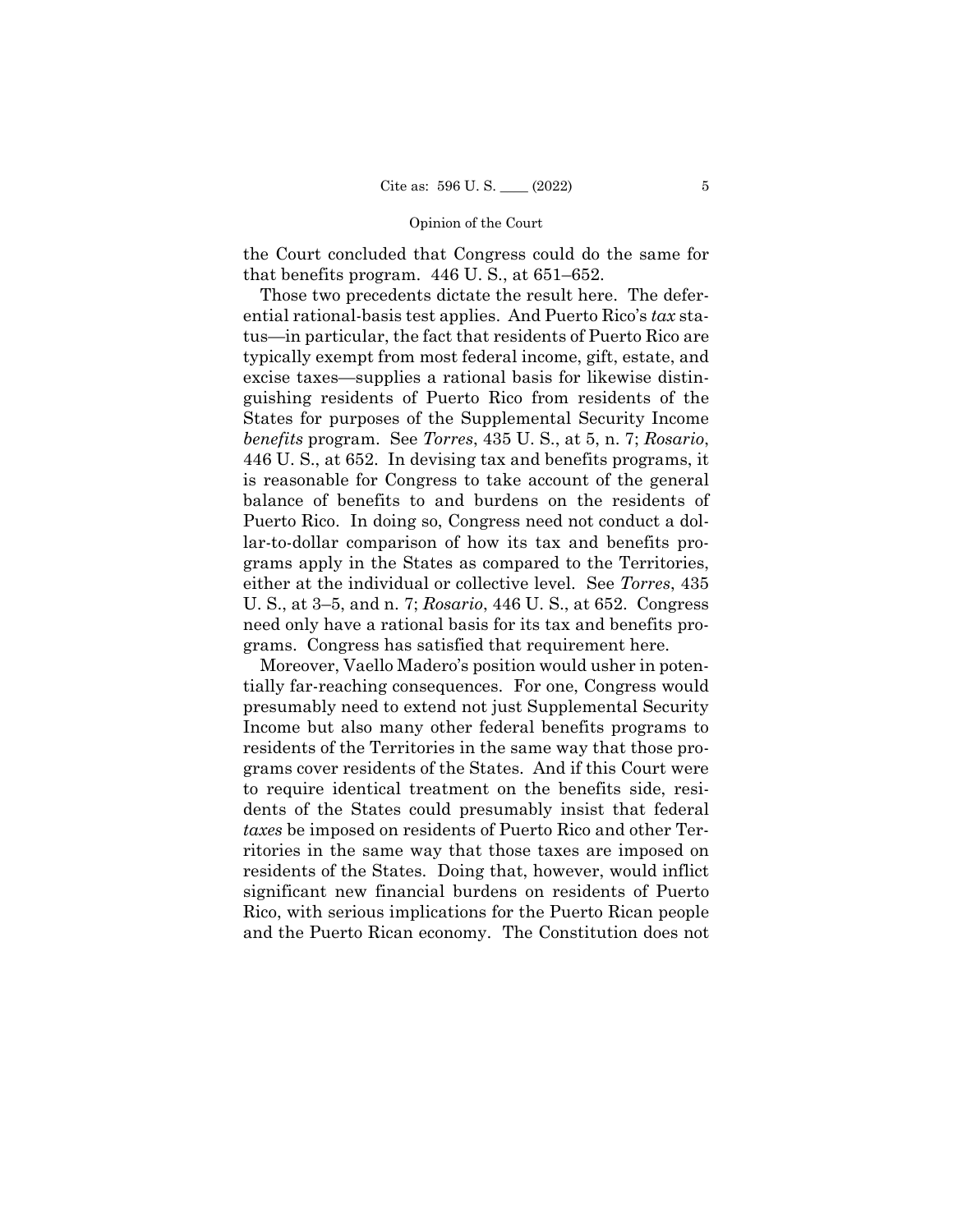require that extreme outcome.\*

\* \* \*

The Constitution affords Congress substantial discretion over how to structure federal tax and benefits programs for residents of the Territories. Exercising that discretion, Congress *may* extend Supplemental Security Income benefits to residents of Puerto Rico. Indeed, the Solicitor General has informed the Court that the President supports such legislation as a matter of policy. But the limited question before this Court is whether, under the Constitution, Congress *must* extend Supplemental Security Income to residents of Puerto Rico to the same extent as to residents of the States. The answer is no. We therefore reverse the judgment of the U. S. Court of Appeals for the First Circuit.

*It is so ordered.* 

——————

<sup>\*</sup>The Court's decision today should not be read to imply that Congress may exclude residents of individual States from benefits programs. Congress has not done so, and that question is not presented in this case.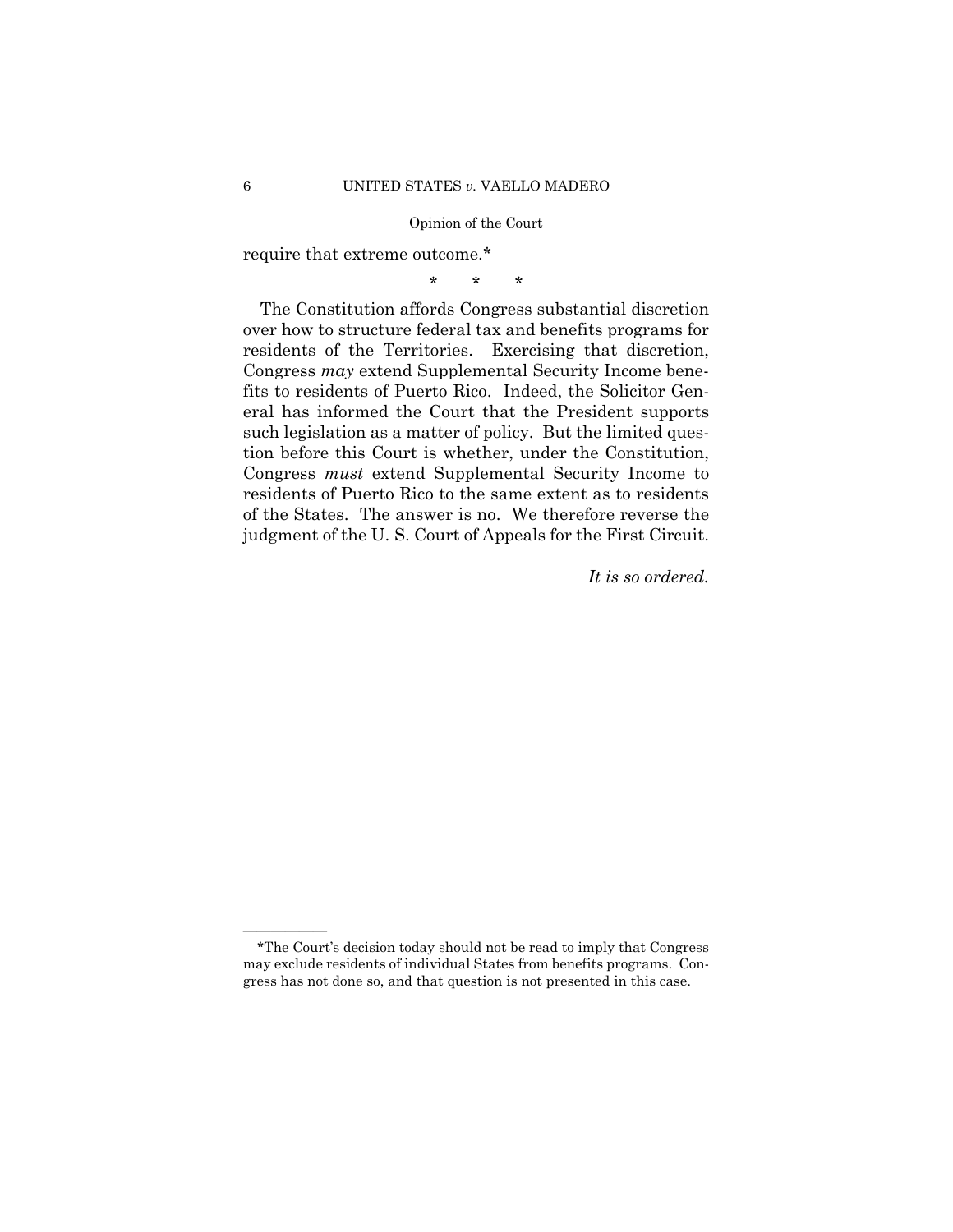# $\frac{1}{2}$  ,  $\frac{1}{2}$  ,  $\frac{1}{2}$  ,  $\frac{1}{2}$  ,  $\frac{1}{2}$  ,  $\frac{1}{2}$  ,  $\frac{1}{2}$ **SUPREME COURT OF THE UNITED STATES**

# $\frac{1}{2}$  ,  $\frac{1}{2}$  ,  $\frac{1}{2}$  ,  $\frac{1}{2}$  ,  $\frac{1}{2}$  ,  $\frac{1}{2}$ No. 20–303

# UNITED STATES, PETITIONER *v.*  JOSE LUIS VAELLO MADERO

# ON WRIT OF CERTIORARI TO THE UNITED STATES COURT OF APPEALS FOR THE FIRST CIRCUIT

# [April 21, 2022]

# JUSTICE THOMAS, concurring.

I join the opinion of the Court. I write separately to address the premise that the Due Process Clause of the Fifth Amendment contains an equal protection component whose substance is "precisely the same" as the Equal Protection Clause of the Fourteenth Amendment. *Weinberger* v. *Wiesenfeld*, 420 U. S. 636, 638, n. 2 (1975). Although I have joined the Court in applying this doctrine, see *Adarand Constructors, Inc.* v. *Peña*, 515 U. S. 200, 213–217 (1995), I now doubt whether it comports with the original meaning of the Constitution. Firmer ground for prohibiting the Federal Government from discriminating on the basis of race, at least with respect to civil rights, may well be found in the Fourteenth Amendment's Citizenship Clause.

I

Iron Works v. United States, 256 U.S. 377, 392 (1921). Until the middle of the 20th century, this Court consistently recognized that the Fifth Amendment "contains no equal protection clause and it provides no guaranty against discriminatory legislation by Congress." *Detroit Bank* v. *United States*, 317 U. S. 329, 337 (1943); see also *LaBelle However*, the Court did maintain that the Fifth Amendment's Due Process Clause prohibited "such discriminatory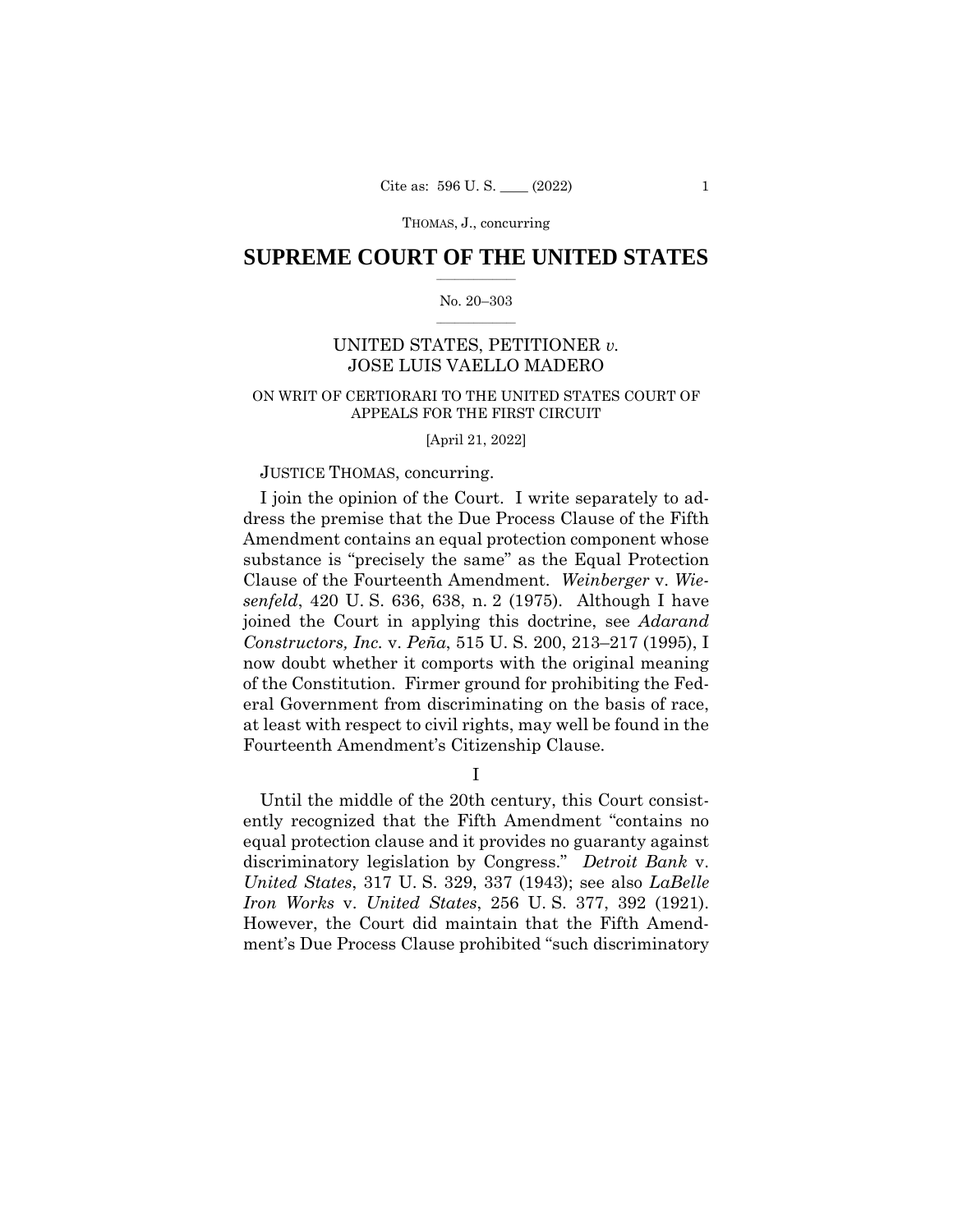legislation by Congress as amounts to a denial of due process," *i.e.,* legislation that would fail rational-basis review. *Hirabayashi* v. *United States*, 320 U. S. 81, 100, 102 (1943).

In *Bolling* v. *Sharpe*, 347 U. S. 497 (1954), the Court began in earnest to fold an "equal protection" guarantee into the concept of "due process." Decided the same day as *Brown* v. *Board of Education*, 347 U. S. 483 (1954), *Bolling* confronted the constitutionality of government-imposed segregation in the District of Columbia's public schools. Because any such segregation was attributable to Congress, see U. S. Const., Art. I, §8, cl. 17, rather than state action, the Equal Protection Clause did not apply. *Bolling* instead read an equal protection principle into the Fifth Amendment's requirement that "[n]o person shall . . . be deprived of life, liberty, or property, without due process of law." See 347 U. S., at 498–500.

 questions. First, *Bolling*'s interpretation seemingly relies and therefore "constitutes an arbitrary deprivation of . . . *Bolling*'s locating of an equal protection guarantee in the Fifth Amendment's Due Process Clause raises substantial upon the *Lochner*-era theory that "unreasonable discrimination" is "a denial of due process of law." 347 U. S., at 499 (citing *Buchanan* v. *Warley*, 245 U. S. 60 (1917)); see also 347 U. S.*,* at 500 ("Segregation in public education is not reasonably related to any proper governmental objective" liberty"); see *Lochner* v. *New York*, 198 U. S. 45 (1905). By invoking "due process" to hold an allegedly "unreasonable" or "arbitrary" legislative classification unconstitutional, *Bolling* made clear that it was applying this Court's "substantive due process" doctrine. See N. Chapman & M. McConnell, Due Process as Separation of Powers, 121 Yale L. J. 1672, 1800 (2012) ("[W]hen the Court purports to evaluate whether a state's interest is 'legitimate' or a 'justif[ied]' interference with a judge-made liberty, the result is no different in principle than in other modern substantive due process cases").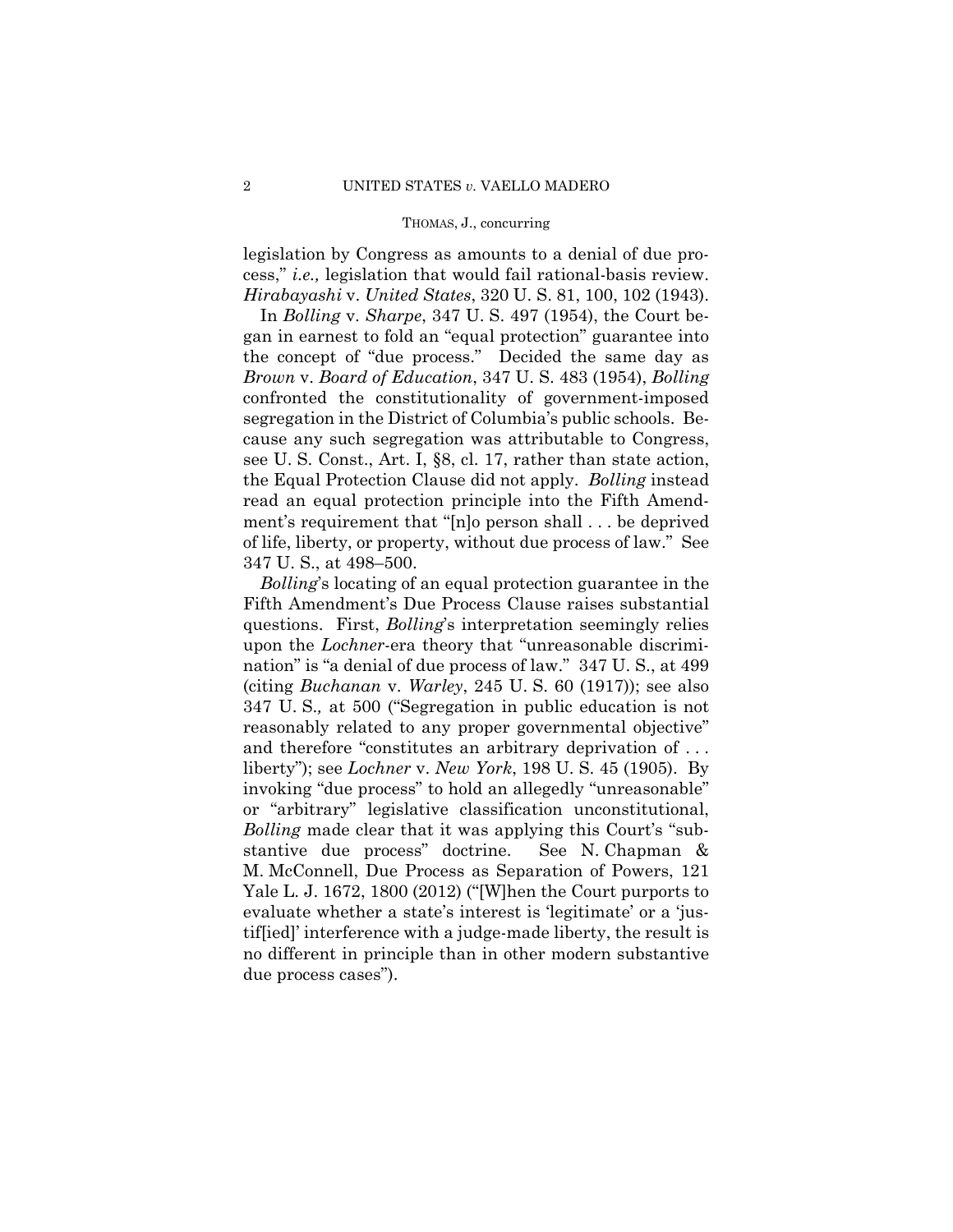But "[t]he notion that a constitutional provision that guarantees only 'process' before a person is deprived of life, liberty, or property could define the substance of those rights strains credulity for even the most casual user of words." *McDonald* v. *Chicago*, 561 U. S. 742, 811 (2010) (THOMAS, J., concurring in part and concurring in judgment). Rather, "'considerable historical evidence supports the position that "due process of law" was a separation-ofpowers concept designed as a safeguard against unlicensed executive action, forbidding only deprivations not authorized by legislation or common law.'" *Johnson* v. *United States*, 576 U. S. 591, 623 (2015) (THOMAS, J., concurring in judgment) (quoting D. Currie, The Constitution in the Supreme Court: The First Hundred Years 1789–1888, p. 272 (1985)); see also *In re Winship*, 397 U. S. 358, 378–382 (1970) (Black, J., dissenting). And, to the extent that the Due Process Clause restrains the authority of Congress, it may, at most, prohibit Congress from authorizing the deprivation of a person's life, liberty, or property without providing him the "customary procedures to which freemen were entitled by the old law of England." *Pacific Mut. Life Ins. Co.* v. *Haslip*, 499 U. S. 1, 28 (1991) (Scalia, J., concurring in judgment) (internal quotation marks omitted); see also *Murray's Lessee* v. *Hoboken Land & Improvement Co.*, 18 How. 272 (1856). Either way, the Fifth Amendment's text and history provide little support for modern substantive due process doctrine.

To be sure, some have argued that "antebellum due process theory commonly included an equality principle" that circumscribed legislative authority. K. Lash, Enforcing the Rights of Due Process, 106 Geo. L. J. 1389, 1443 (2018). But there is no historical consensus that this kind of substantive due process took hold in antebellum America. See, *e.g.,* I. Wurman, The Second Founding 28–35 (2020). And, in any event, "the pre-constitutional and Founding-era evidence regarding the meaning of 'due process of law' strongly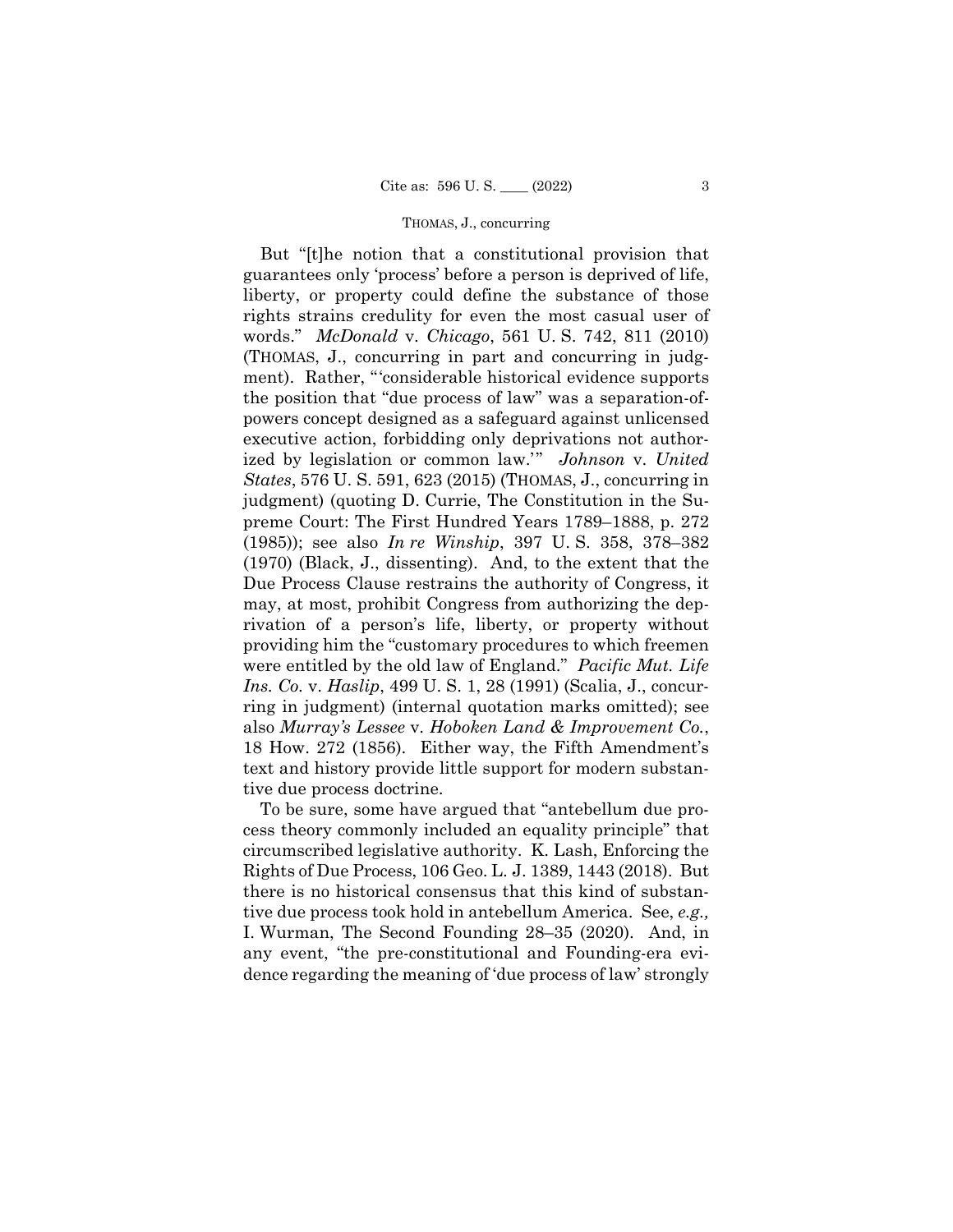suggests the phrase most likely would have been viewed in 1791 . . . as guaranteeing either that duly enacted law would be followed or that certain requisite procedures would be observed." R. Williams, The One and Only Substantive Due Process Clause, 120 Yale L. J. 408, 416 (2010). It is not clear why post-1791 developments should displace more probative preconstitutional and founding-era evidence. See, *e.g.,* S. Calabresi & S. Prakash, The President's Power To Execute the Laws, 104 Yale L. J. 541, 550–551 (1994) ("[T]he Constitution's postenactment 'legislative' history" is "the history that is least likely to reflect the original understanding").

Second, *Bolling* reasoned that the "liberty" protected by the Due Process Clause covers "the full range of conduct which the individual is free to pursue," 347 U. S.*,* at 499– 500, and therefore guaranteed freedom from segregated schooling. That understanding of "liberty" likely sweeps too broadly. Given the relevant history, "it is hard to see how the 'liberty' protected by the [Due Process Clause] could be interpreted to include anything broader than freedom from physical restraint." *Obergefell* v. *Hodges*, 576 U. S. 644, 725 (2015) (THOMAS, J., dissenting). And even if "liberty" encompasses more than that, "[i]n the American legal tradition, liberty has long been understood as individual freedom *from* governmental action, not as a right *to* a particular government entitlement." *Id.,* at 726; see also C. Green, Seven Problems With Antidiscrimination Due Process, 11 Faulkner L. Rev. 1, 32 (2019) ("Even on [a] very expansive view, 'liberty' is still only freedom from interference, rather than positive rights to receive benefits or participate in others' activities"). Consequently, if "liberty" in the Due Process Clause does not include any rights to public benefits, it is unclear how that provision can constrain the regulation of access to those benefits.

Third, although the *Bolling* Court claimed that its decision "d[id] not imply that [due process and equal protection]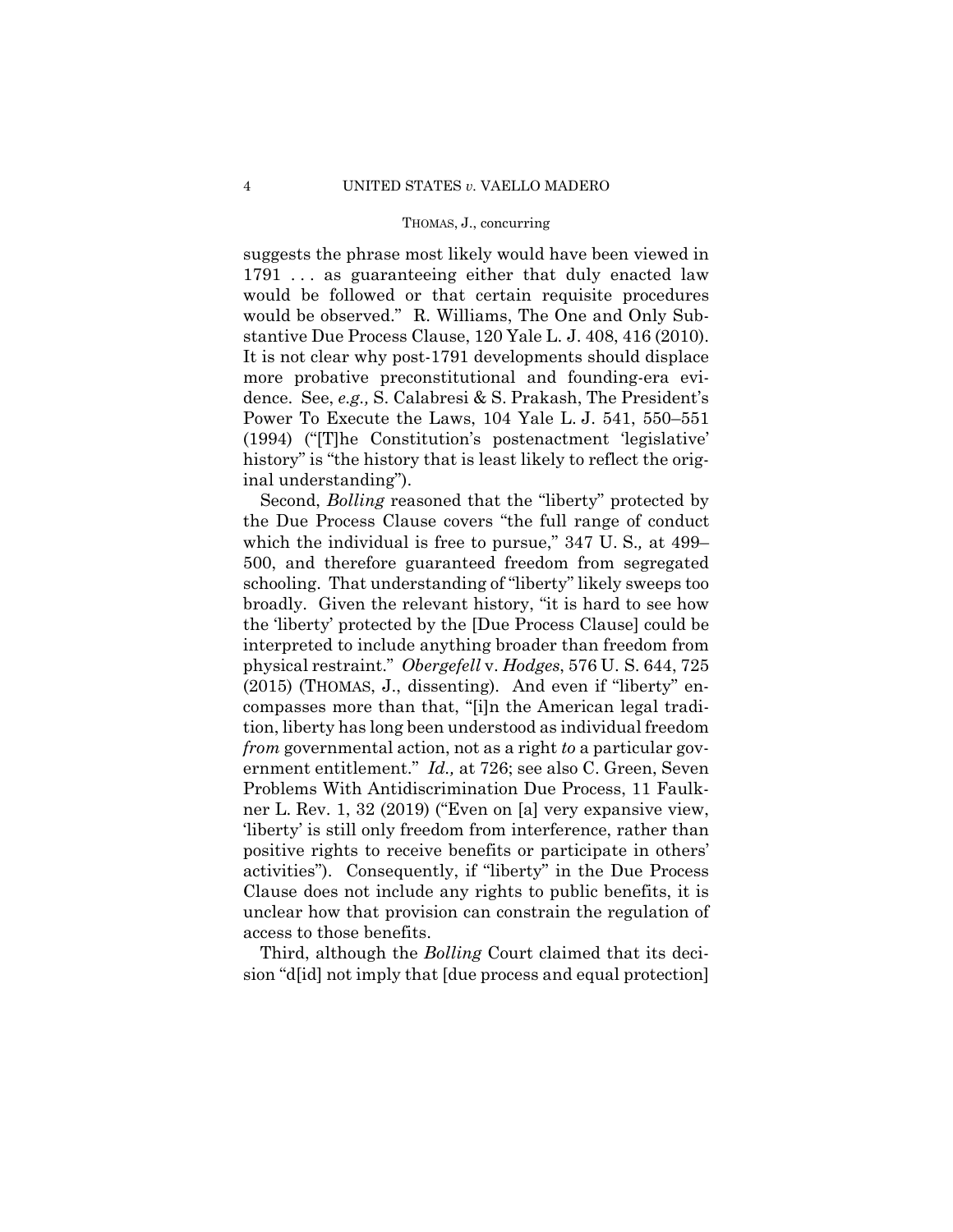consecutive Clauses. See, *e.g.,* G. Maggs, Innovation in mus, *Bolling* Alone, 104 Colum. L. Rev. 975, 976, n. 7 are always interchangeable phrases," 347 U. S., at 499, its logic led this Court to later erase any distinction between them. We now maintain that the "equal protection obligations imposed by the Fifth and the Fourteenth Amendments [are] indistinguishable." *Adarand Constructors, Inc.*, 515 U. S., at 217; see also *Sessions* v. *Morales-Santana*, 582 U. S. <sub>\_\_\_</sub>, \_\_\_, n. 1 (2017) (slip op., at 2, n. 1). But if "due process of law" fully subsumed the guarantee of equal protection, it is unclear why §1 of the Fourteenth Amendment would redundantly state both requirements in Constitutional Law, 86 Nw. U. L. Rev. 1038, 1053 (1992) (Maggs); R. Natelson, The Constitution and the Public Trust, 52 Buffalo L. Rev. 1077, 1174, n. 432 (2004); R. Pri-(2004).

Fourth, *Bolling* asserted that because the Constitution prohibits States from racially segregating public schools, "it would be unthinkable that the same Constitution would impose a lesser duty on the Federal Government." 347 U. S., at 500. For one, such moral judgments lie beyond the commission of the federal courts. For another, the assertion is debatable at best. "The Constitution contains many limitations that apply only to the states, or only to the federal government, and this Court is not free to disregard those aspects of the constitutional design." M. McConnell, Concurring in the Judgment, in What *Brown* v. *Board of Education* Should Have Said 166 (J. Balkin ed. 2001) (McConnell) (footnotes omitted); see also Maggs 1052. Likewise, "the enactors of the Fourteenth Amendment might have reasonably believed that [an equal protection] provision was not needed against the federal government" because it "had shown itself to be a much better protector of the rights of minorities than had the states." M. Rappaport, Originalism and the Colorblind Constitution, 89 Notre Dame L. Rev. 71, 90 (2013); see also J. Ely, Democracy and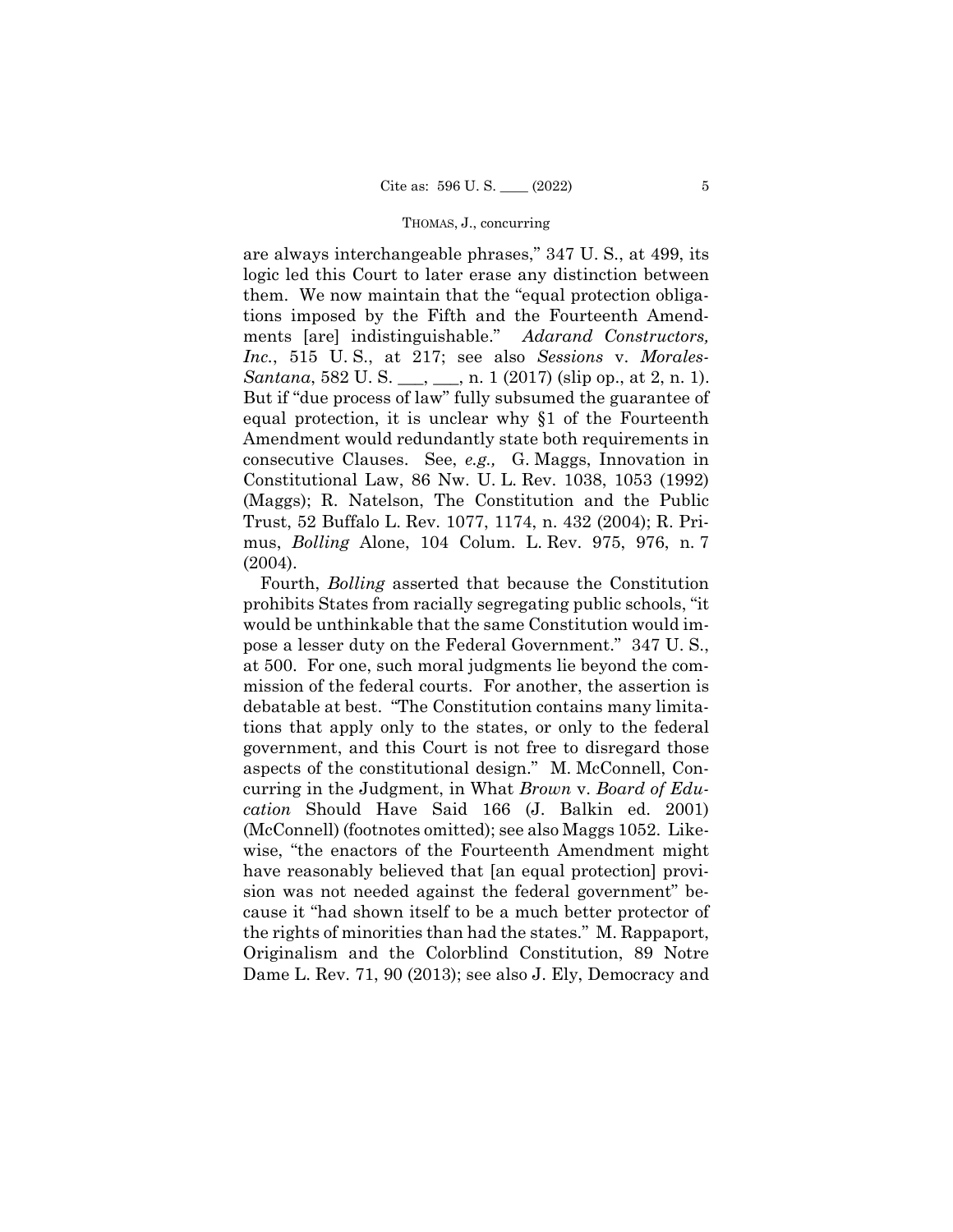Distrust 33 (1980); McConnell 167; K. Roosevelt, Forget the Fundamentals: Fixing Substantive Due Process, 8 U. Pa. J. Const. L. 983, 997 (2006).

In sum, the text and history of the Fifth Amendment's Due Process Clause provide limited support for reading into that provision an equal protection guarantee.

# II

Even if the Due Process Clause has no equal protection component, the Constitution may still prohibit the Federal Government from discriminating on the basis of race, at least with respect to civil rights. While my conclusions remain tentative, I think that the textual source of that obligation may reside in the Fourteenth Amendment's Citizenship Clause. That Clause provides: "All persons born or naturalized in the United States and subject to the jurisdiction thereof, are citizens of the United States and of the State wherein they reside." Amdt. 14, §1, cl. 1. As I sketch out briefly below, considerable historical evidence suggests that the Citizenship Clause "was adopted against a longstanding political and legal tradition that closely associated the status of 'citizenship' with the entitlement to legal equality." R. Williams, Originalism and the Other Desegregation Decision, 99 Va. L. Rev. 493, 501 (2013) (Williams); see also A. Amar, Intratextualism, 112 Harv. L. Rev. 747, 768–769 (1999). Thus, the Citizenship Clause could provide a firmer foundation for *Bolling*'s result than the Fifth Amendment's Due Process Clause.

# A

In the years before the Fourteenth Amendment's adoption, jurists and legislators often connected citizenship with equality. Namely, the absence or presence of one entailed the absence or presence of the other. See Williams 513–515 (discussing political discourse during the 1820s). By the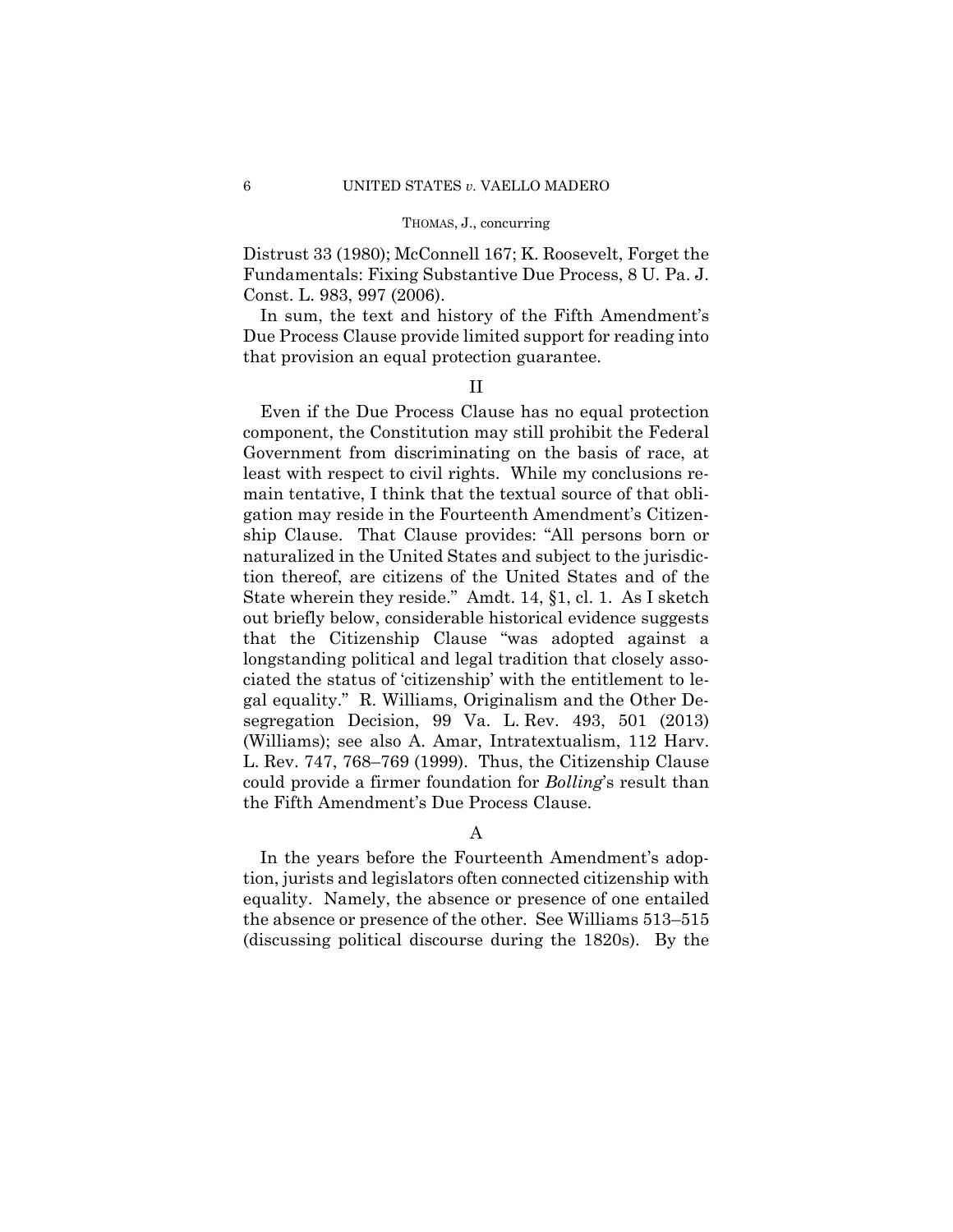late 1850s, the connection was well established. For example, even Chief Justice Taney in *Dred Scott* v. *Sandford*, 19 How. 393 (1857), demonstrated this connection when discussing why, erroneously in my view, free blacks were "not intended to be included . . . under the word 'citizens' in the Constitution," and therefore could "claim none of the rights and privileges which that instrument provides for and secures to citizens of the United States." *Id.,* at 404. According to Taney, free blacks were at the founding "considered as a subordinate and inferior class of beings who had been subjugated by the dominant race, and, whether emancipated or not, yet remained subject to their authority, and had no rights or privileges but such as those who held power and the Government might choose to grant them." *Id.,* at 404–405.

He reached that conclusion after surveying discriminatory state laws and finding it "hardly consistent with the respect due to these States, to suppose that they regarded at that time, as fellow-citizens and members of the sovereignty, a class of beings whom they had thus stigmatized . . . and upon whom they had impressed such deep and enduring marks of inferiority and degradation." *Id.,* at 416. Under the Comity Clause of Article IV, moreover, States could not place "citizens" of the United States "in an inferior grade." *Id.,* at 423. Because it was long assumed that blacks could be placed in such an "inferior grade," how then could they be citizens? For Taney, then, States' longstanding and widespread practice of denying free blacks equal civil rights conclusively showed that blacks were not "citizens" entitled to various constitutional protections, such as the right to sue in federal court.

Senator Stephen Douglas, defending *Dred Scott* a few months later in Springfield, Illinois, expressed the converse of Taney's reasoning. He asked his audience, "What is the object of making [Dred Scott] a citizen?" and answered, "Of course to give him the rights, privileges and immunities of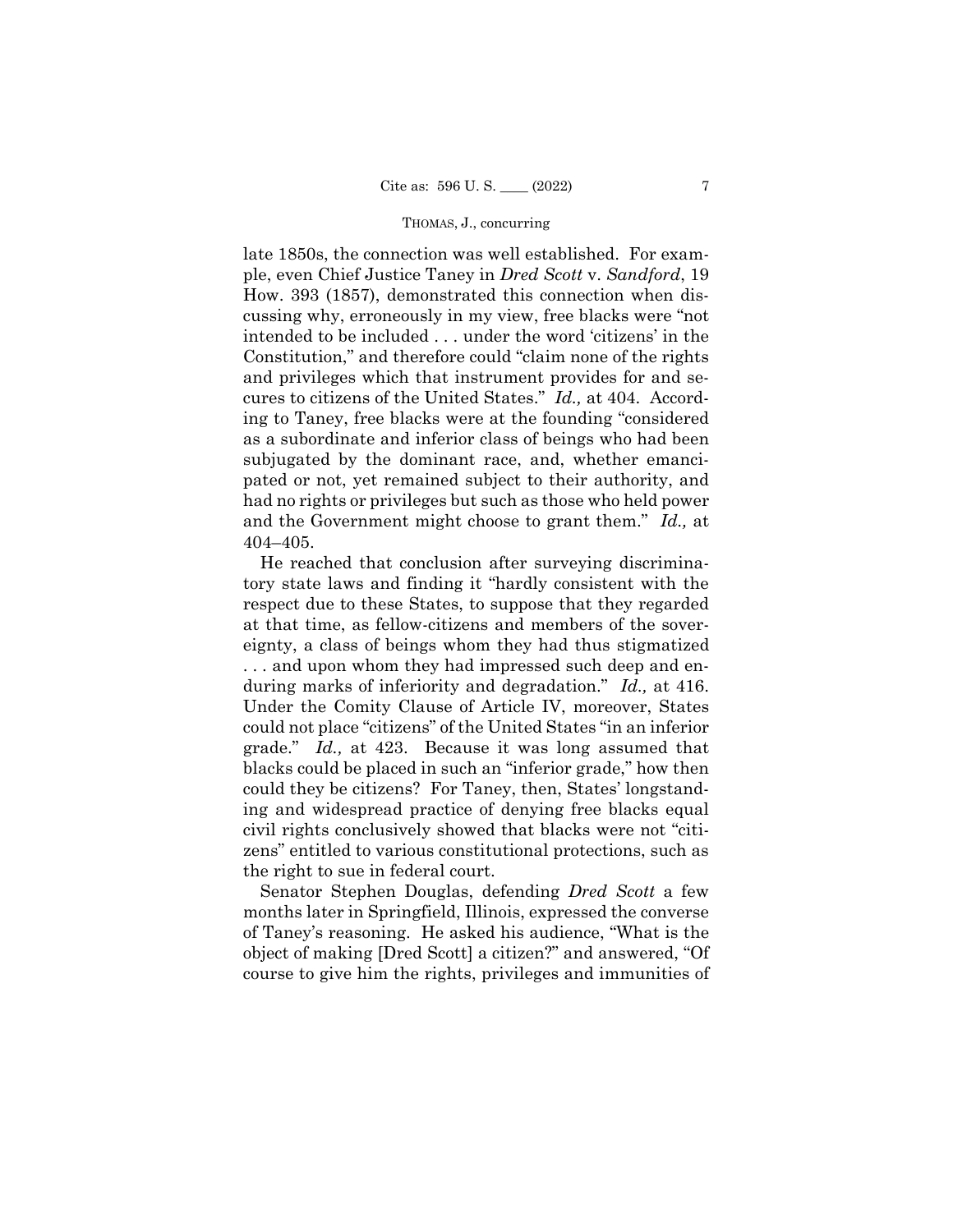a citizen, it being the great fundamental law in our Government, that under the law, citizens are equal in their rights and privileges." Kansas—The Mormons—Slavery, in A Political Textbook for 1860, p. 155 (H. Greeley & J. Cleveland eds. 1860). Thus, Douglas recognized that the bestowal of citizenship ineluctably entailed equal civil rights. Abolitionists agreed, but, unlike Taney and Douglas, reasoned that all persons—black or white—born in the United States were citizens and therefore entitled to equal civil rights. See Williams 515–518.1

After the Civil War, the Nation again confronted the citizenship status of black Americans. Though they were no longer slaves in light of the Thirteenth Amendment, the question remained whether, by virtue of their freedom from bondage, these native-born men and women were "citizens." Consistent with Taney's view in *Dred Scott*, southern governments rejected that free blacks were citizens and consequently enacted "Black Codes" that "restricted freed slaves' rights to make and enforce private contracts, to own and convey real and personal property, to hold certain jobs, to seek relief in court, and to participate in common life as ordinary citizens." J. Harrison, Reconstructing the Privileges or Immunities Clause, 101 Yale L. J. 1385, 1388 (1992).

 civil rights." *Id*., at 583; see also *United States* v. *Rhodes*, 27 F. Cas. 785, 10 Op. Atty. Gen. 382, 398 (1862) ("I can hardly comprehend the thought <sup>1</sup>To be sure, not all agreed that citizenship entailed civil equality. Justice Curtis, dissenting in *Dred Scott* v. *Sandford*, 19 How. 393 (1857), argued that "citizenship, under the Constitution of the United States, is not dependent on the possession of any particular political or even of all 790 (No. 16,151) (CC Ky. 1866) (Swayne, J., for the court) ("The fact that one is a subject or citizen determines nothing as to his rights as such"); of the absolute incompatibility of degradation and citizenship"); 2 J. Kent, Commentaries on American Law \*258, n. *b* (9th ed. 1858) ("If a slave born in the United States be . . . lawfully discharged from bondage," he "becomes thenceforward a citizen" even if he remained subject to "such disabilities as the laws of the states respectively may deem it expedient to prescribe to free persons of color").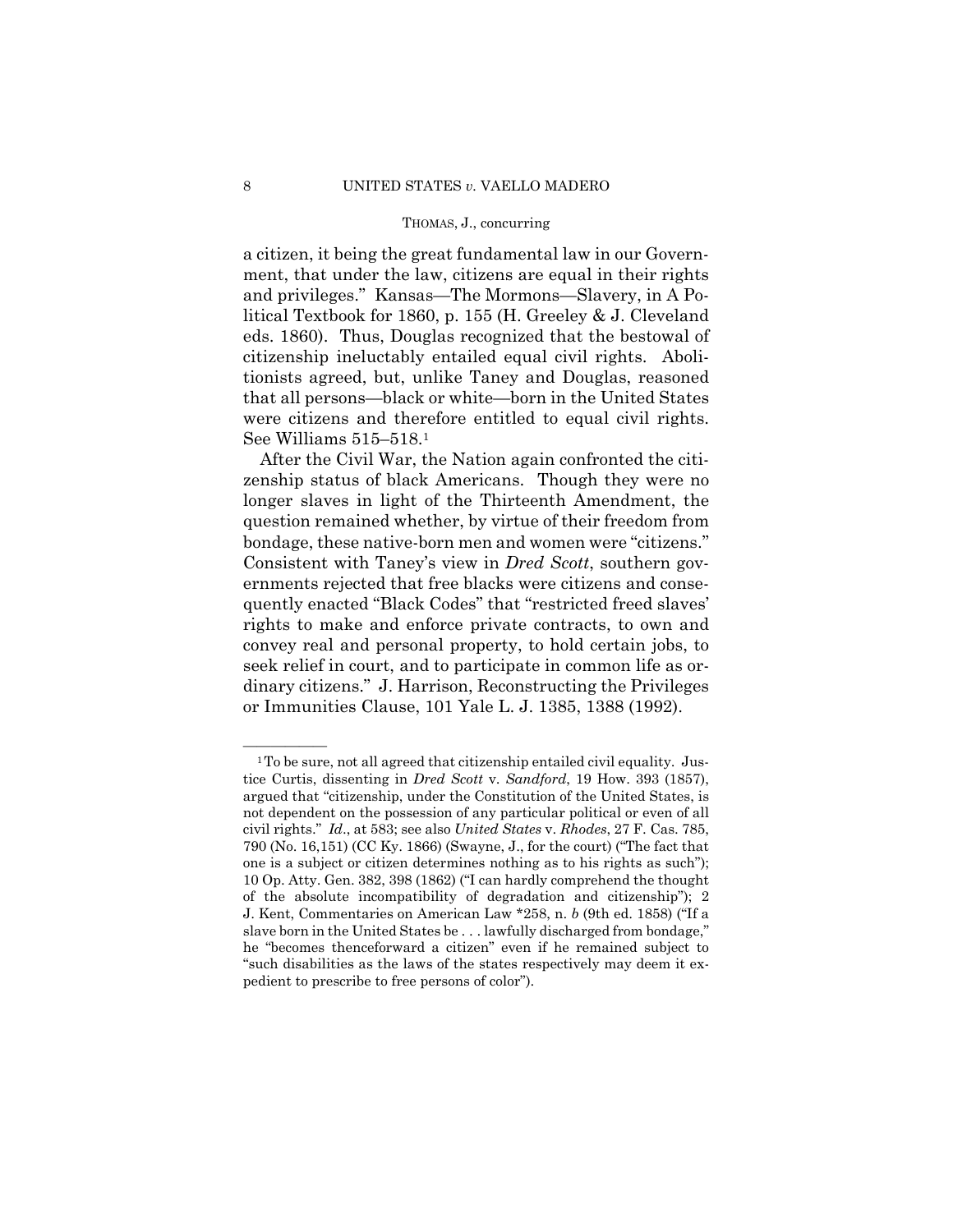In response, Congress enacted the Civil Rights Act of 1866 to both repudiate *Dred Scott* and eradicate the Black Codes. The 1866 Act contained a citizenship clause similar to the Fourteenth Amendment's: "[A]ll persons born in the United States and not subject to any foreign power, excluding Indians not taxed, are hereby declared to be citizens of the United States." Act of Apr. 9, 1866, 14 Stat. 27. The provision immediately succeeding that citizenship guarantee clarified that "such citizens, of every race and color" were entitled to

"the same right, in every State and Territory in the United States, to make and enforce contracts, to sue, be parties, and give evidence, to inherit, purchase, lease, sell, hold, and convey real and personal property, and to full and equal benefit of all laws and proceedings for the security of person and property, as is enjoyed by white citizens, and shall be subject to like punishment, pains, and penalties, and to none other." *Ibid.* 

Fleshing out the implications of the citizenship declaration, this clause suggests that the right to be free of racial discrimination with respect to the enjoyment of certain rights is a constituent part of citizenship.

Moreover, as Congress debated the 1866 Act, "the view that the status of citizenship conferred upon its recipients at least some minimal level of equality rights was widely shared among both supporters and opponents." Williams 535. For instance, Representative Samuel Shellabarger argued that "the right of all citizens to be secured in the enjoyment of whatever privileges their citizenship does confer upon them is in its very nature equal  $\dots$ ." Cong. Globe, 39th Cong., 1st Sess., 1293 (1866). Representative Henry Jarvis Raymond, meanwhile, wanted Congress to declare that free blacks were citizens, "and thus secure to them whatever rights, immunities, privileges, and powers belong as of right to all citizens of the United States." *Id.,* at 1266;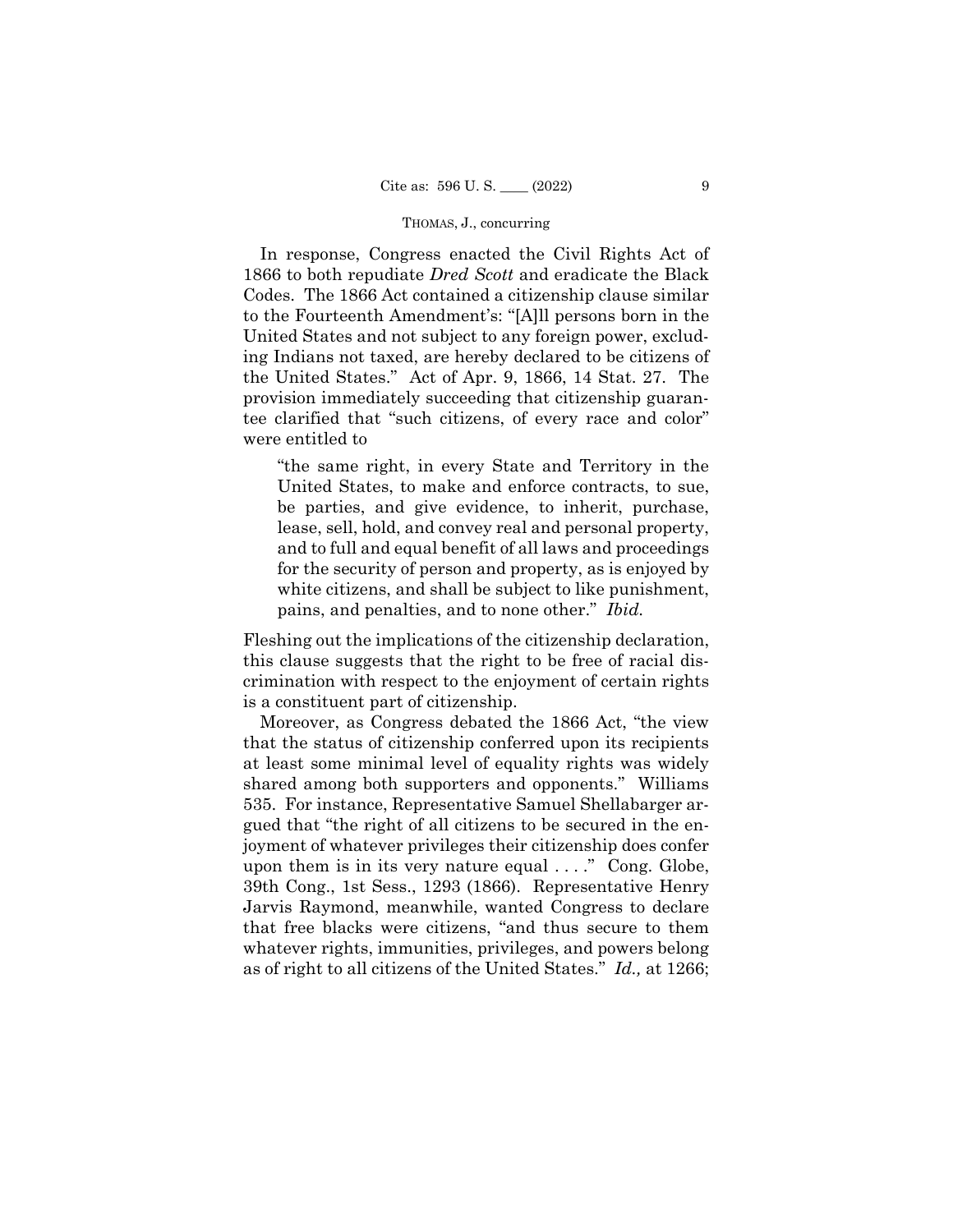see also *ibid.* ("[T]he right of citizenship involves everything else. Make the colored man a citizen of the United States and he has every right which you or I have as citizens of the United States . . . "). And after President Johnson's veto, Representative William Lawrence, the 1866 Act's principal House sponsor, maintained that "the very nature of citizenship" guaranteed an "equality of civil rights." *Id.,* at 1836.

The 1866 Act's reversal of *Dred Scott* raised questions whether Congress had such authority under the existing Constitution. See, *e.g.,* K. Lash, The Fourteenth Amendment and the Privileges and Immunities of American Citizenship 169 (2014). Once incorporated into the Fourteenth Amendment, the Citizenship Clause "forever closed the door on *Dred Scott*" and "constitutionalized the Civil Rights Act of 1866." *Id.,* at 171. When Senator Jacob Howard moved to add the Citizenship Clause, he and others characterized the Clause as largely "declaratory" of existing law, including the 1866 Act. Cong. Globe, 39th Cong., 1st Sess., at 2890 (remarks of Sen. Howard); see also *id.,* at 2896 (remarks of Sen. Doolittle). Then, as Congress considered the Citizenship Clause, Republicans reiterated the same equalcitizenship principle that featured in the debates over the 1866 Act. Senator John Conness, for instance, remarked that the 1866 Act guaranteed that all born in the United States "be regarded and treated as citizens of the United States, entitled to equal civil rights with other citizens of the United States." *Id.*, at 2891; see also Williams 543–548. And during the ratification debates, Republicans continued to publicly advocate that citizenship and equal civil rights were concomitant. See *id.,* at 549–554.

# B

In the years following the Fourteenth Amendment's ratification, several Justices also appeared to endorse this understanding of the Citizenship Clause, consistent with Reconstruction-era discourse. In the *Slaughter-House*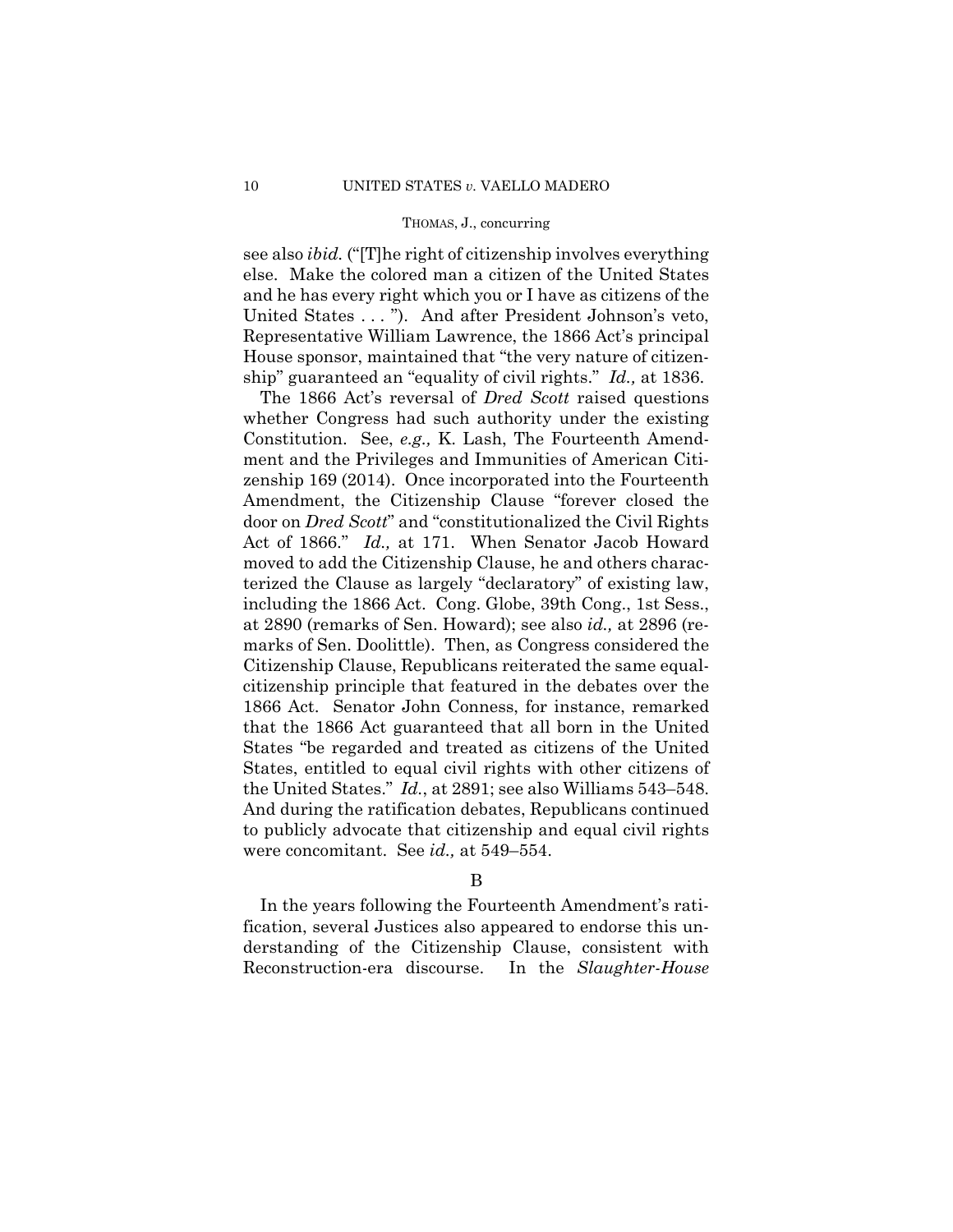servitude," *i.e.,* rejecting his status as a citizen. *Id.,* at 91– *Cases*, 16 Wall. 36 (1873), Justice Bradley's dissent articulated the equal-citizenship principle: "Citizenship of the United States ought to be, and, according to the Constitution, is, a sure and undoubted title to equal rights in any and every State in this Union." *Id.,* at 113. "If a man be denied full equality before the law, he is denied one of the essential rights of citizenship as a citizen of the United States." *Ibid*.; see also *id.,* at 118 ("Equality before the law is undoubtedly one of privileges and immunities of every citizen"). Justice Field's dissent similarly explained that the 1866 Act rested "upon the theory that citizens of the United States as such were entitled to the rights and privileges enumerated, and that to deny to any such citizen equality in these rights and privileges with others, was, to the extent of the denial, subjecting him to an involuntary 92.

Three years after the *Slaughter-House Cases*, Congress enacted the Civil Rights Act of 1875, prohibiting discrimination in public accommodations. During the congressional debates over the 1875 Act, Republicans reiterated the relationship between the status of "citizen" and entitlement to equal civil rights. See Williams 565–570; see also C. Green, Equal Citizenship, Civil Rights, and the Constitution 164– 202 (2015) (collecting examples). In a virtually unanimous opinion, this Court held the 1875 Act unconstitutional because discrimination by public accommodations was not state action Congress could regulate under the Fourteenth Amendment. See *Civil Rights Cases*, 109 U. S. 3, 25–26 (1883). The lone dissenter, Justice John Marshall Harlan, focused primarily on citizenship and echoed Republicans' understanding of equal citizenship: "Citizenship in this country necessarily imports at least equality of civil rights among citizens of every race in the same State. It is fundamental in American citizenship that, in respect of such rights, there shall be no discrimination by the State . . .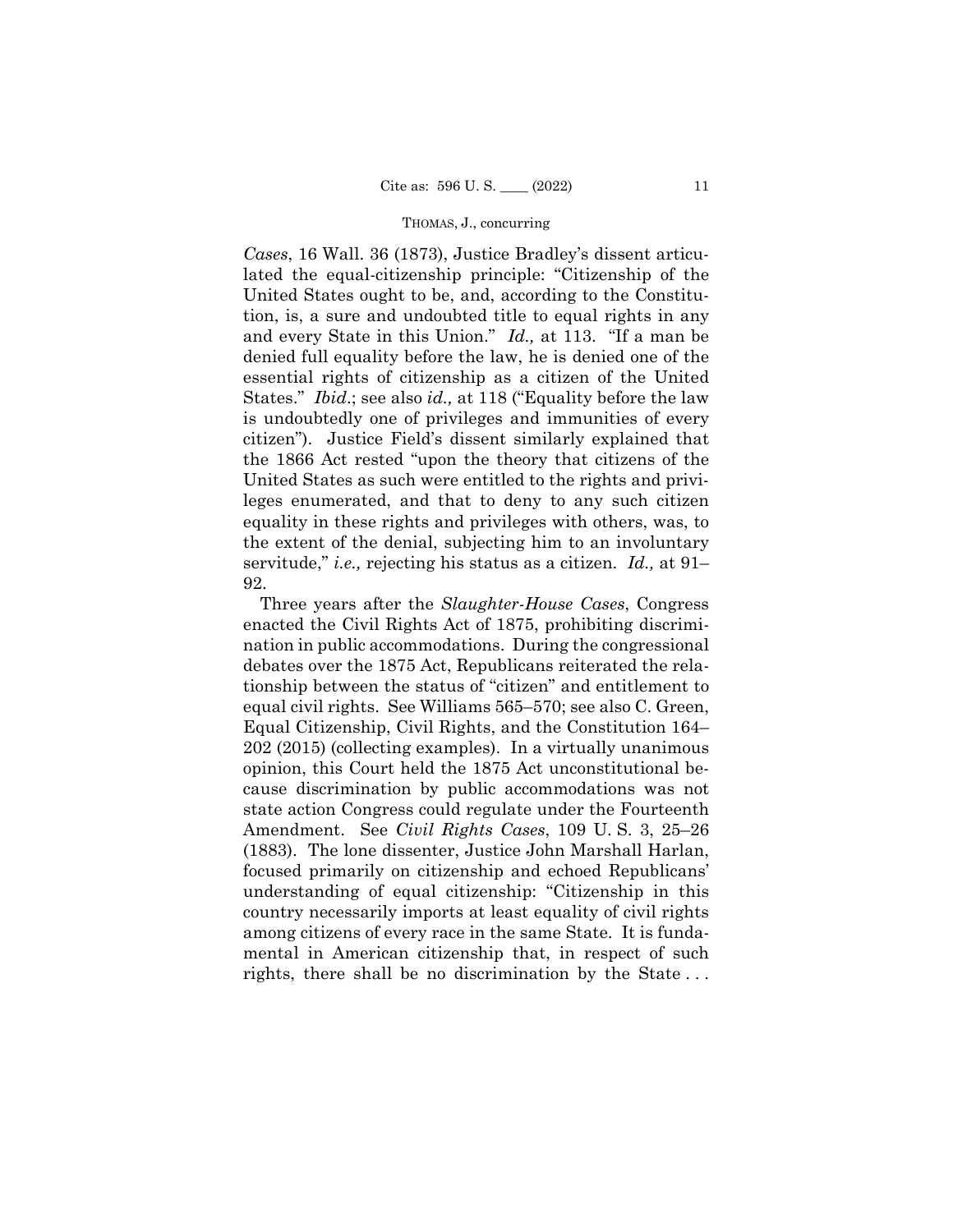against any citizen because of his race." *Id.,* at 48.

Only five years later, a unanimous Court in *Gibson* v. *Mississippi*, 162 U. S. 565 (1896), seemingly confirmed Harlan's understanding of citizenship and the textual source of the equal-citizenship guarantee. Writing for the Court, Justice Harlan declared that "the Constitution of the United States, *in its present form*, forbids, so far as civil and political rights are concerned, discrimination by *the General Government*, or by the States, against any citizen because of his race. All citizens are equal before the law." *Id.,* at 591 (emphasis added).2 The Court's reference to the Constitution "in its present form" (*i.e.,* in 1896) indicates that the Court located an equality principle applicable to both the States and "the General Government" in the Fourteenth Amendment, not the Fifth. And because the usual textual candidates—the Privileges or Immunities Clause, Due Process Clause, and Equal Protection Clause—apply only to "State[s]," it stands to reason that *Gibson* understood the Citizenship Clause to forbid discrimination by the Federal Government "so far as civil . . . rights are concerned." *Ibid.*<sup>3</sup>

<sup>&</sup>lt;sup>2</sup> Although *Bolling v. Sharpe*, 347 U. S. 497, 499 (1954), recited part of this quotation, it did not attempt to explain how *Gibson*'s discussion of racial equality among "citizens" implicated the Fifth Amendment's Due Process Clause, which applies broadly to all "person[s]."

<sup>3</sup>This understanding of the Citizenship Clause likely would not render other parts of the Fourteenth Amendment redundant. First, the Citizenship Clause would not make the Equal Protection Clause redundant because the latter applies to "person[s]," while the Citizenship Clause and Privileges or Immunities Clause apply to "citizens." See *McDonald* v. *Chicago*, 561 U. S. 742, 850, n. 19 (2010) (THOMAS, J., concurring in part and concurring in judgment). Additionally, the Equal Protection Clause may guarantee equality only with respect to a subset of rights related to "protection," while the Citizenship Clause and Privileges or Immunities Clause implicate a broader set of civil rights. See n. 4, *infra*. Second, this understanding of the Citizenship Clause also likely would not make the Privileges or Immunities Clause redundant. In particular, there is no evidence suggesting that Republicans disputed the proposition that citizens "could [not] be deprived of rights of national citizenship by *any*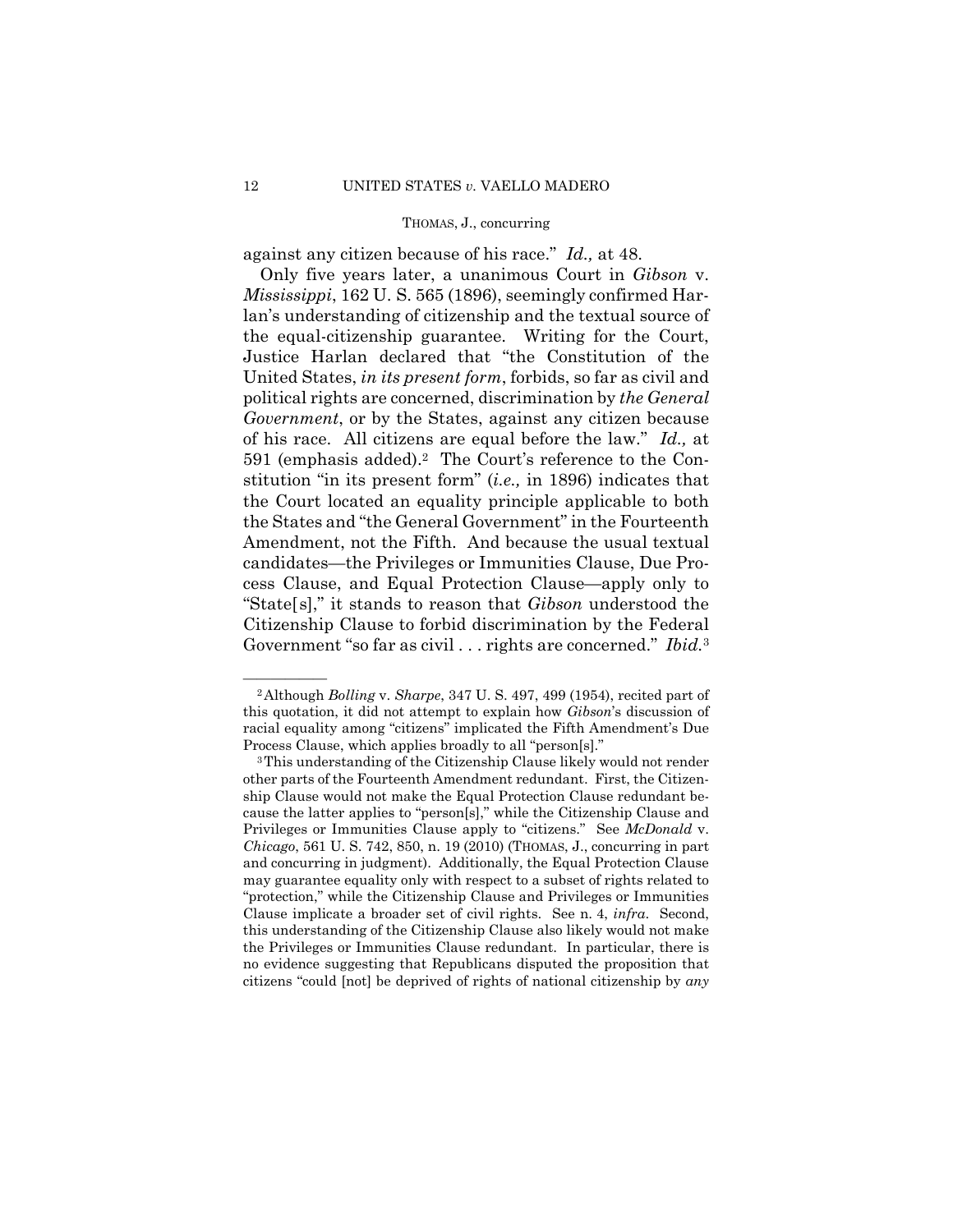The same year as *Gibson*, Justice Harlan also penned his dissent in *Plessy* v. *Ferguson*, 163 U. S. 537 (1896), in which the Court upheld a Louisiana law requiring racial segregation on train cars. In asserting that the law was unconstitutional, Harlan did not rely on the Equal Protection Clause. Instead, he maintained that Louisiana's law was "inconsistent . . . with the equality of rights which pertains to citizenship, National and State." *Id.*, at 555. And Harlan's famous declaration underscores the connection between citizenship and equality: "Our Constitution is colorblind, and neither knows nor tolerates classes among *citizens*. In respect of civil rights, all *citizens* are equal before the law." *Id.,* at 559 (emphasis added). Given that the Equal Protection Clause speaks of "person[s]," rather than citizens, Harlan's reasoning in *Plessy* suggests that citizenship itself carried with it a right to equal treatment independent of the "equal protection of the laws" guaranteed to all "person[s]."4

——————

governmental entity, whether state or federal, consistent with the Fourteenth Amendment." R. Barnett & E. Bernick, The Original Meaning of the Fourteenth Amendment 202 (2021). "All that was constitutionally disputed among Republicans involved the status of national privileges and immunities *in the states*." *Id.,* at 203. Thus, the Privileges or Immunities Clause may have confirmed that *States* specifically could not abridge the rights of national citizenship, including whatever civil equal-

ity is guaranteed to "citizens" under the Citizenship Clause. 4 Justice Harlan's decision not to rely on the Equal Protection Clause also makes some sense in light of that provision's object—the "Protection of the Laws." It is possible that the Equal Protection Clause does not prohibit discriminatory legislative classifications, but, consistent with its focus on "protection," instead only "imposes a duty on each state to protect all persons and property within its jurisdiction from violence and to enforce their rights through the court system." C. Green, The Original Sense of the (Equal) Protection Clause: Pre-Enactment History, 19 Geo. Mason U. Civ. Rights L. J. 1, 3 (2008); see also C. Green, The Original Sense of the (Equal) Protection Clause: Subsequent Interpretation and Application, 19 Geo. Mason U. Civ. Rights L. J. 219 (2009); J. Harrison, Reconstructing the Privileges or Immunities Clause, 101 Yale L. J. 1385, 1433–1451 (1992).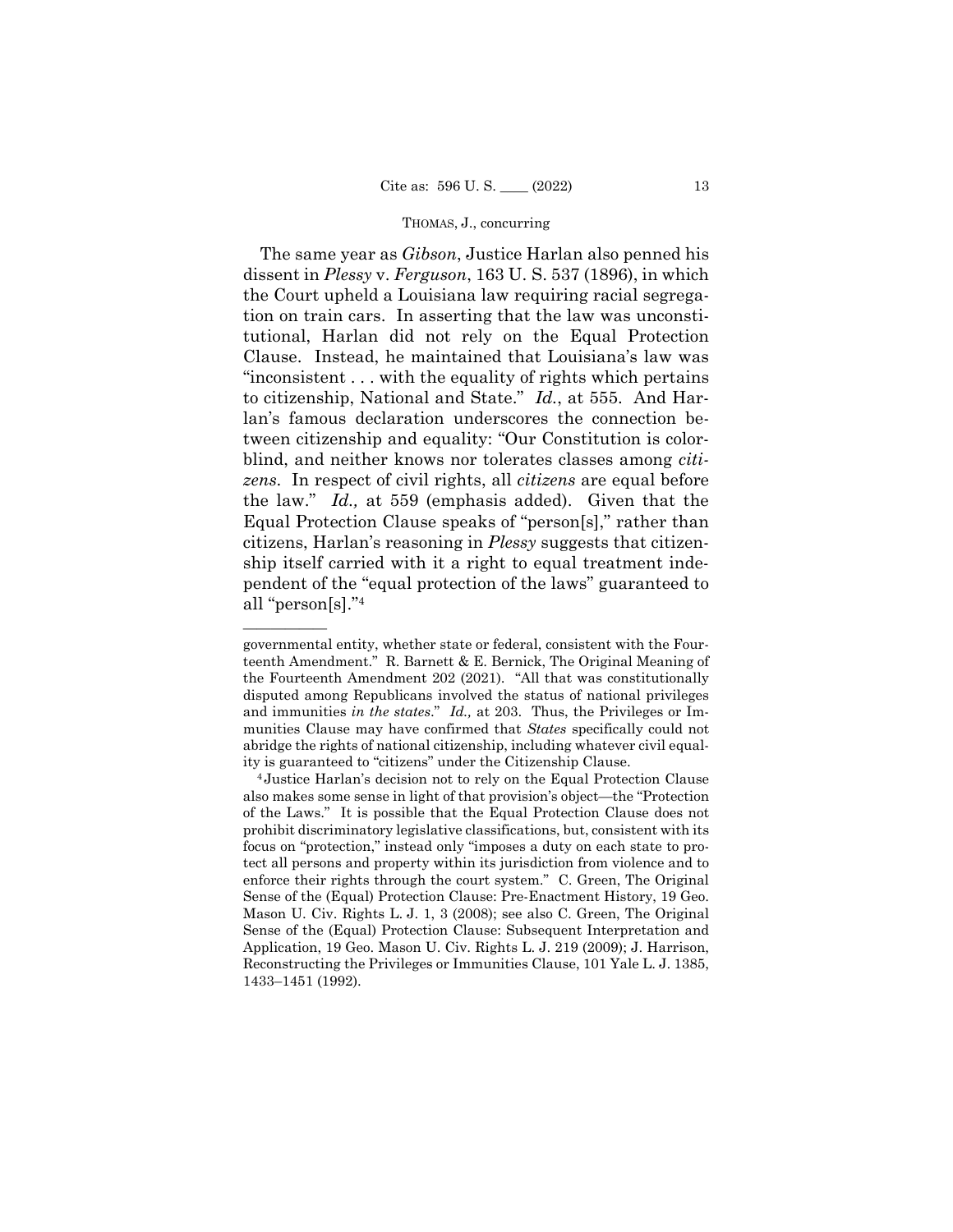Beyond its emphasis on equal citizenship, Justice Harlan's *Plessy* dissent also specifically recognized that the Federal Government could not engage in racial discrimination. The Fourteenth Amendment, Harlan explained, "gave citizenship to all born or naturalized in the United States, and residing here," "obliterated the race line from our systems of governments, *National and State*," and "placed our free institutions upon the broad and sure foundation of the equality of all men before the law." *Id.,* at 563 (emphasis added). In short, Harlan understood that citizenship and equality went hand in hand and that equal citizenship prohibited the Federal Government, as much as the States, from discriminating with respect to civil rights.

While the historical evidence above is by no means conclusive, it offers substantial support for the proposition that, by conferring citizenship, the Citizenship Clause guarantees citizens equal treatment by the Federal Government with respect to civil rights.<sup>5</sup>

\* \* \*

Justice Harlan stated in *Plessy* that the Fourteenth Amendment "added greatly to the dignity and glory of American citizenship." *Id*. at 555. And the "best part of

 is access to public education a "privilege" or "immunity" of citizenship? See, *e.g.,* M. McConnell, Originalism and the Desegregation Decisions, <sup>5</sup>Adopting this understanding of the Citizenship Clause necessarily prompts additional questions. For example, beyond prohibiting racial discrimination with respect to civil rights, what other forms of discrimination does the Citizenship Clause proscribe? Is access to government benefits a "privilege" or "immunity" of citizenship—*i.e.,* a civil right? See, *e.g., id*., at 1456 (observing that government benefits supported by general taxation might have been understood by the Reconstruction generation as a privilege of citizenship). And, most relevant to *Bolling* itself, 81 Va. L. Rev. 947, 1023–1043, 1103–1105 (1995) (discussing the historical evidence).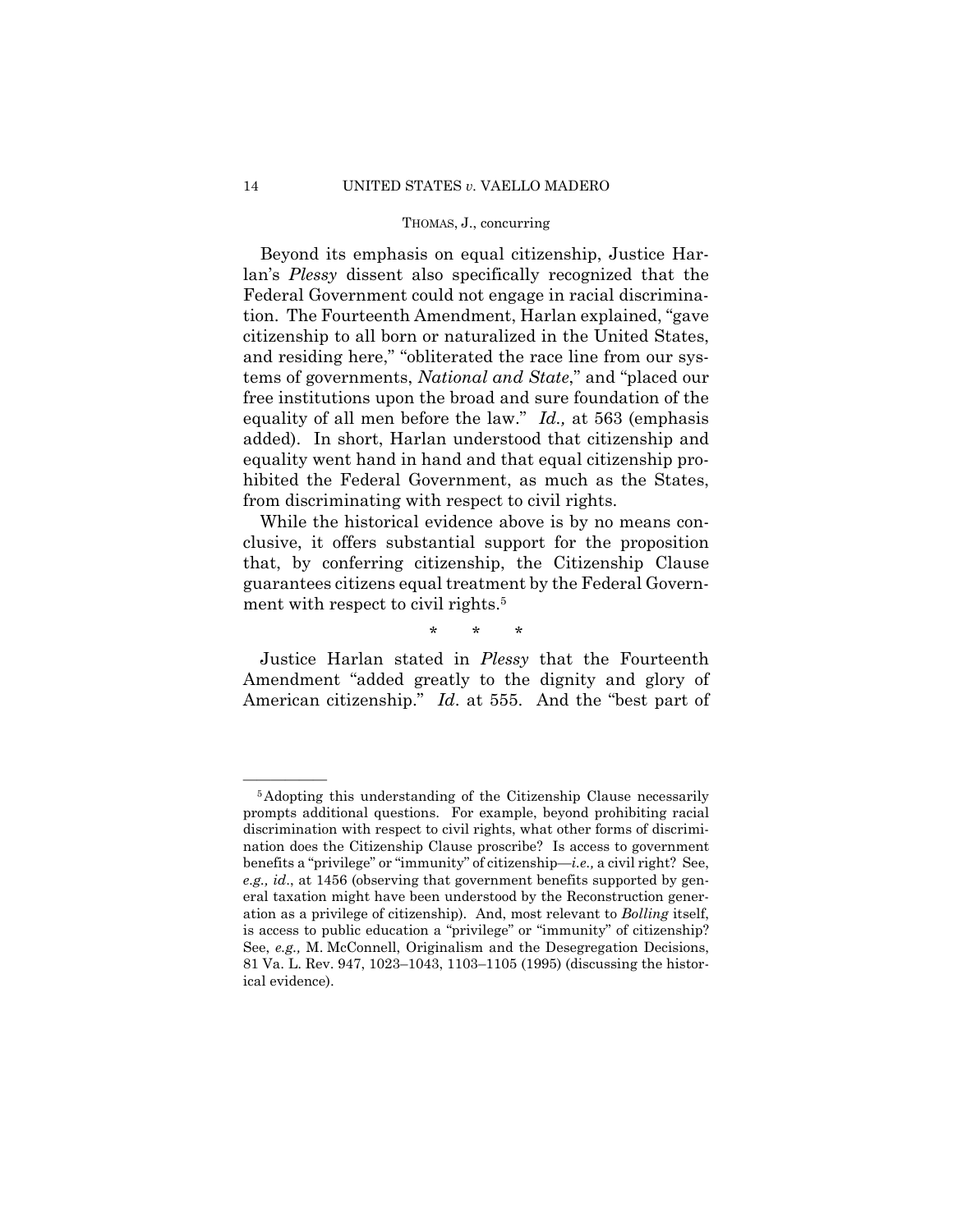fore the law." Cong. Globe, 42d Cong., 2d Sess., 384 (1872).6 citizenship," according to Charles Sumner, is "equality be-The Citizenship Clause's conferral of the "dignity and glory of American citizenship" may well prohibit the Federal Government from denying citizens equality with respect to civil rights. Rather than continue to invoke the Fifth Amendment's Due Process Clause to justify *Bolling*, in an appropriate case, we should more carefully consider whether this interpretation of the Citizenship Clause would yield a similar, and more supportable, result.

 been, he is now the same as ourselves. Our rights are his rights; our  $6$ Sumner continued: "Ceasing to be a slave the former victim has become not only a man, but a citizen, admitted alike within the pale of humanity and within the pale of citizenship. As a man he is entitled to all the rights of man, and as a citizen he becomes a member of our common household with equality as the prevailing law. . . . Whatever he may have equality is his equality; our privileges and immunities are his great possession." Cong. Globe, 42d Cong., 2d Sess., 385.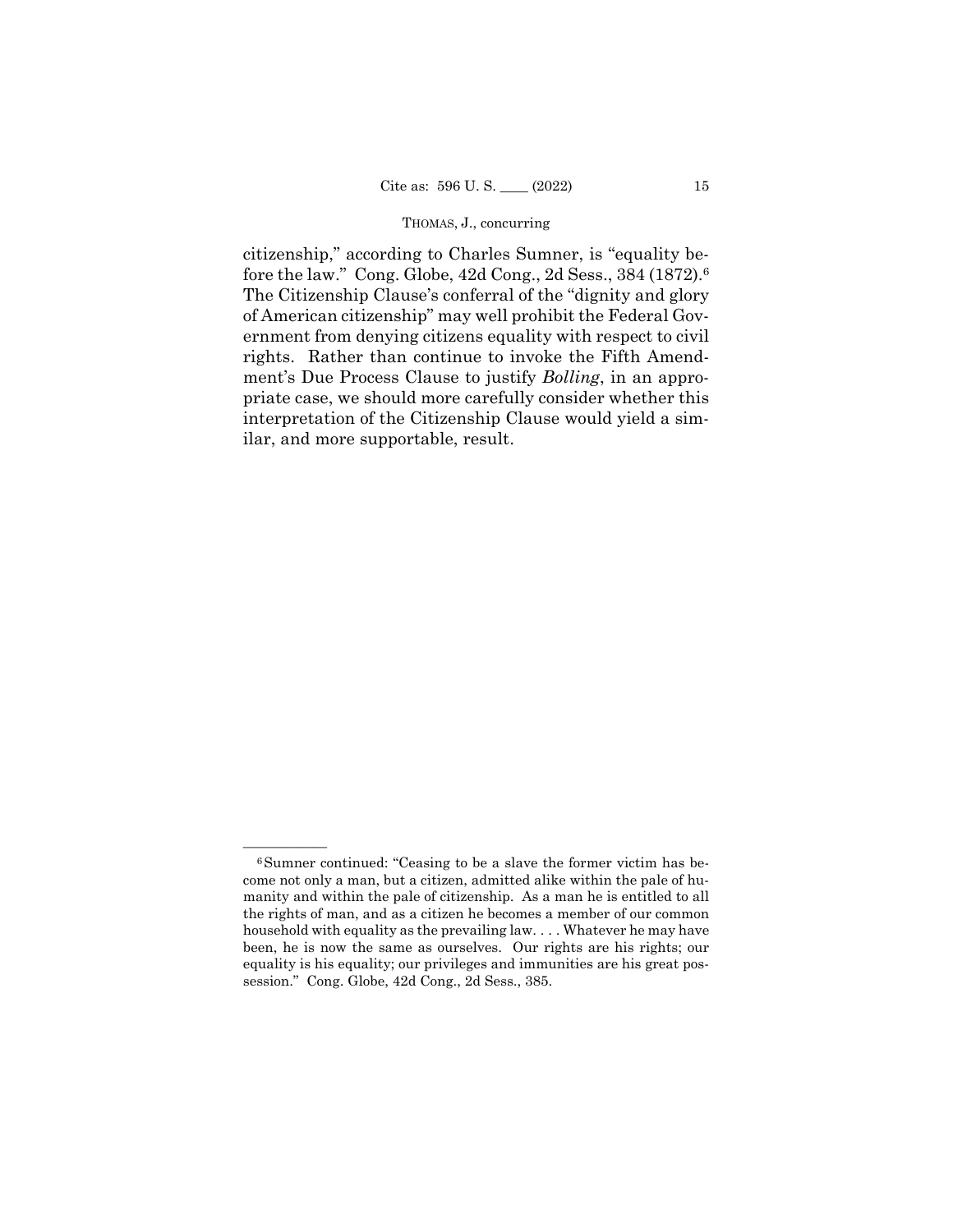# $\frac{1}{2}$  ,  $\frac{1}{2}$  ,  $\frac{1}{2}$  ,  $\frac{1}{2}$  ,  $\frac{1}{2}$  ,  $\frac{1}{2}$  ,  $\frac{1}{2}$ **SUPREME COURT OF THE UNITED STATES**

# $\frac{1}{2}$  ,  $\frac{1}{2}$  ,  $\frac{1}{2}$  ,  $\frac{1}{2}$  ,  $\frac{1}{2}$  ,  $\frac{1}{2}$ No. 20–303

# UNITED STATES, PETITIONER *v.*  JOSE LUIS VAELLO MADERO

# ON WRIT OF CERTIORARI TO THE UNITED STATES COURT OF APPEALS FOR THE FIRST CIRCUIT

# [April 21, 2022]

# JUSTICE GORSUCH, concurring.

A century ago in the Insular Cases, this Court held that the federal government could rule Puerto Rico and other Territories largely without regard to the Constitution. It is past time to acknowledge the gravity of this error and admit what we know to be true: The Insular Cases have no foundation in the Constitution and rest instead on racial stereotypes. They deserve no place in our law.

I

The Insular Cases were the product of what John Hay called a "'splendid little war.'" F. Freidel, The Splendid Little War 3 (1958) (quoting letter from J. Hay to T. Roosevelt). Ostensibly waged to liberate Cuba and avenge the sinking of the *Maine*, the Spanish-American War proved a boon for the country's burgeoning colonial ambitions. See J. Cabranes, Citizenship and the American Empire, 127 U. Pa. L. Rev. 391, 392–395, and nn. 3–4 (1978) (Cabranes); K. Wenzer, Theodore Roosevelt and the United States Battleship *Maine*, 9 Fed. Hist. 111, 113–116, 124–128 (2017). The aging Spanish empire was in no position to defend its island possessions, and several fell to American forces in quick succession. See G. Lawson & G. Seidman, The Constitution of Empire: Territorial Expansion and American Legal History 111 (2004) (Lawson & Seidman). Under the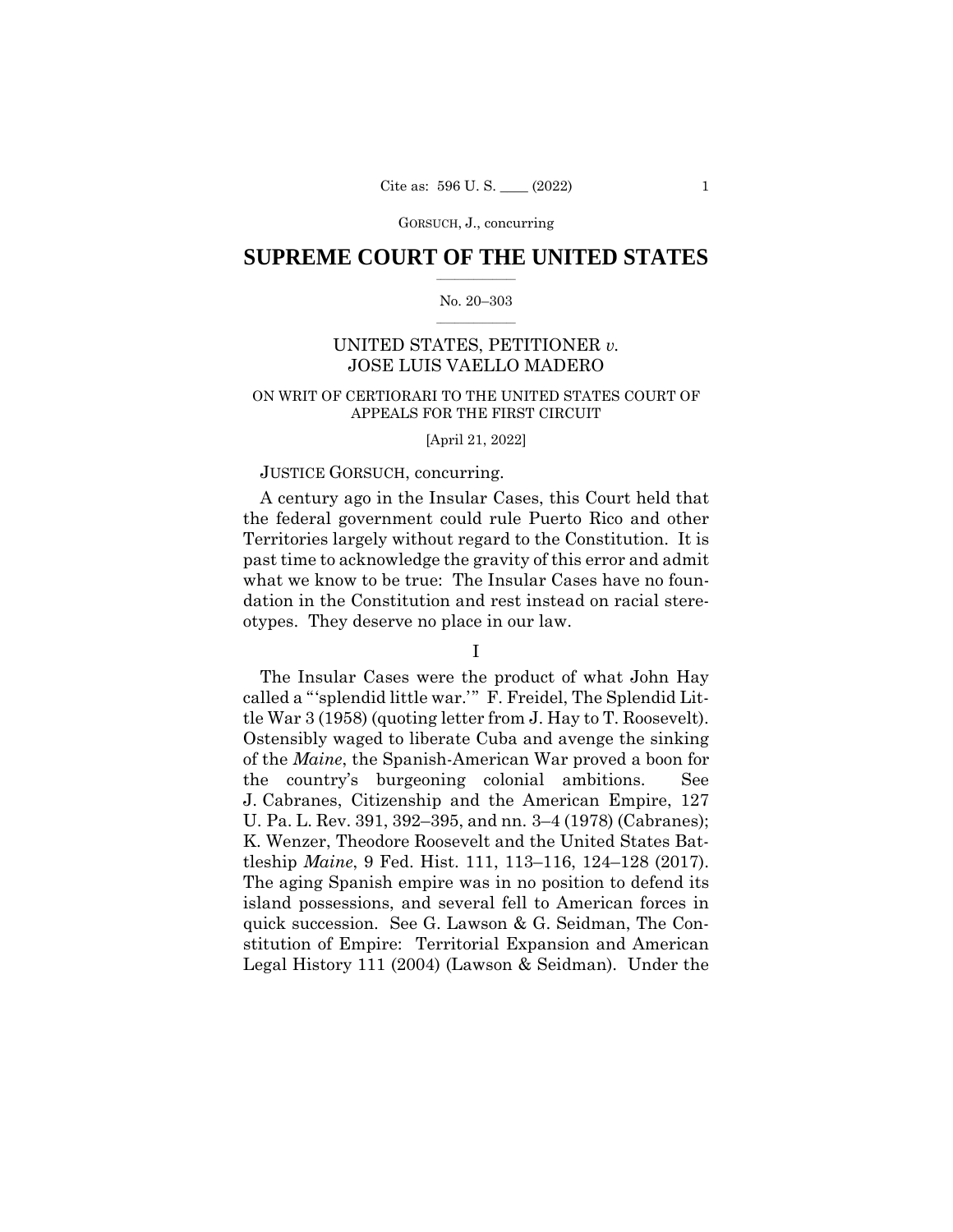ensuing peace treaty signed in 1898, the United States took possession of Puerto Rico, Guam, and the Philippines. Treaty of Paris, Arts. 1–3, Dec. 10, 1898, 30 Stat. 1755– 1756.

But these acquisitions, hard on the heels of the annexation of Hawaii, soon ignited a fierce debate. Some argued that our republican traditions prevented the United States from governing distant possessions as subservient colonies without regard to the Constitution. Others sought to devise new theories by which Congress could permanently rule the country's new acquisitions as a European power might, unrestrained by domestic law. See Cabranes 395.

Leading members of the legal academy provided influential support for those in the second camp. Their work culminated in a series of articles in the Harvard Law Review in 1899. Christopher Langdell argued that the Bill of Rights was "so peculiarly . . . English that an immediate and compulsory application of [those rights] to ancient and thickly settled Spanish colonies would furnish . . . proof of our unfitness to govern dependencies, or deal with alien races." The Status of Our New Territories, 12 Harv. L. Rev. 365, 386 (1899). James Bradley Thayer contended that "there is no lack of power in our nation . . . to govern these islands as colonies, substantially as England might govern them." Our New Possessions, 12 Harv. L. Rev. 464, 467 (1899). Abbott Lawrence Lowell submitted that, "apart from treaty or legislation, possessions acquired by conquest or cession do not become a part of the United States," and "constitutional limitations . . . do not apply." The Status of Our New Possessions: A Third View, 13 Harv. L. Rev. 155, 176 (1899). Such rules, he said, "are inapplicable except among a people whose social and political evolution has been consonant with our own." *Ibid.* 

The debate over American colonialism made its first appearance in this Court in the form of a tax dispute in *Downes* v. *Bidwell*, 182 U. S. 244 (1901). Pursuant to the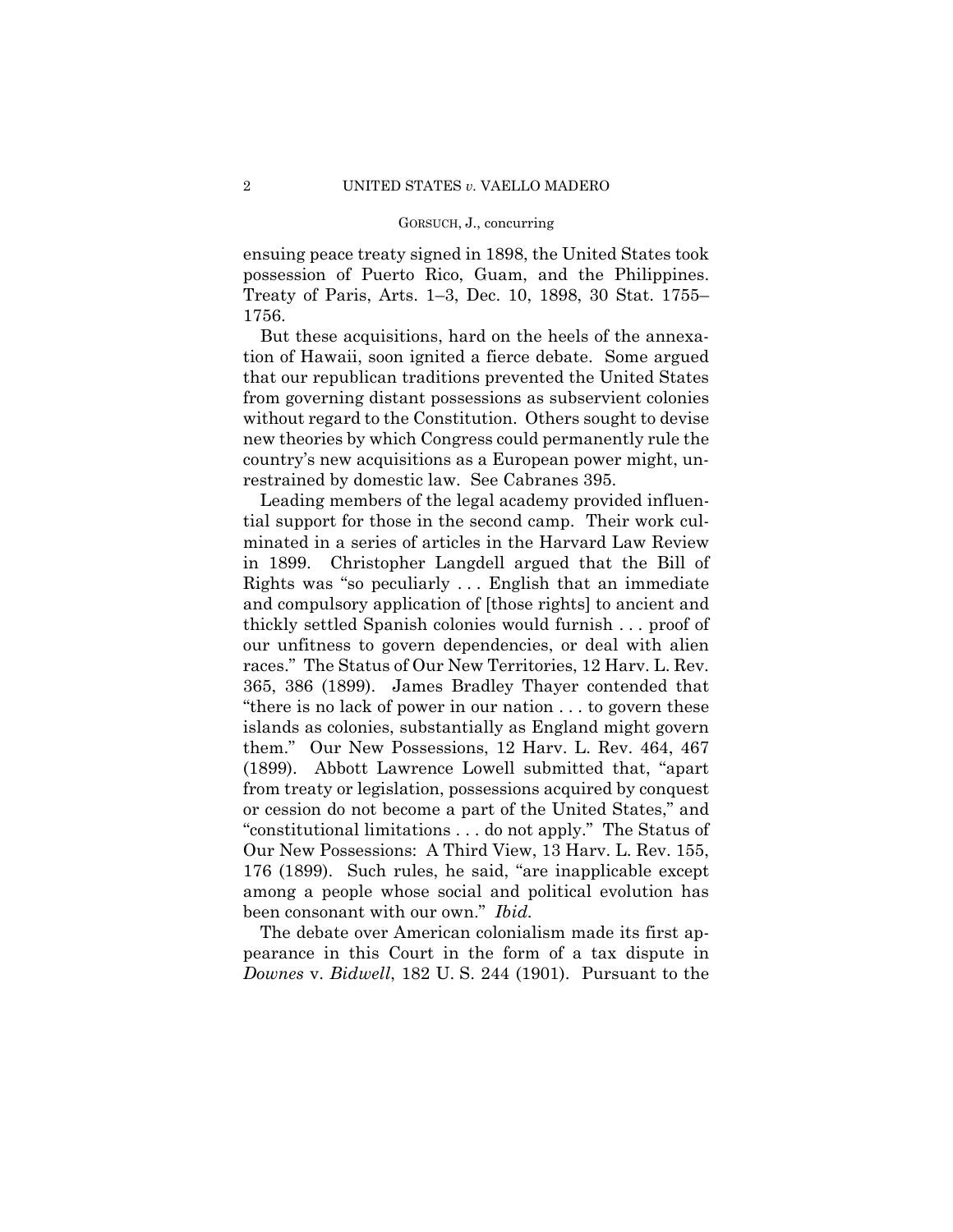Foraker Act, Congress erected a civil government in Puerto Rico and imposed a tax on goods exported to, or imported from, the new Territory. See Act of Apr. 12, 1900, ch. 191, §§ 2–3, 31 Stat. 77–78. After incurring a \$659.35 tax bill, an importer challenged the Act as inconsistent with the Constitution's Tax Uniformity Clause, which provides that "all Duties, Imposts, and Excises shall be uniform throughout the United States." Art. I, § 8, cl. 1; *Downes*, 182 U. S., at 247, 249.

To answer the question whether the Act complied with the Constitution, the Court resolved that it first had to decide whether the Constitution applied *at all* in Puerto Rico. Ultimately, a fractured set of opinions emerged. Employing arguments similar to those advanced by Professors Langdell and Thayer, Justice Brown saw things in the starkest terms. Applying the Constitution made sense in "contiguous territor[ies] inhabited only by people of the same race, or by scattered bodies of native Indians." *Id*., at 282. But it would not do for islands "inhabited by alien races, differing from us in religion, customs, laws, methods of taxation, and modes of thought." *Id.*, at 287. There, Justice Brown contended, "the administration of government and justice, according to Anglo-Saxon principles, may for a time be impossible." *Ibid.* On his view, the Constitution should reach Puerto Rico only if and when Congress so directed. *Id.*, at 279.

Justice White offered a different theory that drew on Professor Lowell's thinking. See Developments in the Law— The U. S. Territories, 130 Harv. L. Rev. 1616, 1617–1620 (2017). To Justice White, the Constitution's application depended on "the situation of the territory and its relations to the United States." *Downes*, 182 U. S., at 293 (concurring opinion). In some cases, Congress might express an intention to "incorporate" a Territory into the United States at a future date; in a Territory like that the Constitution must apply fully and immediately. *Id.*, at 339. But in other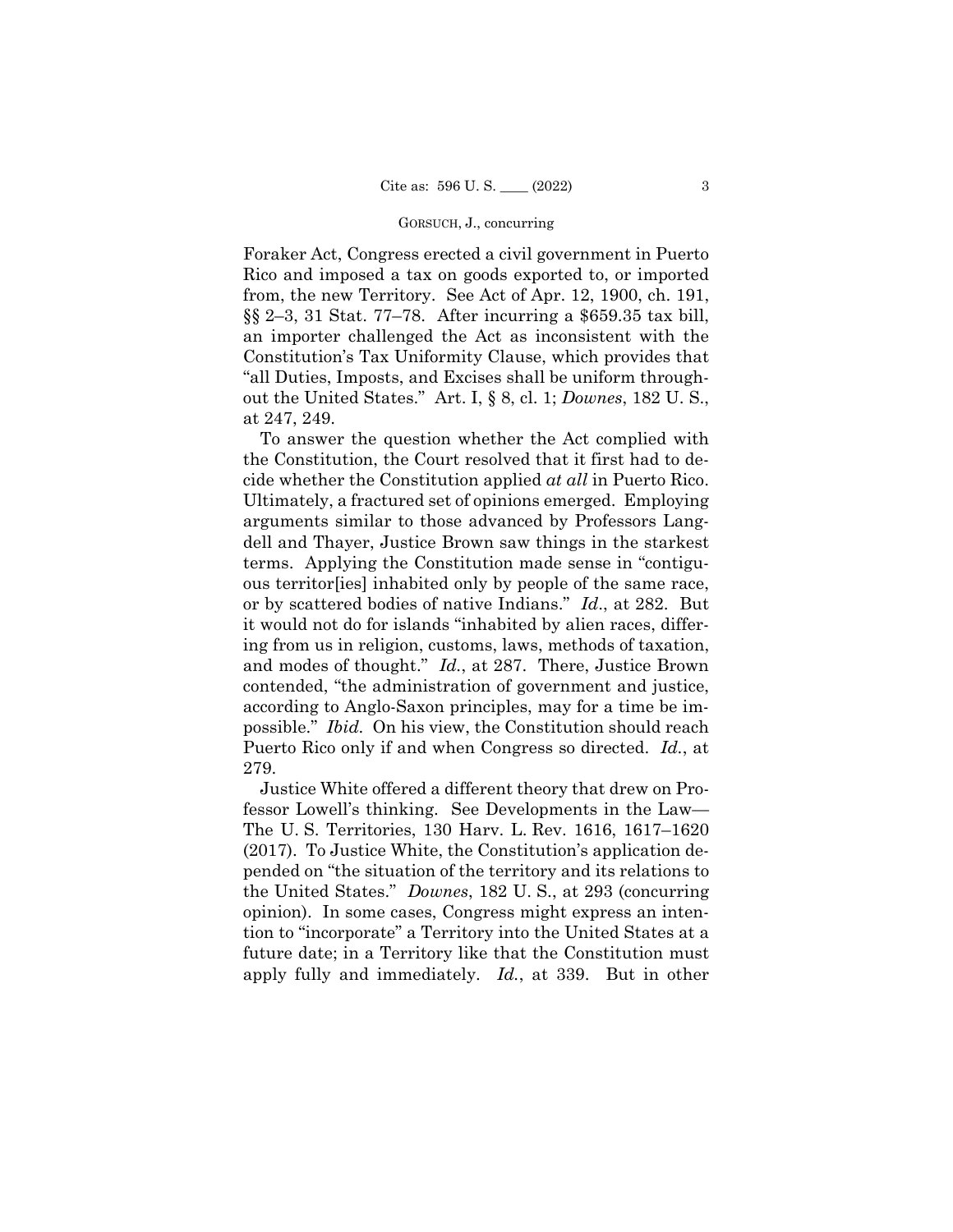cases, Justice White argued, only "fundamental" (if unspecified) aspects of the Constitution should have force. *Id.,*  at 291. In his judgment, Puerto Rico fell into this second category and remained "foreign to the United States" because, unlike Territories in the American West, Congress had not done enough to indicate its intention to "incorporate" the island. *Id.*, at 341–342. Still, it would be a mistake to overstate the gap between the theories advanced by Justice White and Justice Brown. At bottom, both rested on a view about the Nation's "right" to acquire and exploit "an unknown island, peopled with an uncivilized race . . . for commercial and strategic reasons"—a right that "could not be practically exercised if the result would be to endow" full constitutional protections "on those absolutely unfit to receive [them]." *Id.*, at 306 (White, J., concurring).

In dissent, Chief Justice Fuller expressed astonishment that Congress could "keep [a Territory], like a disembodied shade, in an intermediate state of ambiguous existence for an indefinite period." *Id.*, at 372. Justice Harlan criticized the Court for "engraft[ing] upon our republican institutions a colonial system such as exists under monarchical governments." *Id.*, at 380. And Justice Harlan dismissed Justice White's supposed middle ground, which he could find nowhere in the Constitution's terms: "I am constrained to say that this idea of 'incorporation' has some occult meaning which my mind does not apprehend." *Id.*, at 391.

 quired Territories absent a clear congressional statement. Later decisions blurred the line between Justice Brown's approach and Justice White's even further. Eventually, a majority embraced Justice White's "incorporation" theory, including its suggestion that certain constitutional protections are "fundamental" and therefore apply even in farflung "unincorporated" possessions. *Dorr* v. *United States*, 195 U. S. 138, 148–149 (1904). At the same time, it became clear that very few constitutional limits on the power of the federal government could be relied upon in the newly ac-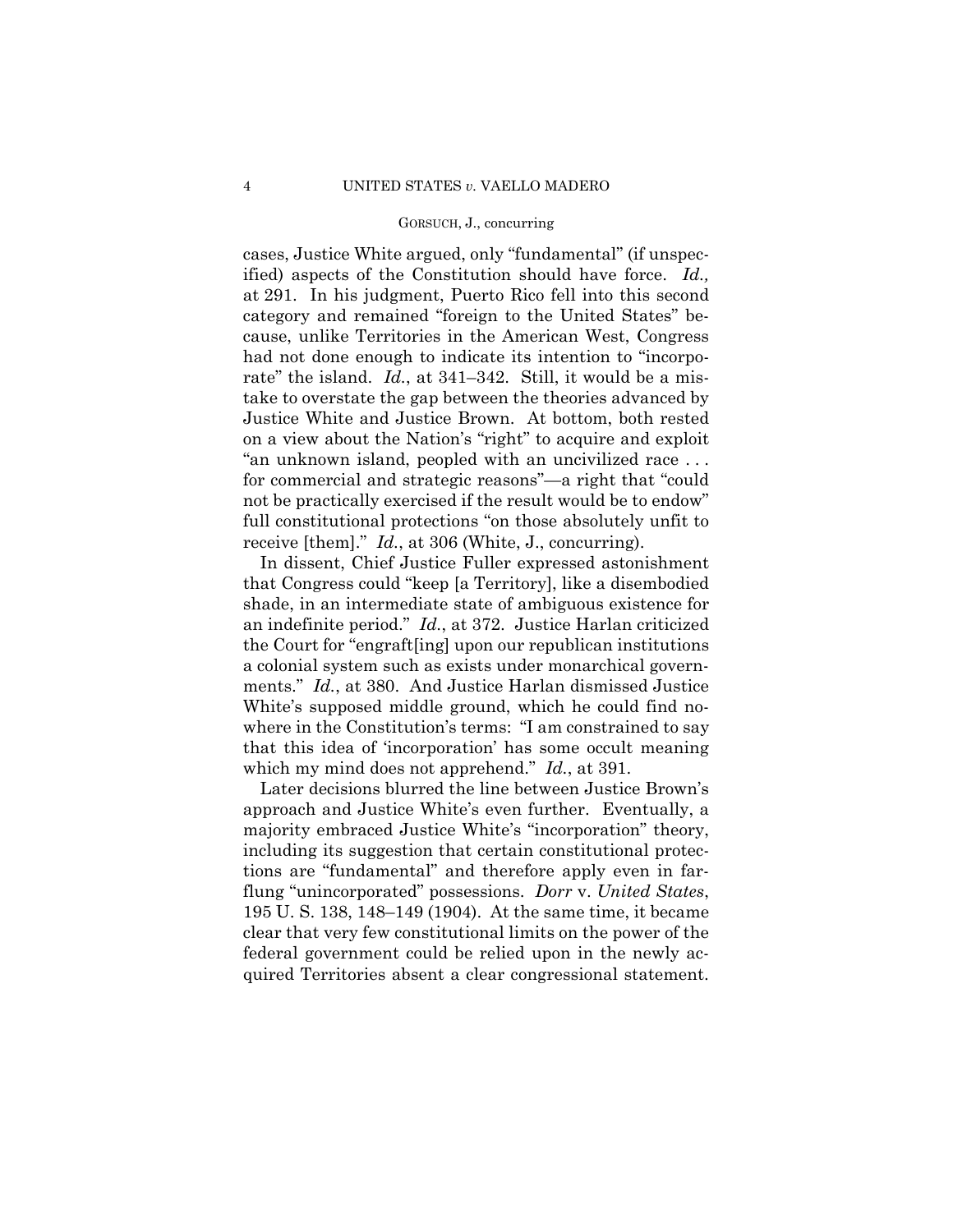See, *e.g.*, *Hawaii* v. *Mankichi*, 190 U. S. 197, 215–216 (1903) (opinion of Brown, J.); *id.*, at 218–219 (White, J., concurring); Cf. S. Laughlin, The Burger Court and the United States Territories, 36 U. Fla. L. Rev. 755, 773 (1984) ("[W]hile Justice White had won the battle over which doctrine should nominally prevail, Justice Brown had won the war").

Even the right to trial by jury, the Court concluded, was not fundamental enough to apply in unincorporated Territories like Puerto Rico. *Balzac* v. *Porto Rico*, 258 U. S. 298, 306, 308–310 (1922). It did not matter to the Court that, by the time it reached the question, Congress had already granted Puerto Ricans U. S. citizenship. See Act of Mar. 2, 1917, § 5, 39 Stat. 953. In the Court's estimation, the "locality [was] determinative of the application of the Constitution, . . . not the status of the people who live in it." *Balzac*, 258 U. S., at 309. And, on the Court's account, Puerto Rico's "localities" included "compact and ancient communities" that had not yet developed the "impartial attitude" or "conscious duty of participation" required of citizens by the "Anglo-Saxon" jury trial. *Id.*, at 310.

# II

The flaws in the Insular Cases are as fundamental as they are shameful. Nothing in the Constitution speaks of "incorporated" and "unincorporated" Territories. Nothing in it extends to the latter only certain supposedly "fundamental" constitutional guarantees. Nothing in it authorizes judges to engage in the sordid business of segregating Territories and the people who live in them on the basis of race, ethnicity, or religion.

The Insular Cases can claim support in academic work of the period, ugly racial stereotypes, and the theories of social Darwinists. But they have no home in our Constitution or its original understanding. In this country, the federal government "deriv[es] its powers directly" from the sovereign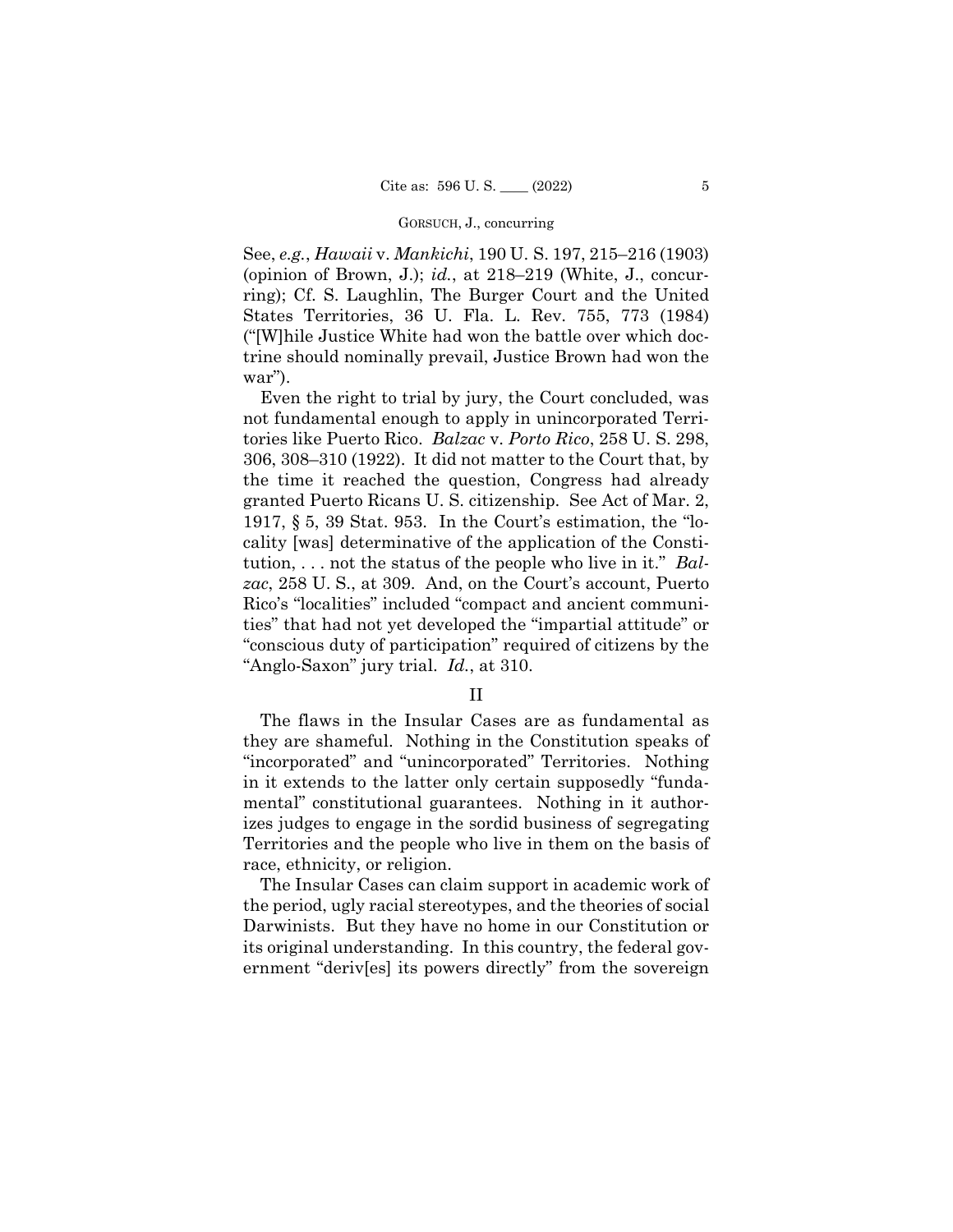people, *McCulloch* v. *Maryland*, 4 Wheat. 316, 404–405 (1819), and is empowered to act only in accord with the terms of the written Constitution the people have approved, *Marbury* v. *Madison*, 1 Cranch 137, 176–177 (1803). Empires and duchies in Europe may have subscribed to the "doctrine . . . that the people were made for kings, not kings for the people." The Federalist No. 45, p. 289 (C. Rossiter ed. 1961) (J. Madison). "Monarchical and despotic governments" may possess the power to act "unrestrained by written constitutions." *Downes*, 182 U. S., at 380 (Harlan, J., dissenting). But our Nation's government "has no existence except by virtue of the Constitution," and it may not ignore that charter in the Territories any more than it may in the States. *Id.*, at 382.

The Insular Cases' departure from the Constitution's original meaning has never been much of a secret. Even commentators at the time understood that the notion of territorial incorporation was a thoroughly modern invention.1 The Insular Cases deviated, too, from this Court's prior and longstanding understanding of the Constitution. In 1898, the very same year as the Spanish-American War, a lopsided majority of this Court judged it "beyond question" that the Constitution's jury-trial guarantees reached "the territories of the United States." *Thompson* v. *Utah*, 170 U. S. 343, 346–347 (1898) (Harlan, J.). Nearly 80 years before that, the Court held that the Constitution's Tax Uniformity Clause constrained legislation governing the District of Columbia. *Loughborough* v. *Blake*, 5 Wheat. 317, 319 (1820) (Marshall, C. J.). In between, this Court reached

<sup>&</sup>lt;sup>1</sup>See C. Littlefield, The Insular Cases, 15 Harv. L. Rev. 169, 169-170 (1901); F. Coudert, The Evolution of the Doctrine of Territorial Incorporation, 26 Colum. L. Rev. 823, 832 (1926) (Coudert); see also M. Ramsey, Originalism and Birthright Citizenship, 109 Geo. L. J. 405, 435 (2020); Lawson & Seidman 196–197.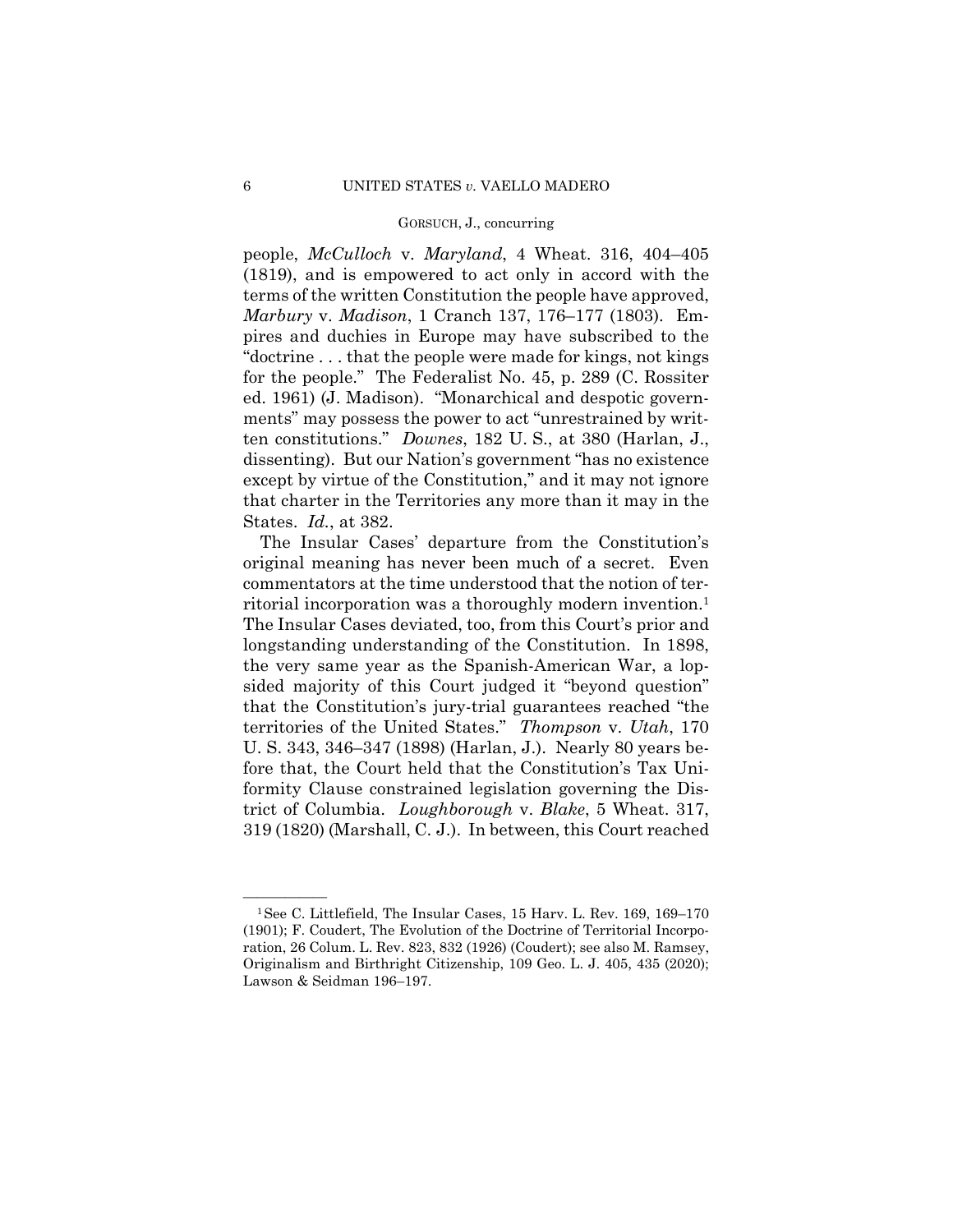similar conclusions in case after case.<sup>2</sup>

With the passage of time, this Court has come to admit discomfort with the Insular Cases. See *Reid* v. *Covert*, 354 U. S. 1, 14 (1957) (plurality opinion); *Financial Oversight and Mgmt. Bd. for Puerto Rico* v. *Aurelius Investment, LLC*, 590 U.S.  $\frac{1}{2}$   $\frac{1}{2}$   $\frac{1}{2}$  (2020) (slip op., at 21–22). But instead of confronting their errors directly, this Court has devised a workaround. Employing the specious logic of the Insular Cases, the Court has proceeded to declare "fundamental"—and thus applicable even to "unincorporated" Territories—more and more of the Constitution's guarantees. See S. Cleveland, Powers Inherent in Sovereignty: Indians, Aliens, Territories, and the Nineteenth Century Origins of Plenary Power Over Foreign Affairs, 81 Texas L. Rev. 1, 241–243 (2002) (collecting cases).

That solution is no solution. It leaves the Insular Cases on the books. Lower courts continue to feel constrained to apply their terms. See, *e.g.*, *Fitisemanu* v. *United States*, 1 F. 4th 862, 873 (CA10 2021); *Tuaua* v. *United States*, 788 F. 3d 300, 306–307 (CADC 2015). And the fictions of the Insular Cases on which this workaround depends are just that. What provision of the Constitution could any judge rightly declare less than fundamental? On what basis could any judge profess the right to draw distinctions between incorporated and unincorporated Territories, terms nowhere mentioned in the Constitution and which in the past have turned on bigotry? There are no good answers to these bad questions.

<sup>—————— 2</sup>See, *e.g.*, *Springville* v. *Thomas*, 166 U. S. 707, 708–709 (1897) (Seventh Amendment jury-unanimity requirement applied in Utah Territory); *Wilkerson* v. *Utah*, 99 U. S. 130, 137 (1879) (Eighth Amendment prohibition on cruel and unusual punishment applied in Utah Territory); *Reynolds* v. *United States*, 98 U. S. 145, 154, 158, 162 (1879) (Sixth Amendment jury-trial and confrontation rights and First Amendment free-exercise right applied in Utah Territory); see also *Cross* v. *Harrison*, 16 How. 164, 193, 197–198 (1854) (domestic law, including the Tax Uniformity Clause, applied in California).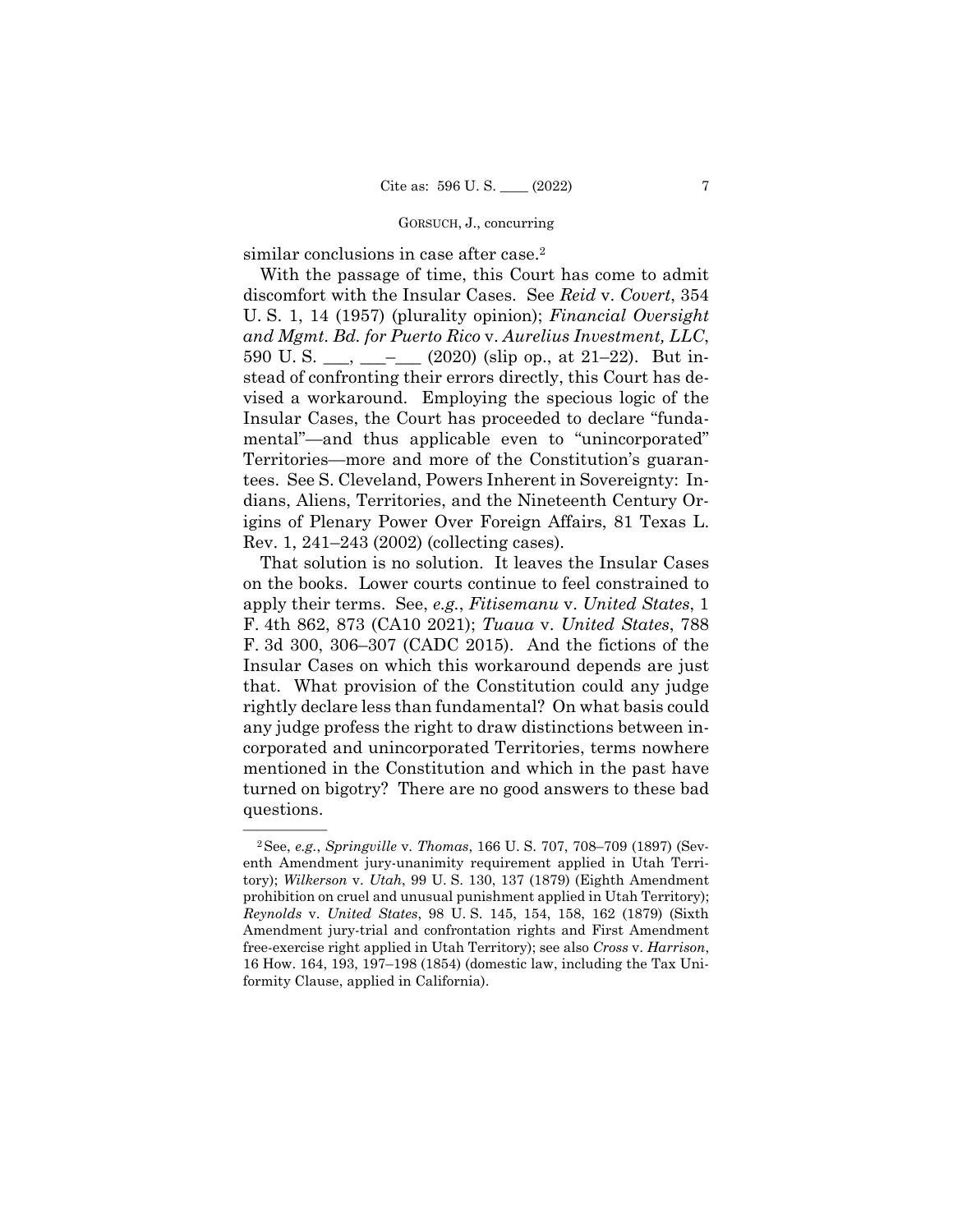This workaround, too, has proven as ineffectual as it is inappropriate. Perhaps this Court can continue to drain the Insular Cases of some of their poison by declaring provision after provision of the Constitution "fundamental" and thus operative in "unincorporated" Territories. But even one hundred years on, that pitiable job remains unfinished. Still today under this Court's cases we are asked to believe that the right to a trial by jury remains insufficiently "fundamental" to apply to some 3 million U. S. citizens in "unincorporated" Puerto Rico. At the same time, the full panoply of constitutional rights apparently applies on the Palmyra Atoll, an uninhabited patch of land in the Pacific Ocean, because it represents our Nation's only remaining "incorporated" Territory.3 It is an implausible and embarrassing state of affairs.

The case before us only defers a long overdue reckoning. Rather than ask the Court to overrule the Insular Cases, both sides in this litigation work from the shared premise that the equal protection guarantee under which Mr. Vaello Madero brings his claim is a "fundamental" feature of the Constitution and thus applies in "unincorporated" Territories like Puerto Rico. See Tr. of Oral Arg. 10–11; Brief for

<sup>&</sup>lt;sup>3</sup>The atoll lies approximately 1,000 miles from Hawaii. Palmyra Atoll, Dept. of Interior, Office of Insular Affairs (last visited Apr. 19, 2022), https://www.doi.gov/oia/islands/palmyraatoll (Palmyra Atoll DOI Overview). When Congress supposedly "incorporated" Hawaii as a Territory, it included Palmyra, then a Hawaiian possession. See Act of Apr. 30, 1900, ch. 339, §§ 2–5, 31 Stat. 141–142; *Hawaii* v. *Mankichi*, 190 U. S. 197, 211 (1903) (Congress "formally incorporated" Hawaii in 1900); *United States* v. *Fullard-Leo*, 331 U. S. 256, 259 (1947). Ultimately, however, the atoll was not folded into Hawaii on statehood, and it remained under federal control. See Act of Mar. 18, 1959, Pub. L. 86–3, § 2, 73 Stat. 4; Act of July 12, 1960, § 48, 74 Stat. 424. So today our bureaucracies endow that Territory alone a capital "T" in their official lists while the others, Puerto Rico included, earn only a lowercase "t." See Palmyra Atoll DOI Overview.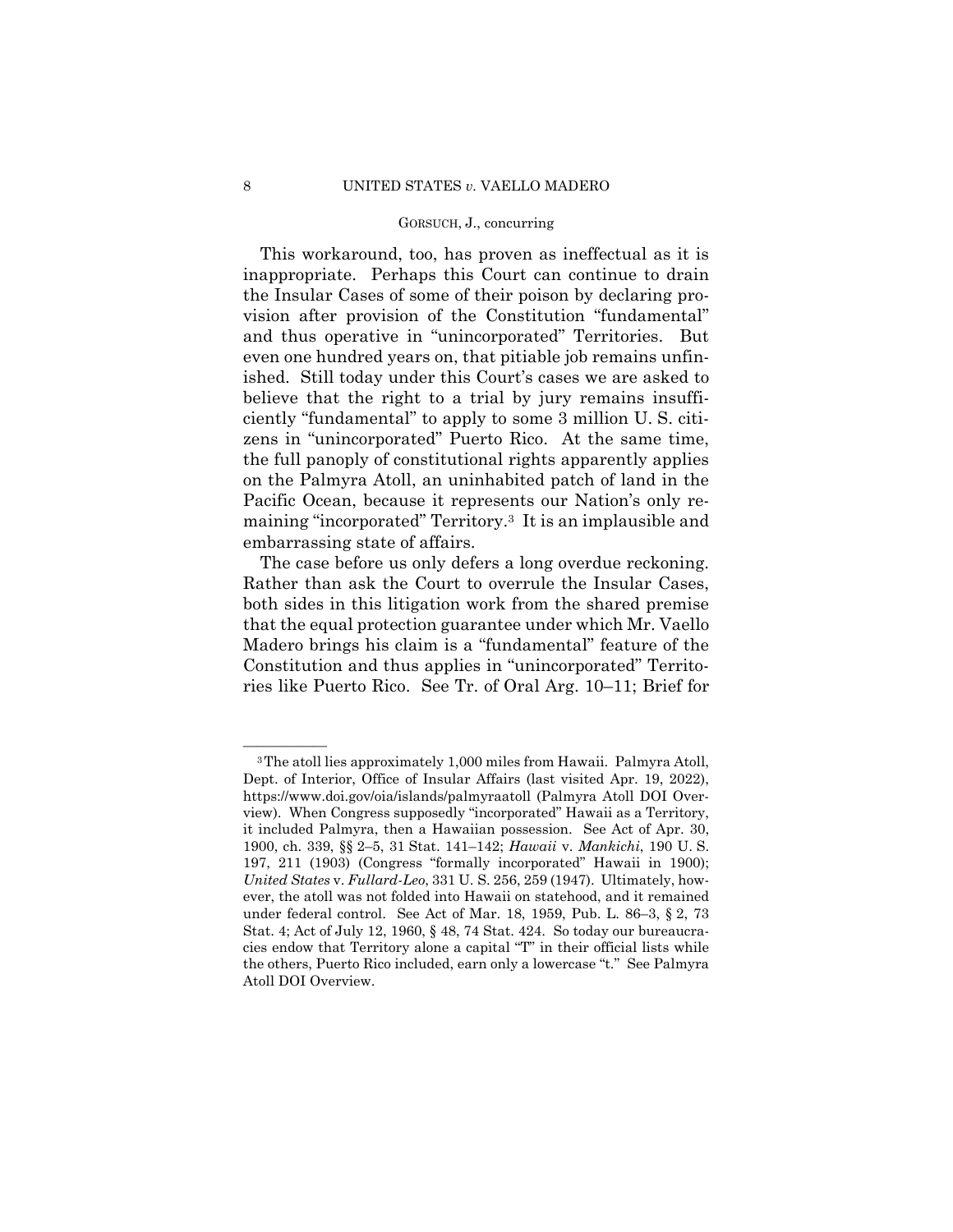United States 12. Proceeding on the parties' shared premise, the Court applies the Constitution and holds that the conduct challenged here does not offend its terms. All that may obviate the necessity of overruling the Insular Cases today. But it should not obscure what we know to be true about their errors, and in an appropriate case I hope the Court will soon recognize that the Constitution's application should never turn on a governmental concession or the misguided framework of the Insular Cases. Asked why he dissented in those cases year after year, Justice Harlan replied that "'no question can be settled until settled right.'" Coudert 842. We should settle this question right.

To be sure, settling this question right would raise difficult new ones. Cases would no longer turn on the fictions of the Insular Cases but on the terms of the Constitution itself. Disputes are sure to arise about exactly which of its individual provisions applies in the Territories and how. Some of these new questions may prove hard to resolve. But at least they would be the right questions. And at least courts would employ legally justified tools to answer them, including not just the Constitution's text and its original understanding but the Nation's historical practices (or at least those uninfected by the Insular Cases). See *Fitisemanu*, 1 F. 4th, at 883 (Tymkovich, C. J., concurring); see also *NLRB* v. *Noel Canning*, 573 U. S. 513, 525 (2014); *id.*, at 572–574, and n. 1 (Scalia, J., dissenting); W. Baude, Constitutional Liquidation, 71 Stan. L. Rev. 1, 13–21 (2019). Nor, in any event, can the difficulty of the task supply an excuse for neglecting it.4

<sup>&</sup>lt;sup>4</sup>In the last few years, some have attempted a revisionist account of the Insular Cases. On this view, this Court's decision to withhold full constitutional protection from "unincorporated" Territories (now) serves the beneficial end of safeguarding traditional cultures. See, *e.g.*, *Fitisemanu*, 1 F. 4th, at 870. Put aside the *amicus* briefs from the Governor of Puerto Rico, territorial advocacy groups, and the U. S. Virgin Islands expressing vehement disagreement with the Insular Cases. Put aside, too,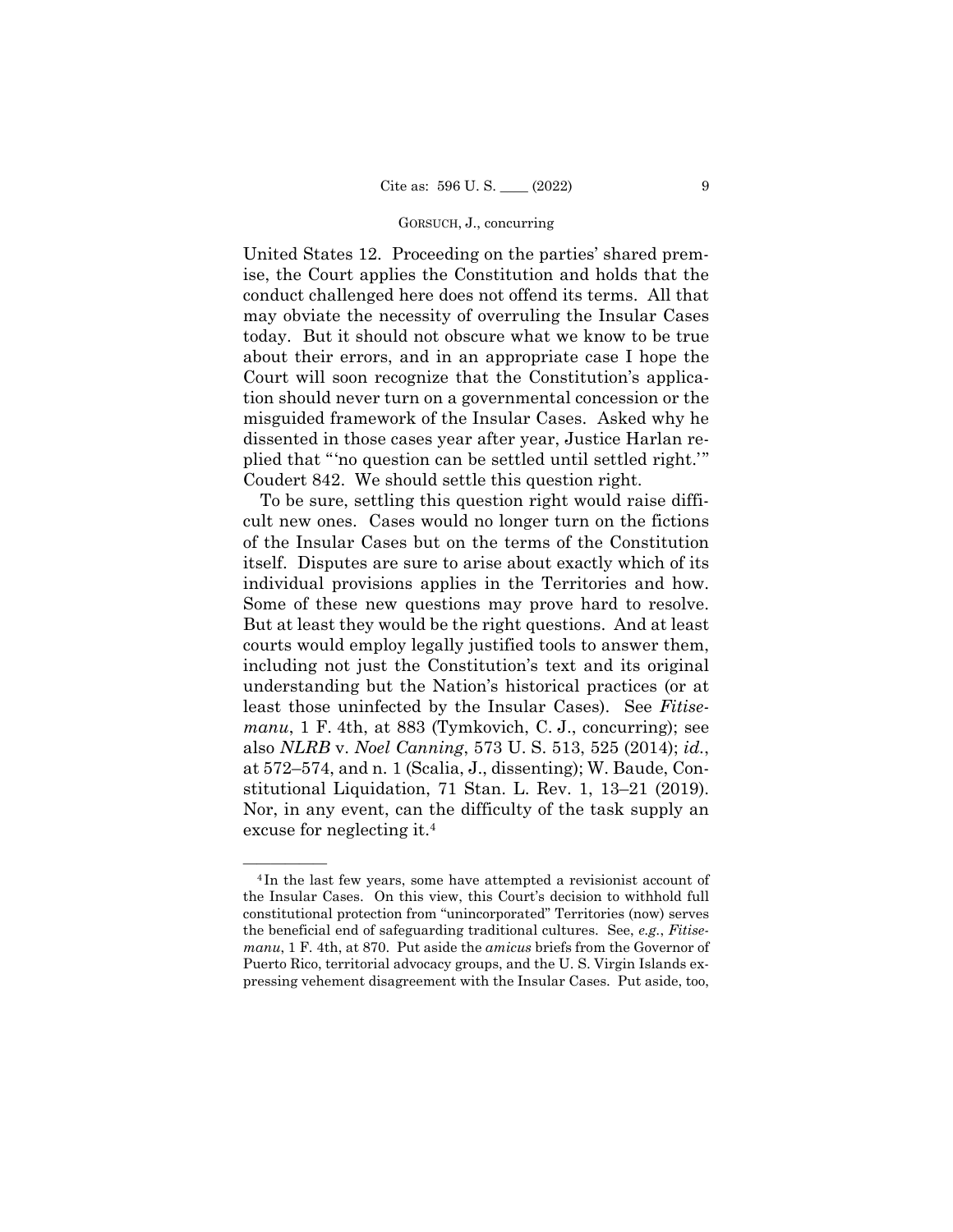\*

Because no party asks us to overrule the Insular Cases to resolve today's dispute, I join the Court's opinion. But the time has come to recognize that the Insular Cases rest on a rotten foundation. And I hope the day comes soon when the Court squarely overrules them. We should follow Justice Harlan and settle this question right. Our fellow Americans in Puerto Rico deserve no less.

——————

the uncomfortable truth that recent attempts to repurpose the Insular Cases merely drape the worst of their logic in new garb. At bottom, the Constitution's restraints on federal power do not turn on a court's unschooled assessment of a Territory's local customs or contemporary currents in public opinion or academic theory. Our government may not deny constitutionally protected individual rights out of (purportedly) benign neglect any more than it may out of animus.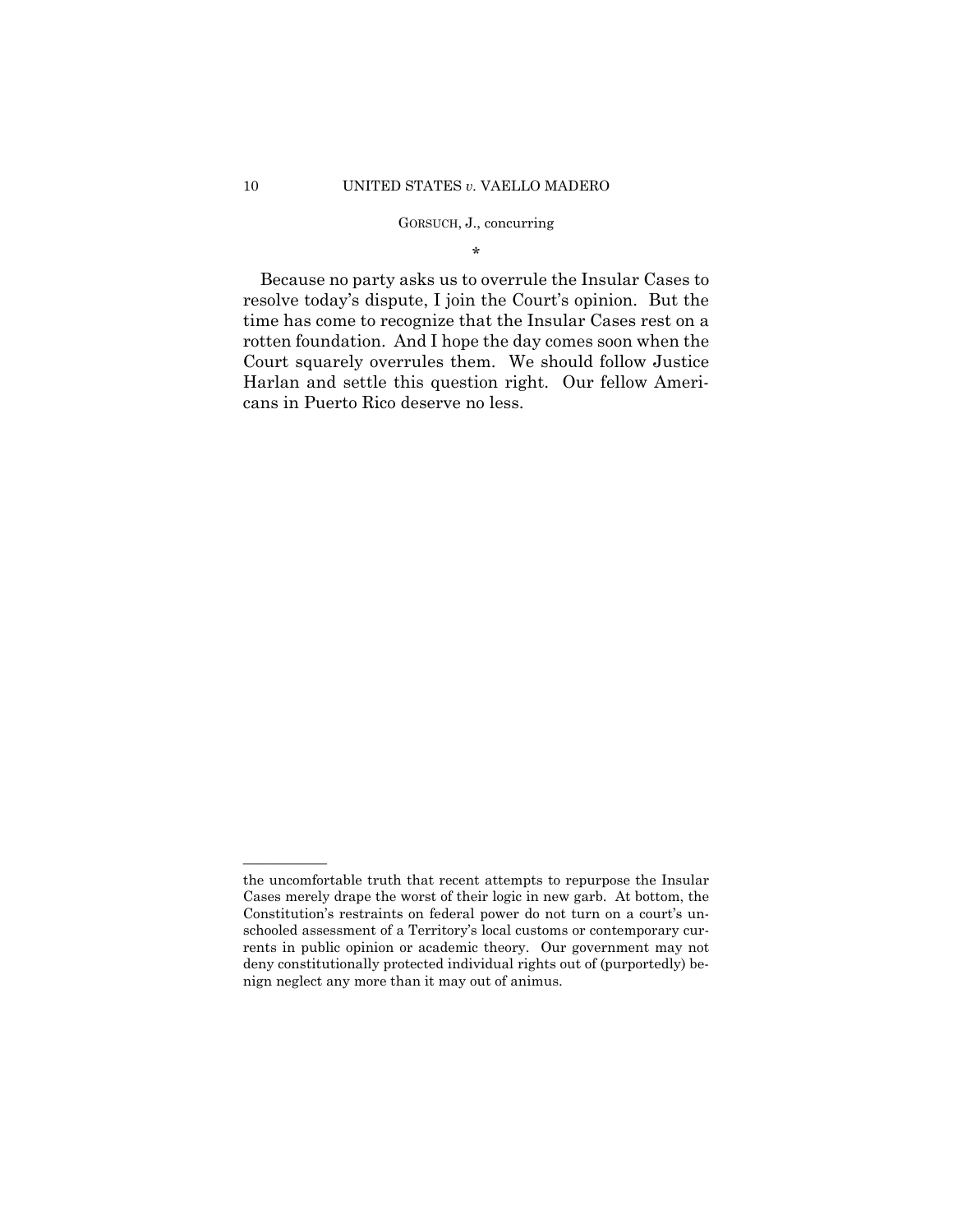# $\frac{1}{2}$  ,  $\frac{1}{2}$  ,  $\frac{1}{2}$  ,  $\frac{1}{2}$  ,  $\frac{1}{2}$  ,  $\frac{1}{2}$  ,  $\frac{1}{2}$ **SUPREME COURT OF THE UNITED STATES**

# $\frac{1}{2}$  ,  $\frac{1}{2}$  ,  $\frac{1}{2}$  ,  $\frac{1}{2}$  ,  $\frac{1}{2}$  ,  $\frac{1}{2}$ No. 20–303

# UNITED STATES, PETITIONER *v.*  JOSE LUIS VAELLO MADERO

# ON WRIT OF CERTIORARI TO THE UNITED STATES COURT OF APPEALS FOR THE FIRST CIRCUIT

[April 21, 2022]

# JUSTICE SOTOMAYOR, dissenting.

 anywhere in the United States so differently from others. The Supplemental Security Income (SSI) program provides a guaranteed minimum income to certain vulnerable citizens who lack the means to support themselves. If they meet uniform federal eligibility criteria, recipients are entitled to SSI regardless of their contributions, or their State's contributions, to the United States Treasury, which funds the program. Despite these broad eligibility criteria, today the Court holds that Congress' decision to exclude citizen residents of Puerto Rico from this important safety-net program is consistent with the Fifth Amendment's equal protection guarantee. I disagree. In my view, there is no rational basis for Congress to treat needy citizens living To hold otherwise, as the Court does, is irrational and antithetical to the very nature of the SSI program and the equal protection of citizens guaranteed by the Constitution. I respectfully dissent.

I

Congress' enactment of the SSI program in 1972 represented a major change in the Federal Government's relationship with States and Territories in assisting low-income individuals. Prior to 1972, means-based assistance for people over the age of 64, blind people, or those with disabilities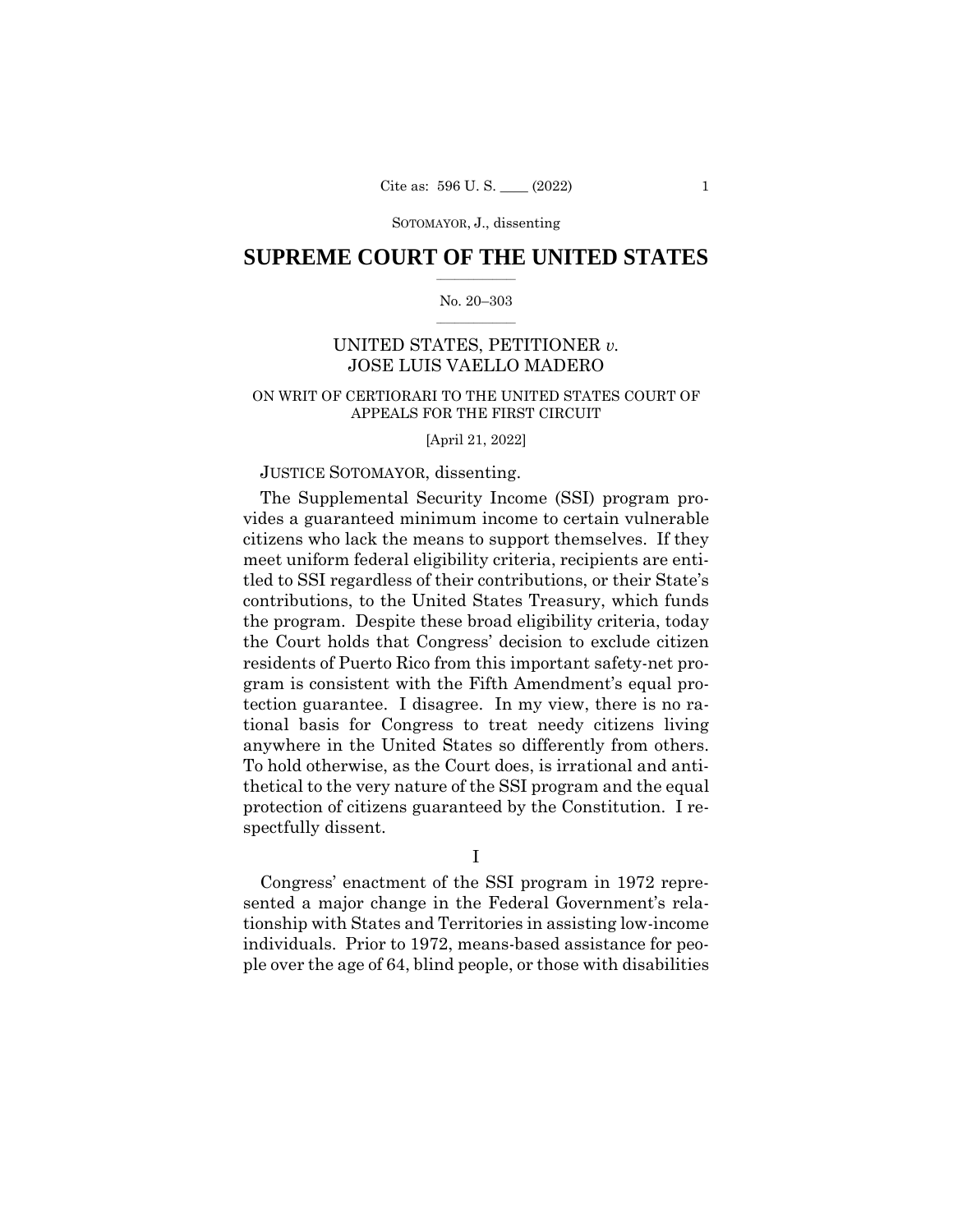came in the form of programs administered and funded by States and supplemented with matching federal funds. See S. Rep. No. 92–1230, pp. 383–384. One of those programs was known as Aid to the Aged, Blind, and Disabled (AABD). Under AABD, the States and Territories set their own income and asset limits for individual participation and determined their own benefit amounts. See Brief for Public Benefits Scholars as *Amici Curiae* 27. The Federal Government paid 75% of the benefits and 50% of the administrative costs, subject to a statutory cap on total expenditures. See Congressional Research Service, W. Morton, Cash Assistance for the Aged, Blind, and Disabled in Puerto Rico 12 (2016).

To provide a uniform, guaranteed minimum income for the neediest adults, Congress established the SSI program in 1972. In creating the SSI program, Congress "displaced the States." *Schweiker* v. *Gray Panthers*, 453 U. S. 34, 38 (1981). Rather than dispensing money through block grants to the States, SSI provides monthly cash benefits directly to qualifying low-income individuals who are over 65 years old, blind, or disabled. The Federal Government sets uniform qualifications for eligibility and fully funds the program through mandatory appropriations from the general fund of the United States Treasury. See 42 U. S. C. §1381 *et seq*. Unlike AABD benefits, SSI benefits do not vary based on the specific State or Territory that a beneficiary is located in, as long as the beneficiary is otherwise eligible.<sup>1</sup> In sum, SSI created a fully nationalized assistance program with federal administration, federal determination of eligibility, and financed entirely from federal funds.

When Congress created SSI, it made the program available only to "resident[s] of the United States," and it defined

 $1$ The amount of benefits SSI pays to eligible recipients can vary, depending, for instance, on whether the recipient has an "eligible spouse." 42 U. S. C. §1382(b).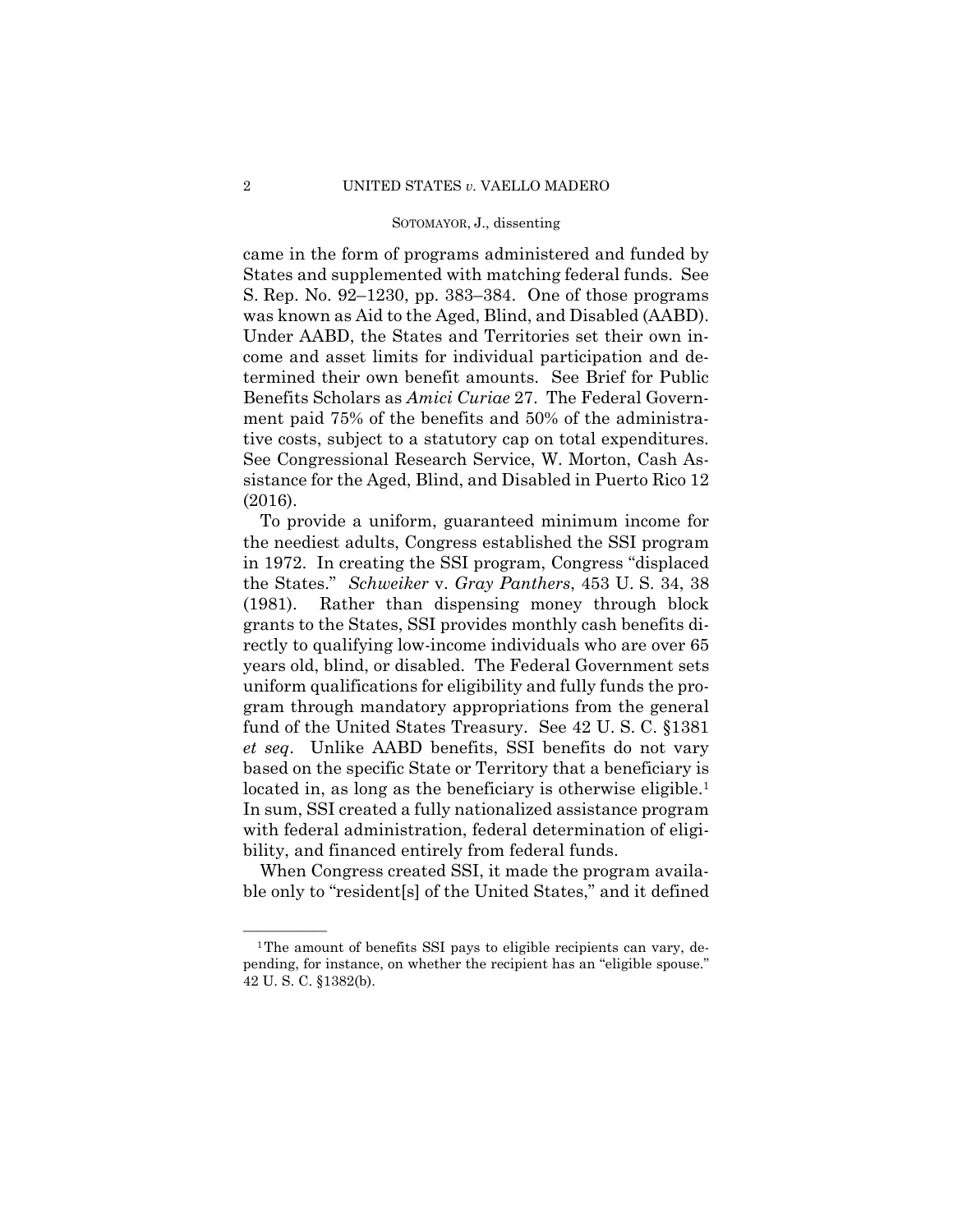United States as including "the 50 States and the District of Columbia." 42 U. S. C. §§1382c(a)(1)(B)(i), (e). Congress later extended the SSI program to residents of the Commonwealth of the Northern Mariana Islands. 90 Stat. 263, note following 48 U. S. C. §1801.

Although Puerto Rico is not a State, it has been part of the United States for well over a century, and people born in Puerto Rico are U. S. citizens.2 In other contexts, Congress has made clear that references to the "United States" include Puerto Rico. See, *e.g.,* 52 U. S. C. §20310(8). In this context, however, Congress did not extend the SSI program to Puerto Rico and other Territories. Instead, Congress left in place the AABD program. See notes following 42 U. S. C. §§1381–1385.

 that the average SSI recipient received in Fiscal Year 2020. Congress' decision not to include Puerto Rico in the SSI program has a significant impact on U. S. citizens in Puerto Rico. In 2021, 34,224 residents of Puerto Rico were enrolled in the AABD program; by contrast, in 2011, the Government Accountability Office estimates that over 300,000 Puerto Rico residents would have qualified for SSI. Brief for Hon. Jenniffer A. Gonzalez Colon, Resident Commissioner for Puerto Rico, as *Amicus Curiae* 28, 34. The 34,224 Puerto Rico residents enrolled in AABD in 2021 received an average of \$82 per month, compared to the \$574 per month *Id.,* at 29, 33. In other words, significantly fewer Puerto Rico residents are eligible for AABD than would be eligible for SSI, and the benefits they receive under AABD are hardly comparable to those they would likely receive under SSI.

 April 11, 1899, became a United States citizen. Organic Act of Puerto <sup>2</sup>By the 1898 Treaty of Paris, Spain "cede[d] to the United States the Island of Porto Rico." Treaty of Paris, Art. 2, Dec. 10, 1898, 30 Stat. 1755. Through the Jones Act of 1917, anyone born in Puerto Rico on or after Rico, §5, 39 Stat. 953.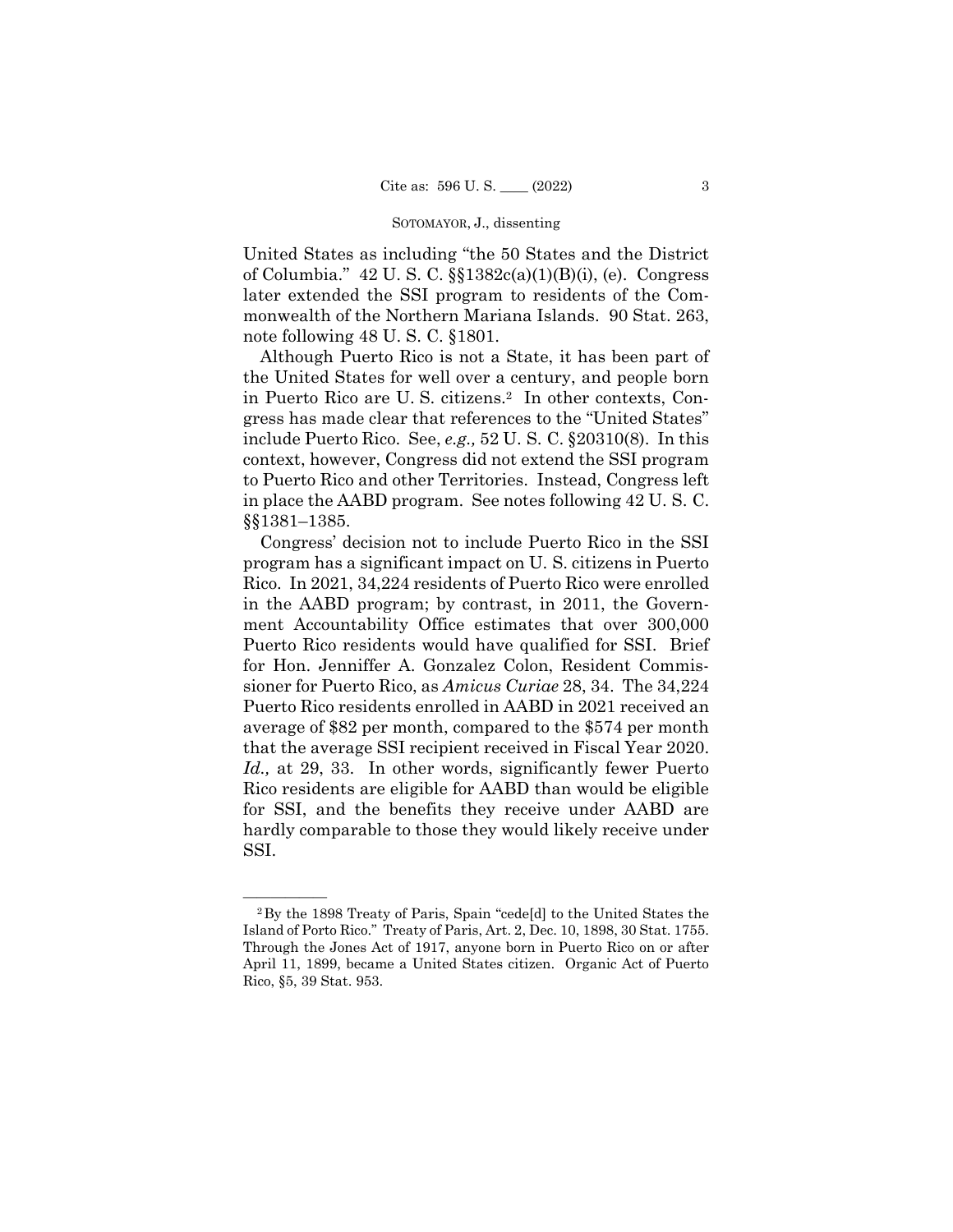# II

Jose Luis Vaello Madero is a U. S. citizen who was born in Puerto Rico in 1954. In 1985, he moved to New York, and in 2012, while still living in New York, he began receiving SSI after suffering from a serious illness. Approximately one year later, Vaello Madero moved back to Puerto Rico. Vaello Madero continued to receive monthly SSI payments of between \$733 and \$808 via direct deposit after he returned to Puerto Rico.

In June 2016, Vaello Madero, approaching his 62d birthday, went to a Social Security Administration office in Puerto Rico to apply for Title II Social Security benefits. As a result, the Social Security Administration learned that Vaello Madero had moved from New York to Puerto Rico, and within two months, the Administration reduced his SSI benefits to \$0, retroactively effective to August 2013. By letter, the Administration notified Vaello Madero that he was "outside of the United States" while he was living in Puerto Rico. App. 39, 45.

In 2017, the United States filed suit against Vaello Madero to recover the \$28,081 (plus interest, costs, and attorney's fees) that it calculated Vaello Madero had illegally cashed while he resided in Puerto Rico. As an affirmative defense to the suit, Vaello Madero claimed that excluding U. S. citizens who reside in Puerto Rico from the SSI program violated the equal protection guarantee of the Fifth Amendment.3 The United States District Court for the District of Puerto Rico agreed, granting summary judgment to Vaello Madero.

The Court of Appeals unanimously affirmed. See 956

<sup>&</sup>lt;sup>3</sup>The Fifth Amendment's Due Process Clause prohibits the Government from denying a person the equal protection of laws. See *Bolling* v. *Sharpe*, 347 U. S. 497, 499 (1954). "'Equal protection analysis in the Fifth Amendment area is the same as that under the Fourteenth Amendment.'" *Adarand Constructors, Inc.* v. *Peña*, 515 U. S. 200, 224 (1995) (quoting *Buckley* v. *Valeo*, 424 U. S. 1, 93 (1976) (*per curiam*)).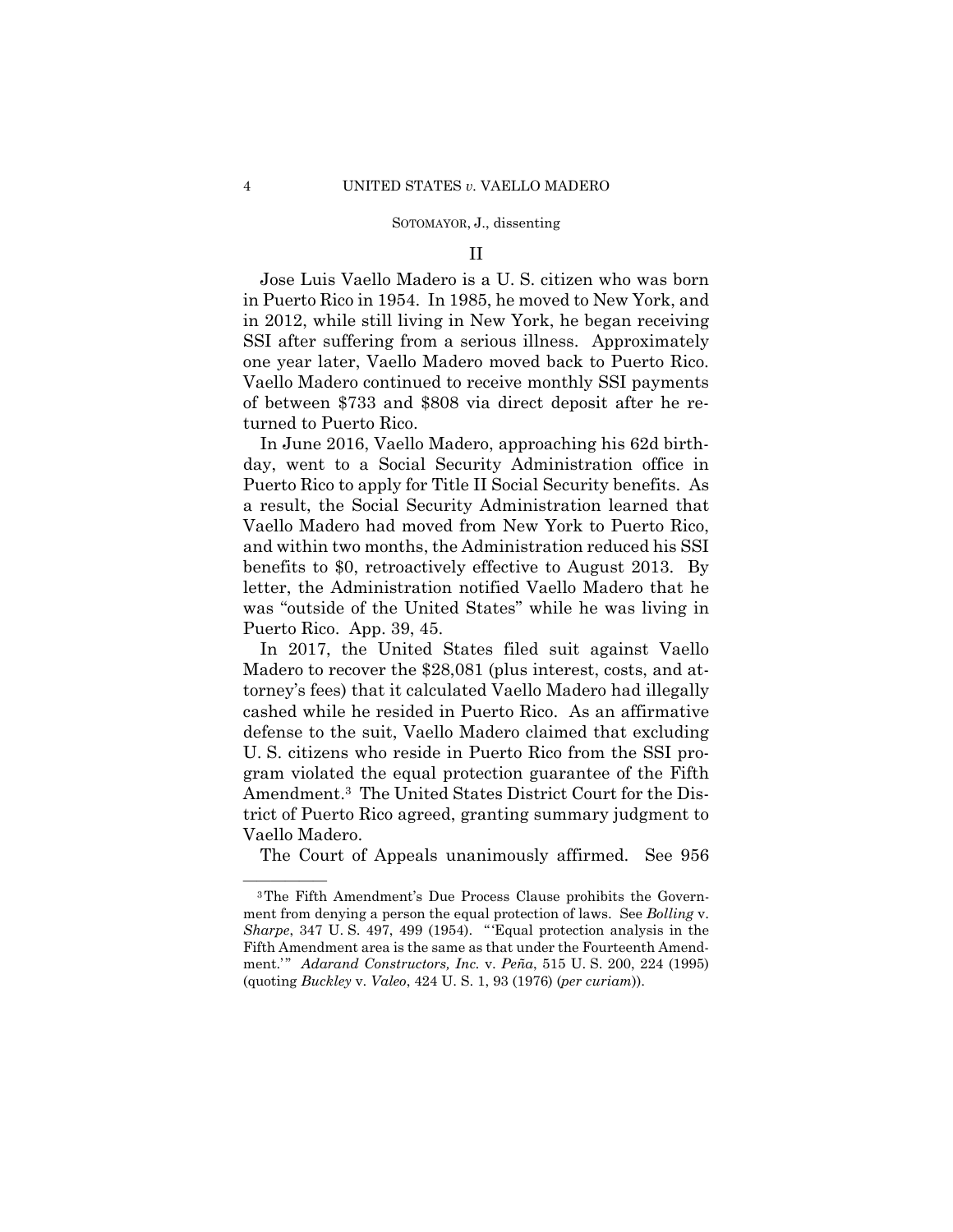in Puerto Rico." *Id.,* at 18. The court rejected the United F. 3d 12 (CA1 2020). The court agreed that rational-basis review applied to Vaello Madero's equal protection claim. It found no rational basis to exclude "individuals who meet all the eligibility criteria for SSI except for their residency States' argument that the tax status of Puerto Rico provided a rational basis for the challenged classification, explaining that SSI recipients are, by definition, low-income individuals who cannot afford to pay taxes. *Id.,* at 27. The Court of Appeals also observed that SSI is a "national program" that is operated and administered uniformly, without regard to State of residence. *Id.,* at 25. The court therefore declared invalid the "exclusion of Puerto Rico residents from SSI coverage." *Id.,* at 32.

The United States petitioned this Court for a writ of certiorari, which we granted.  $592$  U. S.  $\_\_$  (2021).

# III

In general, the Equal Protection Clause guarantees that the Government will treat similarly situated individuals in a similar manner. Equal protection does not foreclose the Government's ability to classify persons or draw lines when creating and applying laws, but it does guarantee that the Government cannot base those classifications upon impermissible criteria or use them arbitrarily to burden a particular group of individuals. Where a law treats differently two different groups of people that are not members of a suspect or quasi-suspect classification, and the classification does not implicate a fundamental right, the law will survive an equal protection challenge if it is "rationally related to a legitimate governmental interest." *Department of Agriculture* v. *Moreno*, 413 U. S. 528, 533 (1973).

Rational-basis review is a deferential standard, but it is not "toothless." *Mathews* v. *Lucas*, 427 U. S. 495, 510 (1976). Even neutral classifications must "rationally ad-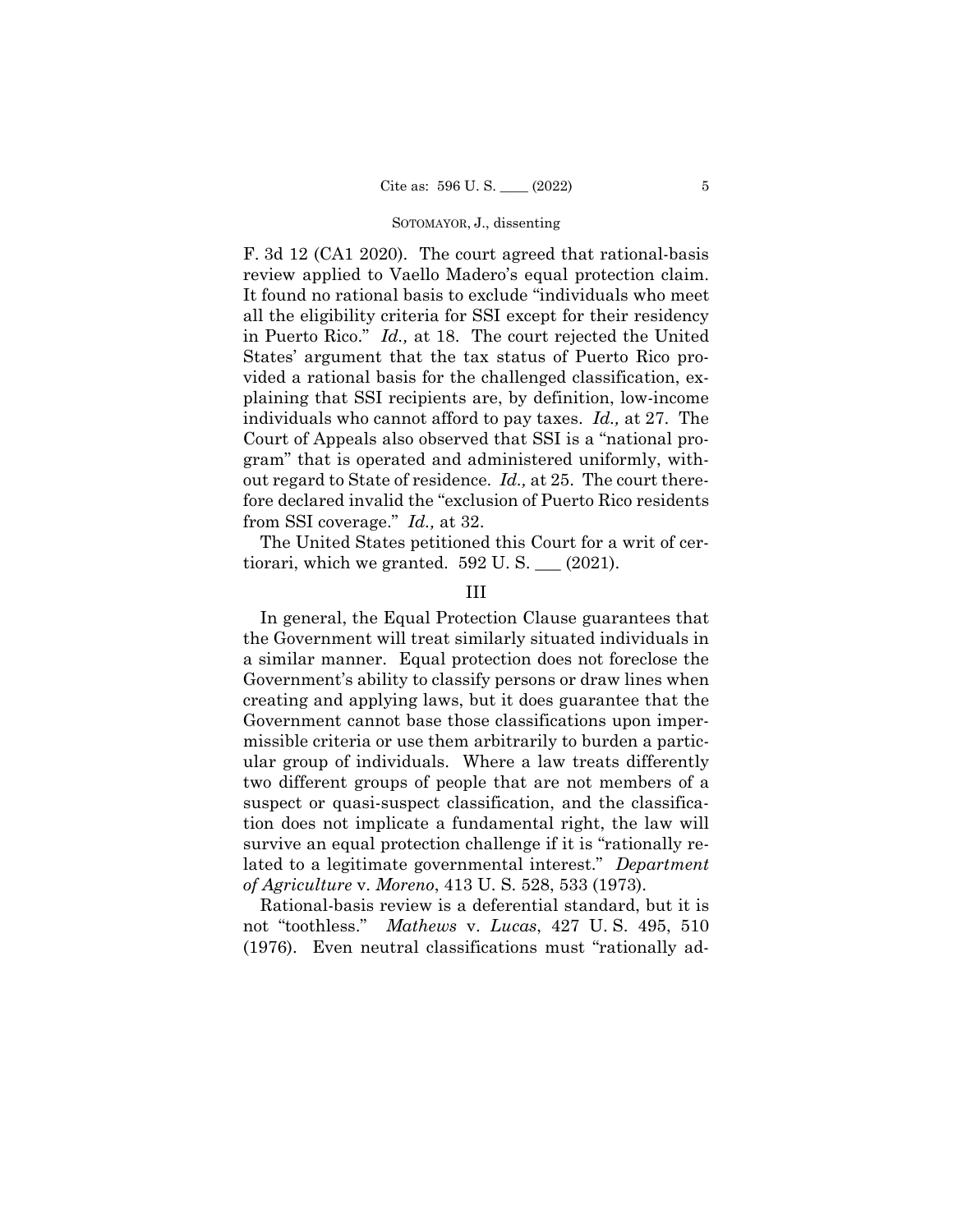vanc[e] a reasonable and identifiable governmental objective." *Schweiker* v. *Wilson*, 450 U. S. 221, 235 (1981). When the relationship between a statutory classification and its goal is "so attenuated as to render the distinction arbitrary or irrational," that distinction violates equal protection. *Nordlinger* v. *Hahn*, 505 U. S. 1, 11 (1992).

Congress' decision to exclude millions of U. S. citizens who reside in Puerto Rico from the SSI program fails even this deferential test.4

The United States contends, and the Court accepts, that Puerto Rico's "tax status" provides a rational basis for excluding citizens who reside in Puerto Rico from the SSI program. See *ante,* at 5 (emphasis deleted). As the United States argues, "Congress could rationally conclude that a jurisdiction that makes a reduced contribution to the federal treasury should receive a reduced share of the benefits funded by that treasury." Brief for United States 17–18.

The Court holds that our prior decisions in *Califano* v. *Torres*, 435 U. S. 1 (1978) (*per curiam*), and *Harris* v. *Rosario*, 446 U. S. 651 (1980) (*per curiam*), require acceptance of this rationale. *Ante,* at 4–5. It is true that both *Califano*  and *Harris* relied on Puerto Rico's tax status to justify the unequal treatment of its residents. See *Califano*, 435 U. S.,

A

 acknowledge the gravity" of the error of the Insular Cases. *Ante*, at 1 <sup>4</sup> Because I would hold that this classification does not survive rational basis, I do not consider whether the differential treatment of citizens who reside in Puerto Rico requires a heightened standard of review, as the District Court held. See 356 F. Supp. 3d 208, 214–215 (PR 2019). In addition, because the Government disclaims any reliance on the Insular Cases, Tr. of Oral Arg. 8–9, I do not address those cases in my analysis. I do agree, however, with JUSTICE GORSUCH's view that it "is past time to (concurring opinion). Those cases were premised on beliefs both odious and wrong, and I share the concurrence's "hope [that] the Court will soon recognize that the Constitution's application should never depend on the government's concession or the misguided framework of the Insular Cases." *Ante*, at 9.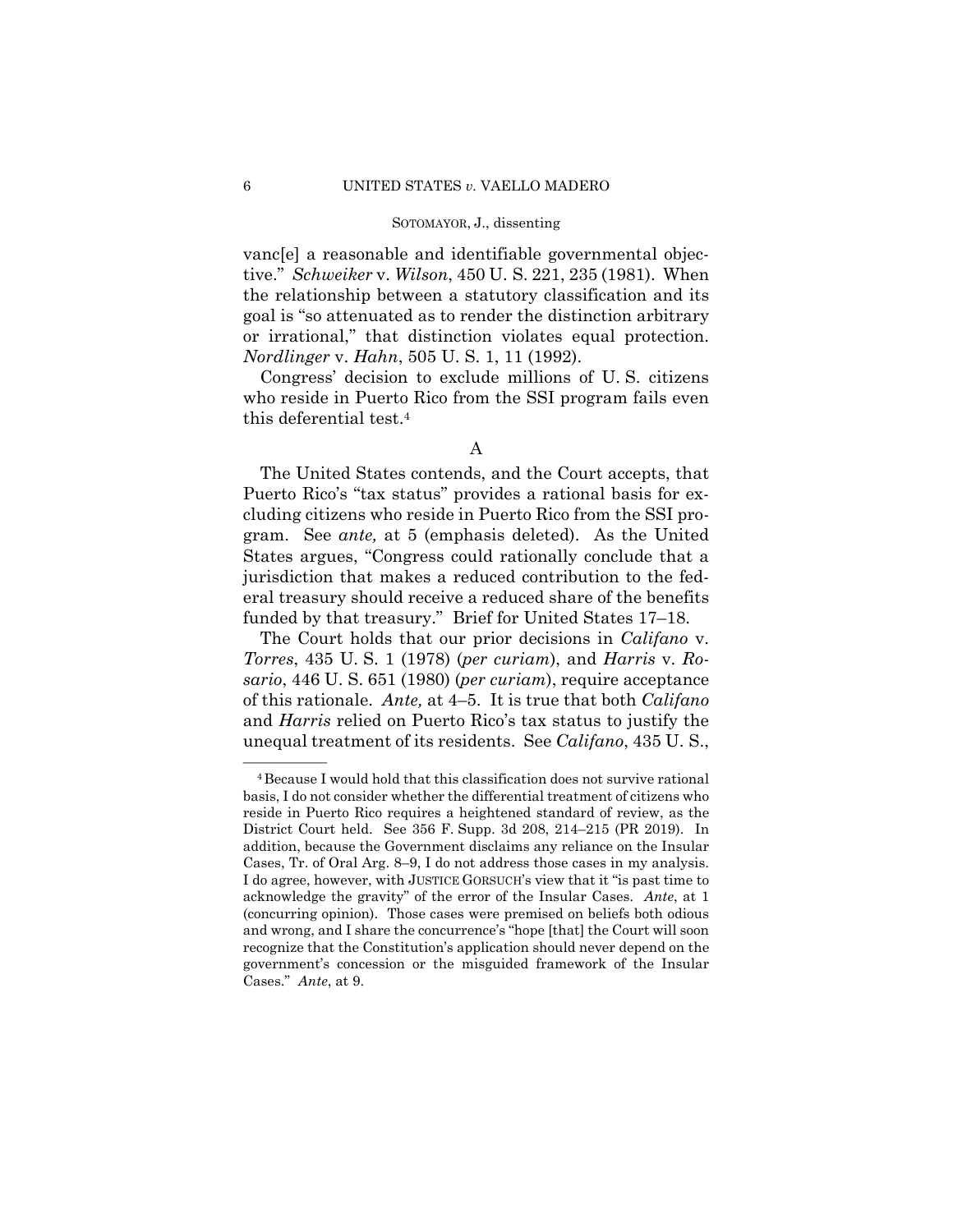at 5, n. 7; *Harris*, 446 U. S., at 652. Neither case, however, stood for the principle that Puerto Rico's tax status could justify any and all unequal treatment of its residents, and neither addressed the claims at issue here. *Califano* resolved a claim under the right to travel, while *Harris* decided a challenge to the unequal distribution of block grants to the States and Puerto Rico under a separate benefits program. Those cases do not preclude an equal protection challenge to a uniform, federalized, direct-to-individual poverty reduction program like SSI. Moreover, as summary dispositions, *Califano* and *Harris* are not "of the same precedential value as would be an opinion of this Court treating the question on the merits." *Edelman* v. *Jordan*, 415 U. S. 651, 671 (1974). And both *Califano* and *Harris* rested on the mistaken premise that residents of Puerto Rico do not contribute at all to the Federal Treasury. *Califano*, 435 U. S., at 5, n. 7; *Harris*, 446 U. S., at 652. Here, the United States concedes that "residents of Puerto Rico make some contributions to the federal treasury." Brief for United States 19 (emphasis deleted).

Moreover, the Court overlooks the fact that SSI establishes a direct relationship between the recipient and the Federal Government. The Federal Government develops uniform eligibility criteria, recipients apply for assistance directly to the Federal Government, and the Federal Government disperses funds directly and uniformly to recipients without regard to where they reside. Indeed, when it created SSI, Congress replaced existing programs that differed between States as well as between States and Territories and that involved States and Territories in administering the programs. Under the current system, the jurisdiction in which an SSI recipient resides has no bearing at all on the purposes or requirements of the SSI program. For this reason alone, it is irrational to tie an individual's entitlement to SSI to that individual's place of residency.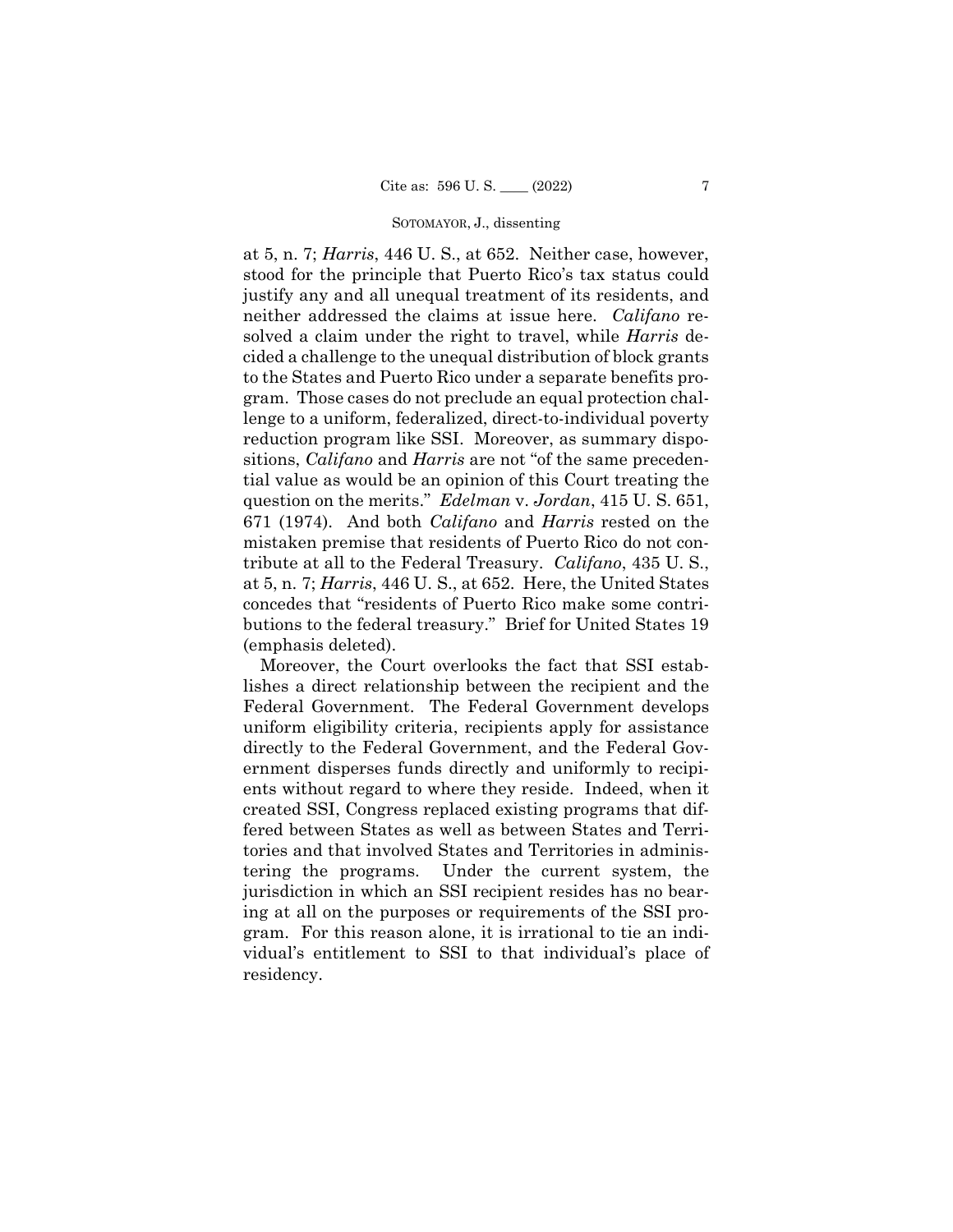While it is true that residents of Puerto Rico typically are exempt from paying some federal taxes, $5$  that distinction does not create a rational basis to distinguish between them and other SSI recipients. By definition, SSI recipients pay few if any taxes at all, as the First Circuit correctly recognized below: "[B]y its very terms, only low-income individuals lacking in monetary resources are eligible" for SSI. 956 F. 3d, at 27. In fact, to qualify for SSI, recipients must have an income well below the standard deduction for single tax filers. *Ibid.* It is "antithetical to the entire premise of the program" to hold that Congress can exclude citizens who can scarcely afford to pay any taxes at all on the basis that they do not pay enough taxes. *Ibid*.

In some cases, it might be "reasonable for Congress to take account of the general balance of benefits to and burdens on" citizens when deciding eligibility for benefits. *Ante*, at 5. That is not a rational basis for this classification, however, because SSI is a means-tested program of last resort for the poorest Americans who lack the means even to pay taxes. Residents of Puerto Rico who would be eligible for SSI are like SSI recipients in every material respect: They are needy U. S. citizens living in the United States.

<sup>&</sup>lt;sup>5</sup>Both the District Court and the Court of Appeals below recognized that citizens who reside in Puerto Rico pay several of the same types of federal taxes as citizens who reside in a State. See 356 F. Supp. 3d, at 215, n. 9; 956 F. 3d 12, 24–26 (CA1 2020). The Court of Appeals explained that each year from 1998 to 2006 (when an economic recession set in), residents of Puerto Rico contributed in aggregate over \$4 billion to the Federal Treasury, a sum larger than the contributions by residents of Vermont, Wyoming, and several other States. *Id.*, at 24. Even between 2016 and 2018, during the recession and despite several natural disasters, residents of Puerto Rico still contributed between \$3 and \$4 billion per year to the Treasury. *Id.,* at 24–25. Those contributions came in the form of "federal income taxes by residents of Puerto Rico on income from sources outside Puerto Rico," "the regular payment of federal income taxes by all federal employees in Puerto Rico," and "the full Social Security, Medicare, and Unemployment Compensation taxes that are paid in the rest of the United States." *Id.,* at 25 (footnote omitted).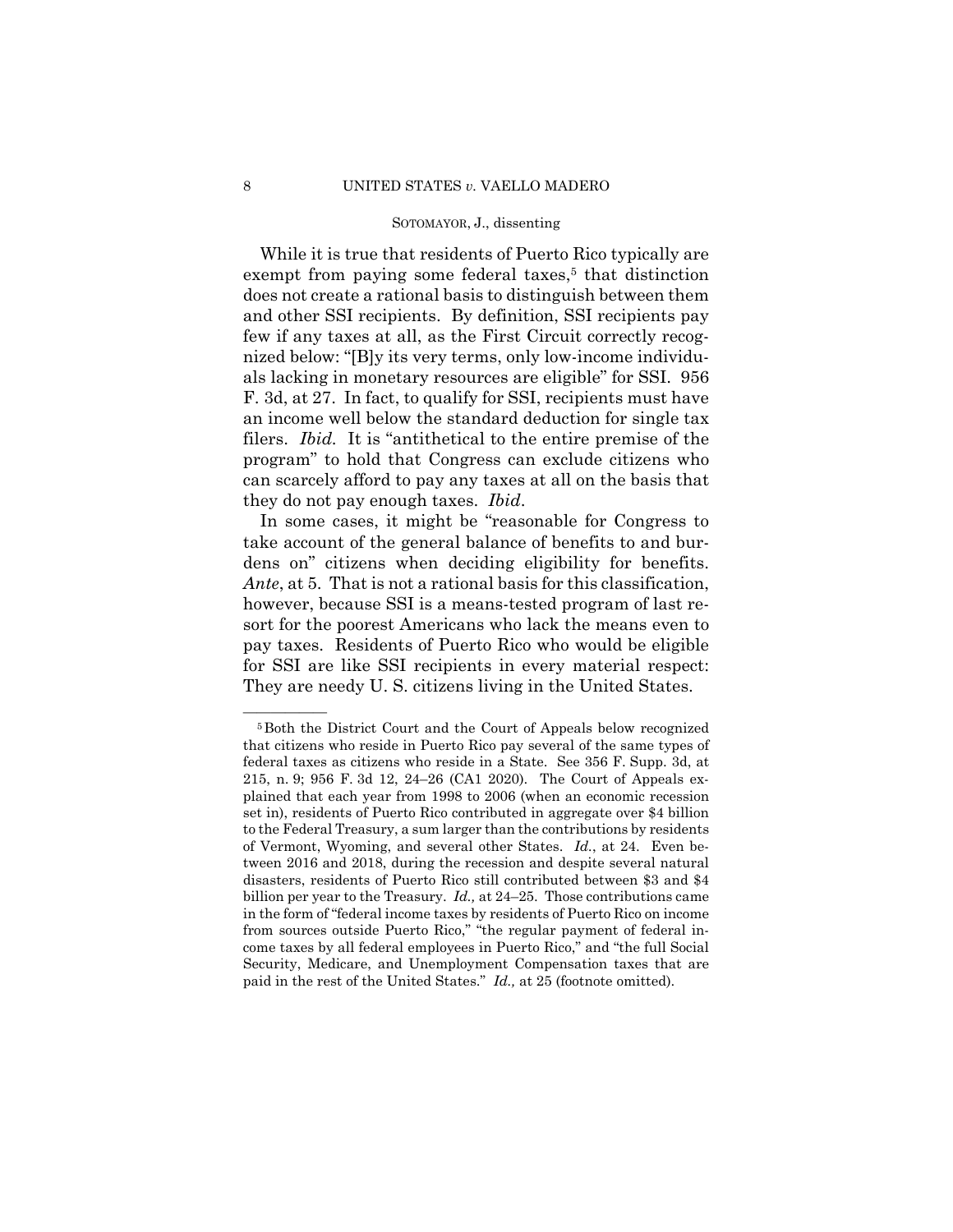# B

The Court cautions that holding this classification unconstitutional would "usher in potentially far-reaching consequences," such as requiring the extension of other federal programs to citizens who reside in all Territories. *Ante*, at 5. It bears noting that tax status did not preclude Congress' extension of SSI to the Northern Mariana Islands, undermining that justification as a rational basis to distinguish Puerto Rico from the States. In any event, the Court identifies no federal program other than SSI that operates in such a uniform, nationalized, and direct manner. For instance, the Supplemental Nutrition Assistance Program is administered by local governments. See Brief for Public Benefits Scholars as *Amici Curiae* 8–9. That distinction alone may justify differential treatment by jurisdiction of residence.

 into the Federal Treasury than residents of other States.6 In fact, it is the Court's holding that might have dramatic repercussions. If Congress can exclude citizens from safetynet programs on the ground that they reside in jurisdictions that do not pay sufficient taxes, Congress could exclude needy residents of Vermont, Wyoming, South Dakota, North Dakota, Montana, and Alaska from benefits programs on the basis that residents of those States pay less Congress has never enacted a uniform, nationalized direct assistance program, and then excluded entire States on the basis that the taxpaying residents of that State do not pay sufficient federal taxes. The Court's holding today suggests that doing so would be constitutional and not a violation of the Constitution's promise of equal protection of citizens.

 $6$ The United States concedes that the analysis would be the same if Congress excluded residents of a State from the SSI program. Tr. of Oral Arg. 6.